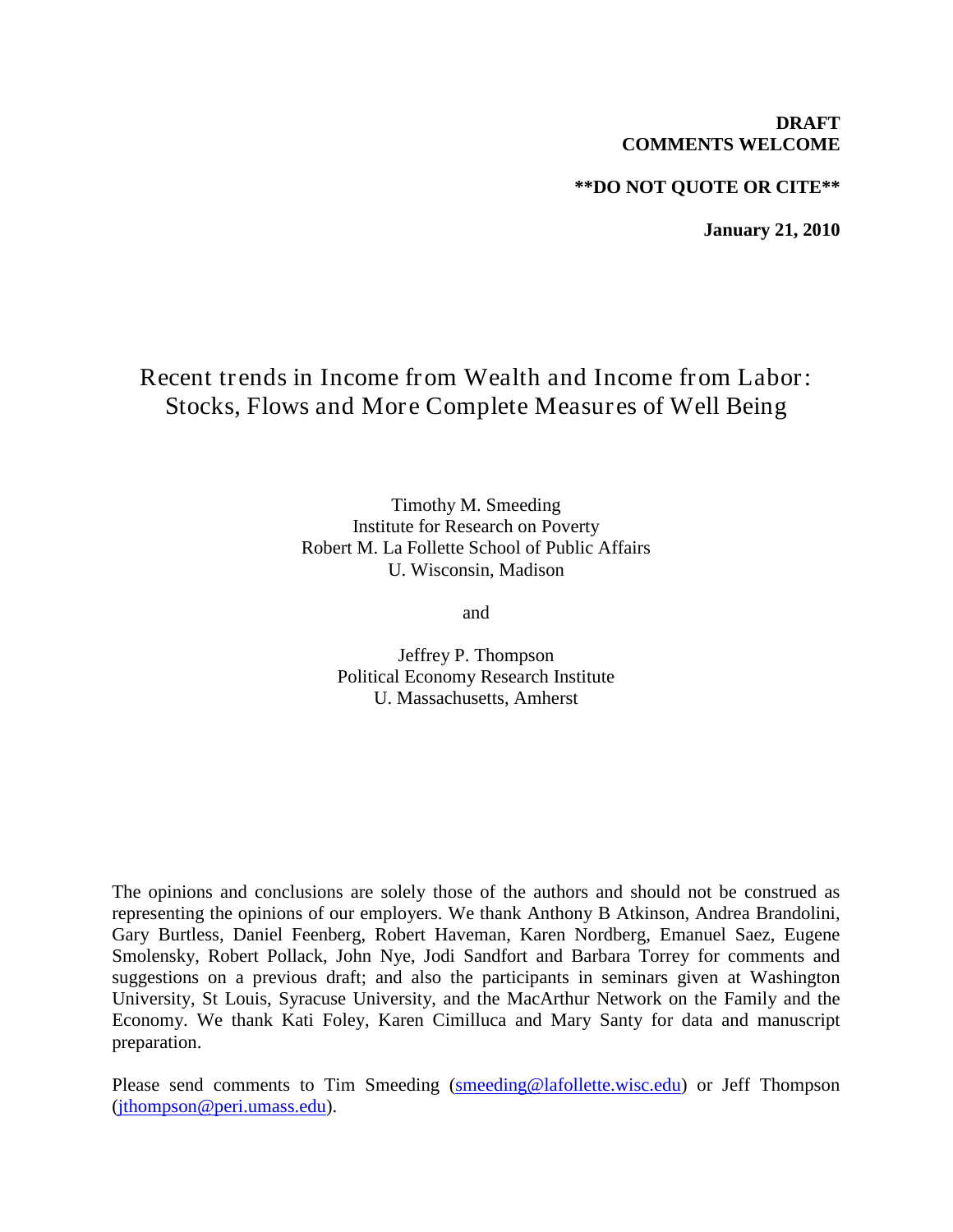# Abstract

In this paper, we develop new estimates of income inequality based on 'more complete income' (MCI), which augments standard income measures with those that are accrued from the ownership of wealth. We use the 1989-2007 Surveys of Consumer Finances, and also construct MCI measures for 2009 based on projections of assets, income, and earnings. We investigate the level and trend in MCI inequality and compare it to other estimates of overall and 'high incomes' in the literature. Compared to standard measures of income, MCI suggests higher levels of inequality and slightly larger increases in inequality over time. Several MCI-based inequality measures peaked in 2007 at their highest levels in twenty years. The combined impact of the "great recession" on the housing, stock, and labor markets after 2007 has reduced some measures of income inequality at the top of the MCI distribution. Despite declining from the 2007 peak, however, inequality remains as high as levels experienced earlier in the decade, and much higher than most points over the last twenty years. In the middle of the income distribution, the declines in income from wealth after 2007 were the result of diminished value of residential real estate; at the top of the distribution declines in the value of business assets had the greatest impact.

We also assess the level and trend in the functional distribution of income between capital and labor, and find a rising share of income accruing to real capital or wealth from 1989 to 2007. The recent economic crisis has diminished the capital share back to levels from 2004. Contrary to the findings of other researchers, we find that the labor share of income among highincome groups declined between 1992 and 2007.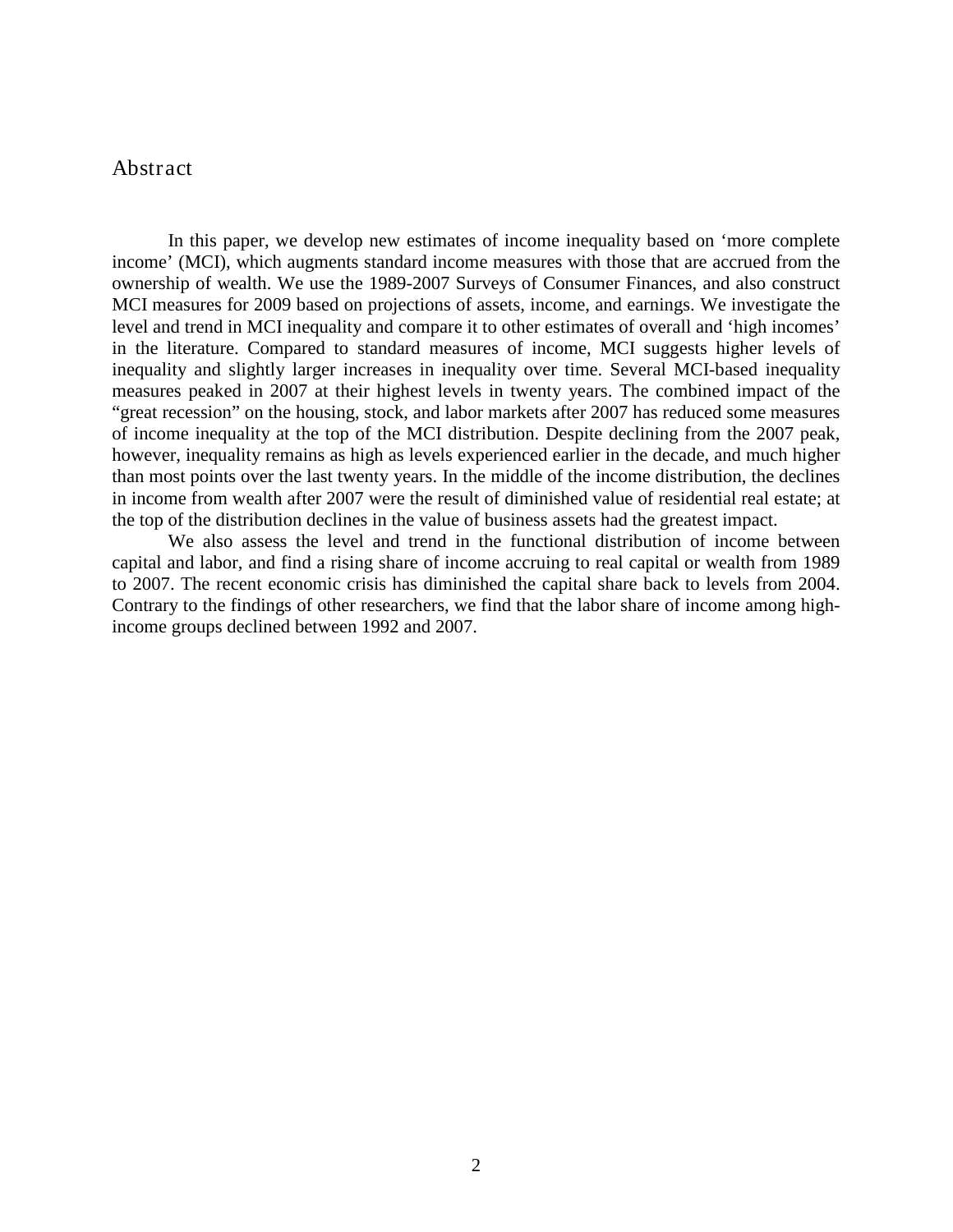# I. Introduction

For some time there has been widespread concern about growing inequality in the distribution of household income in the United States. Since the early 1970s income growth among the top five percent (particularly the top one percent) has far outpaced the rest of the nation (Atkinson, Piketty and Saez, 2009). In the decade preceding the "great recession," Census Bureau reports show that only households at the top of the distribution experienced any real income growth (US Bureau of the Census, 2006, 2009). Several analysts have suggested that most, if not all, of the gains in incomes over this period of rapidly expanding productivity accrued to the richest 1-5 percent of Americans (Gordon and Dew-Becker, 2005; Piketty and Saez, 2003; 2006).<sup>[1](#page-2-0)</sup>

While there is general consensus among observers that the distribution of income has become more unequal over the last few decades – if not on the extent of the increase, or its cause or importance – the impact of the "great recession" on inequality is less clear. Census Bureau measures show that high income shares, as well as gini and Theil indices, rose between 2007 and 2008 (Census, 2009). Other analysts suggest that the collapse in the stock market and the housing market have produce declining CEO pay, lower dividends, and reduced Wall Street bonuses, which are causing the income gap to shrink "at the expense of the wealthy" (Davis and Frank, 2009; Leonhardt and Fabrikant, 2009).

Whether seeking to explain the longer-term trends toward greater inequality or speculating about the impacts of recent events, different analysts have explored inequality from a variety of perspectives. Labor economists point out that earnings account for more than twothirds of total income in household micro data, and suggest that trends in earnings inequality are

<span id="page-2-0"></span> $<sup>1</sup>$  Only a few recent analysts doubt there has been a widespread increase in inequality that can be generally attributed</sup> to the growth of high incomes (Reynolds, 2007; Tatom, 2007; but see critiqued in Burtless, 2007).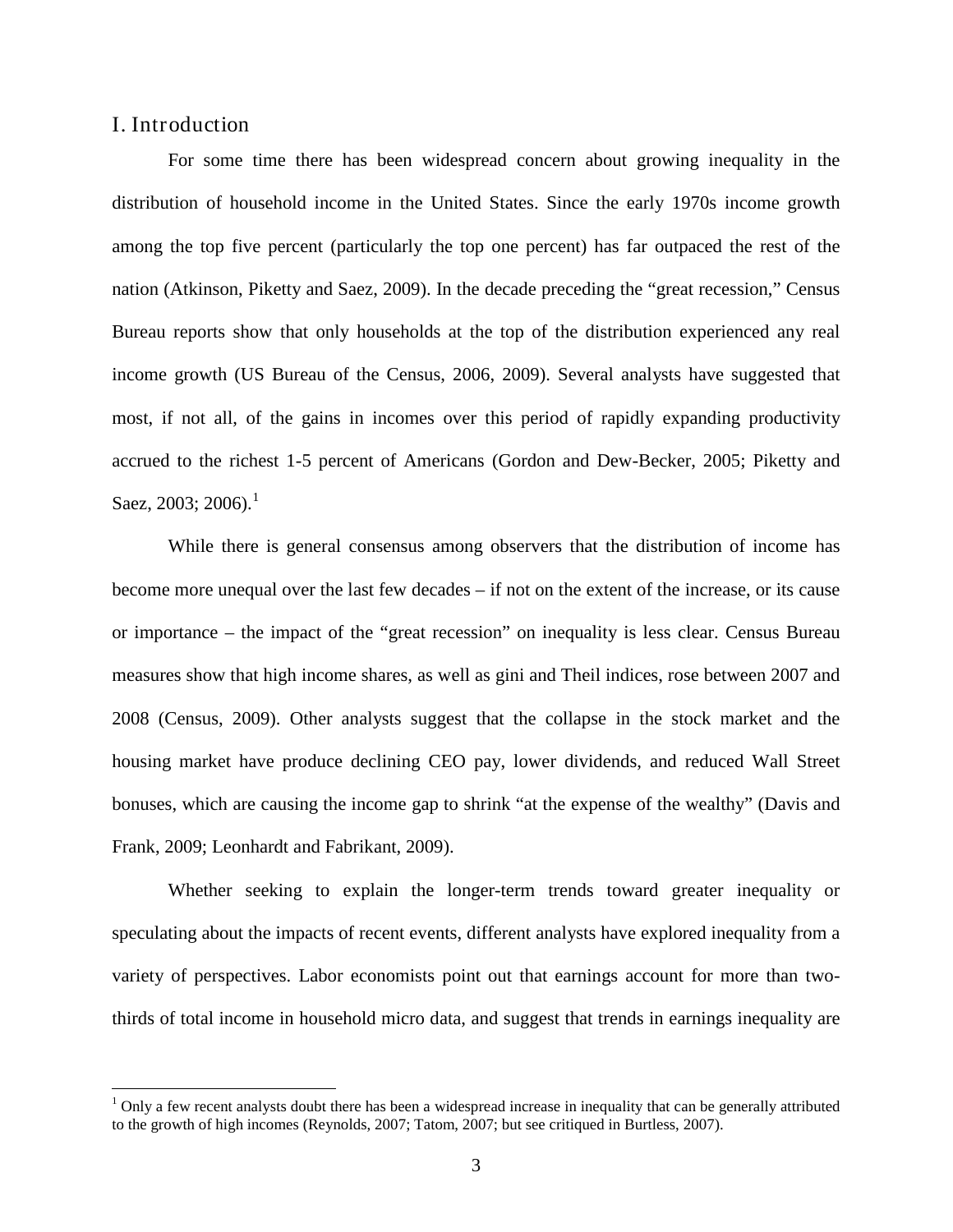the key factor behind inequality in the US income distribution.<sup>[2](#page-3-0)</sup> Some recent provocative research highlights the role of extremely high earnings among "superstars," CEOs, athletes, rock stars, and celebrities (Kaplan and Rauh (2006); Walker (2005), and Gordon and Dew-Becker (2005)), but these papers are only able to identify about 25-30 percent of even the highest income earners.

At the same time, macro economists and national income accountants find that labor income in the form of wages had declined to 50.2 percent of national income by the third quarter of 2006 – a 50-year low as a share of national income (Aron-Dine and Shapiro, 2006; Bureau of Economic Analysis, 2010; Goldfarb and Leonard, 2005). And even after adding together labor income (even including supplements or employee benefits) and corporate profits, which peaked at 13.7 percent of total national income in the third quarter of 2006 after rising for three decades, there is still more than a fifth of the nation's economic pie missing. Other uncounted components of National Income such as net interest, proprietor's income and rental incomes are largely missing from micro date based income distribution calculations (see Table 1).

The key question we address is in this paper is how to add this income to household distributional microdata, and determine to whom did this property or capital income accrue? Even in micro data that accurately reflect affluent households (Piketty and Saez, 2006; CBO, 2007), the annual income measures only include the flow realized from wealth (capital) in any one year.<sup>[3](#page-3-1)</sup> In addition, the higher one goes in the income or earnings distribution, the more likely one is to find high rates of turnover in top *incomes* from year to year. Indeed, advocates of high American income mobility point out that the top 1 percent of income earners have 70 percent turnover rates year-to-year (Cox and Alm, 1999).

<span id="page-3-1"></span><span id="page-3-0"></span>

<sup>&</sup>lt;sup>2</sup> See Autor, Katz, and Kearney, 2006; Katz, 2006; Lemieux et al., 2007; Lemieux, 2006; Cowen, 2007.  $\frac{3}{10}$  Unearned income from transfers, public and private, also accrues but account for under 10 percent of incomes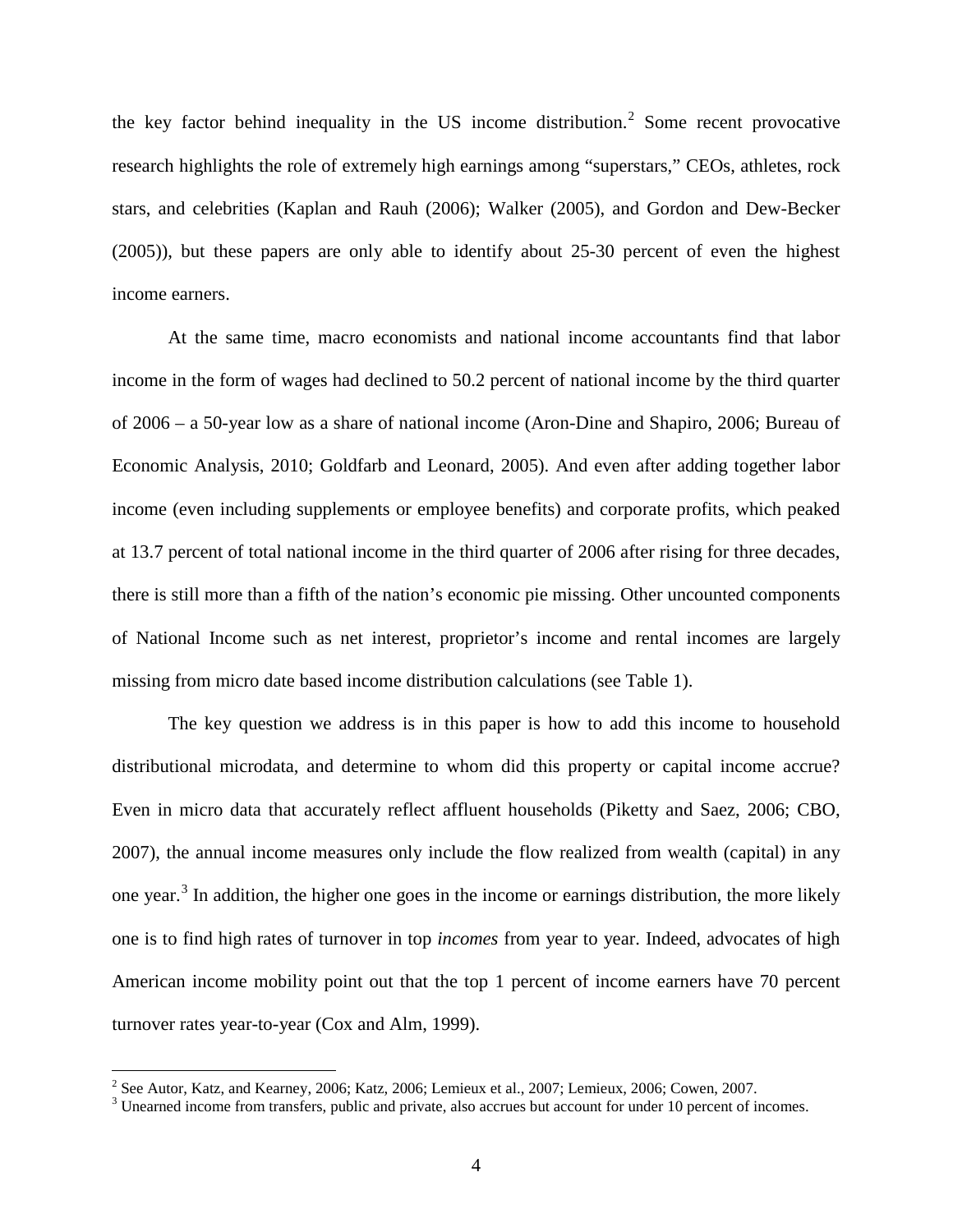This problem is exacerbated by the fact that powerful income recipients can choose the form and timeframe in which their compensation is paid, e.g., for tax reasons (Auten and Carroll, 1999; Gruber and Saez, 2002). For instance, the two founders of Google, in a widely reported press story, took \$1 each in earnings in 2005. Of course, each one also exercised much less highly taxed stock options, which left them with \$1.0 billion or more in 'asset incomes' in that year (Ackerman, 2006). Whether for reasons of tax and estate planning, or simple accumulation, the large majority of the gains from wealth, are not realized annually.<sup>[4](#page-4-0)</sup>

The key to pulling these disparate sources and trends in economic well being together is a more full accounting of annual income from wealth, whether realized or not. Indeed, we believe that much of what has been interpreted as "consumption from wealth" is not drawing down wealth stocks at all, but comes from spending out of accretions to wealth (see Love and Smith, 2007, for older households; and Sierminska and Takhtamanova, 2006, for an international comparison). Similarly, the large declines in US savings rates over many years (US Department of Commerce, 2007) are largely composed of spending from accumulated assets, especially owned homes and other appreciating assets. While the run-up in home values and dividends received through 2007 fueled consumer spending (e.g. Baker, et al, 2006), steep declines in housing values since have diminished consumption due to a decrease in wealth stocks (Glick and Lansing, 2010). Clearly, wealth increasingly matters for consumption as well as for income.

The idea of accounting for income from wealth as well as income from earnings and other sources is not new (see Hansen and Weisbrod, 1968; Taussig, 1973), and has been used recently by Wolff and Zacharias (2006; 2006b) and Haveman, et al., (2006) in some fashion, to

<span id="page-4-0"></span><sup>&</sup>lt;sup>4</sup> The sporadic realization of growing incomes from wealth in both the personal and corporate sector, has led to serious miss-estimates of both individual and corporate income tax revenues at the federal and state level for the past decade, and especially in recent years (e.g., CBO, 2006; 2006a; 2006b; Orszag 2007).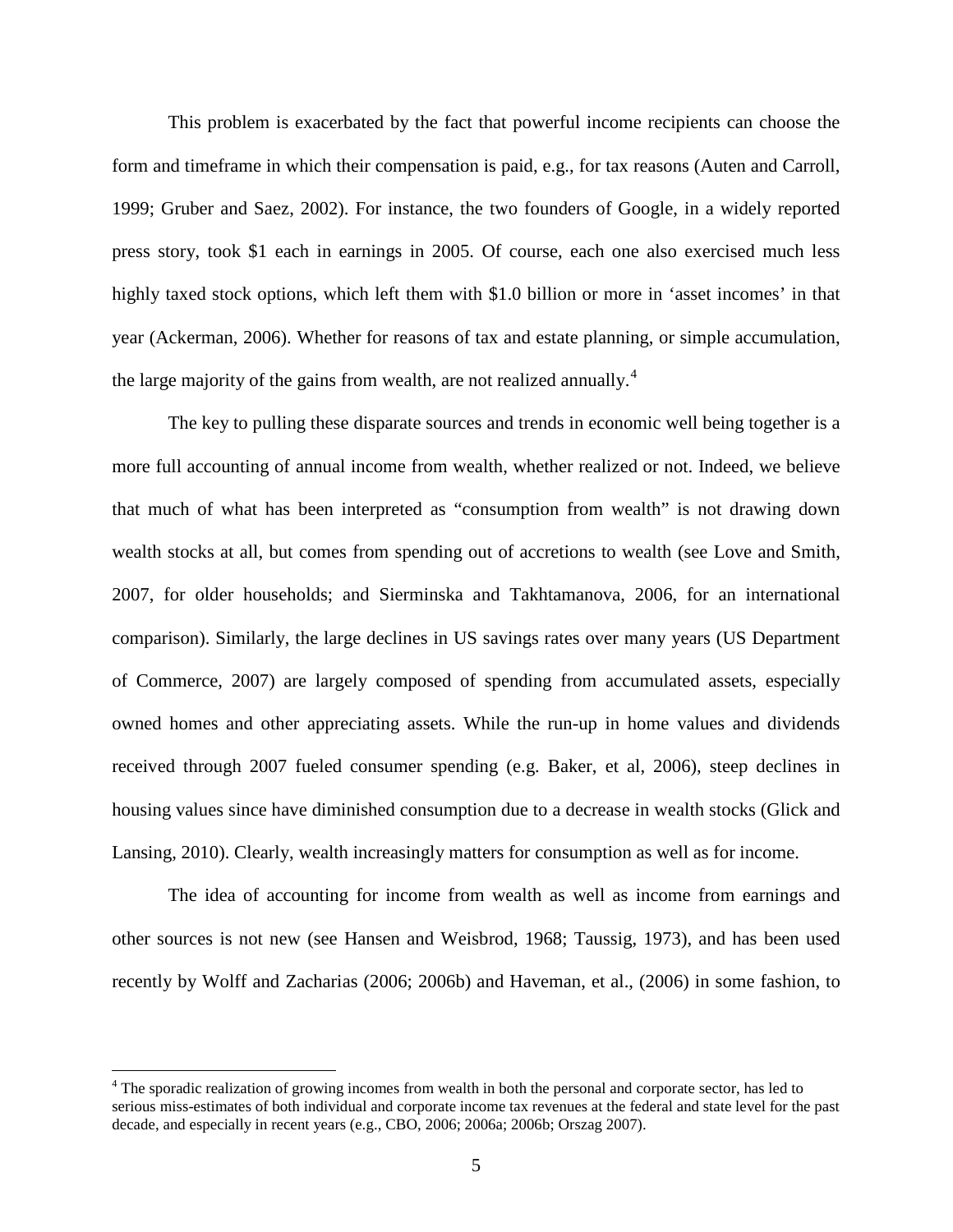study inequality trends in the 1980s and 1990s.<sup>[5](#page-5-0)</sup> Nevertheless, it is clearly time for a reappraisal given recent seismic changes in overall labor and capital income flows.

In this paper, we use the 1989-2007 Surveys of Consumer Finances to develop estimates of income from accrued wealth, both financial and non-financial, and debt (or more precisely, net worth). We also use National Income and Product Account and Flow of Funds data to project the income, earnings, and assets variables in the SCF data to reflect 2009 values. We begin with some theory and methodology related to Haig Simons incomes. We then construct our measures of more complete income (MCI) and compare these distributions to those from traditional income measures. We investigate their level and trend and compare them to other estimates in the literature. We find that our estimates raise incomes all over the distribution, but especially at the top end. We also find a greater trend toward income concentration at the top of the distribution using MCI than do other analysts.

A number of standard measures of inequality using MCI peaked in 2007, after rising relatively steadily since 1989, including the gini index, the 99/50 ratio, and the income shares of top 1% and next 4%. The great recession has reversed the course of all of these standard measures. These declines in inequality, however, have so far been modest, leaving inequality as high as the previous peak levels from 2001.

We also assess the level and trend in the functional distribution of income between capital and labor. We find that properly measured, the labor share is closer to 55 percent of total income than the 75 percent that is sometimes claimed. The results using MCI suggest that,

<span id="page-5-0"></span><sup>&</sup>lt;sup>5</sup> Wolff and Zacharias (2006, 2007) and Haveman, et al. (2006; 2007) use an annuity-based measure of inequality that assumes that all persons, including high income-high wealth persons consume all wealth before they die. Such measures imply the need for assumptions on discount rates, life expectancy and other variables, and they therefore assume no bequest or inter-vivos transfer behaviors and they ignore the observed behavior of the rich (e.g. see Goolsbee, 2007; Carroll, 2000). We prefer a less challenging and more straightforward estimate of income from wealth using current and long run rates of return on existing assets. This seems closer to Haig Simons income in terms of capacity to consume, without the extra baggage entailed with the annuity estimates which necessarily suggest higher incomes for much older persons, by design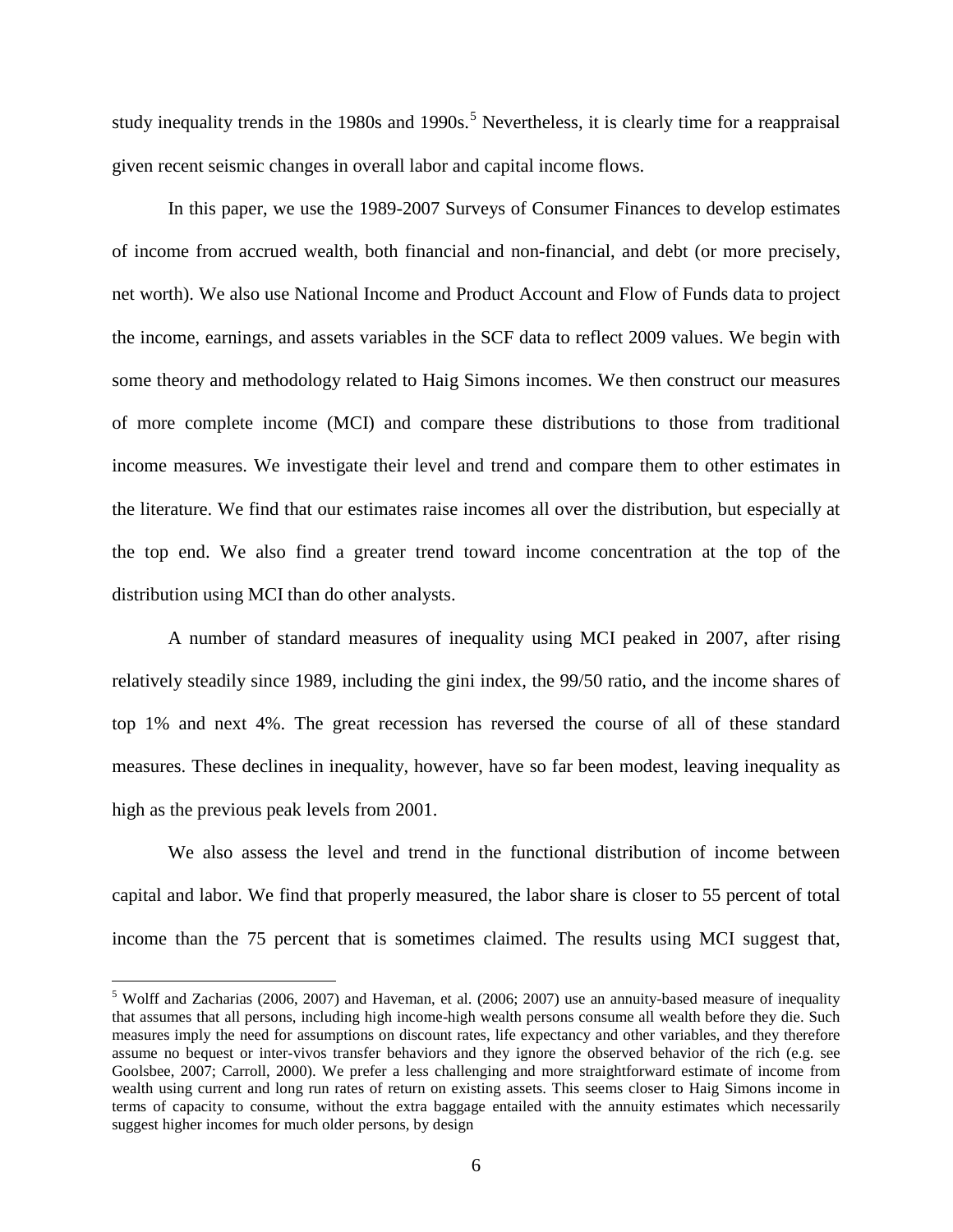contrary to the findings of Piketty and Saez (2003, 2006), the capital share of income at the top of the income distribution has risen in recent decades. By 2007, income from capital accounted for more than half of MCI among the top few percentiles of the income distribution.

### II. Income Theory and Methodology

There are many definitions of personal (macro) and household (micro) income from both a "sources" and "uses" perspective. According to the most popular theoretical measure of income, the Haig-Simons (H-S) income definition, income (I) is equal to consumption (C) and the change in net worth (∆NW) realized over the income accounting period. So defined, H-S income is a measure of potential consumption or the amount one could consume without changing one's total net worth (one's stock of assets or debts). Thus according to a "uses "of income definition:

 $(1)$  I = C +  $\triangle$ NW

From the functional or "sources" side of income, we can arrive at the same measure by adding together income from earnings (E, including self-employment income), income from capital (KI, including capital gains plus other income from wealth), plus net transfers (NT, which includes those received minus those paid, whether private or public in nature), resulting in the following definition:

(2)  $I = E + KI + NT$ 

If we ignore NT for now, and divide self-employment income, into income from labor and capital, we are left with the macroeconomists' functional distribution of income.

The key element that is included above but largely missing in most estimates of both micro and macro estimates of income distribution is the distribution of income from capital. Despite long-standing interest in labor and capital "factor shares," macroeconomists (e.g.,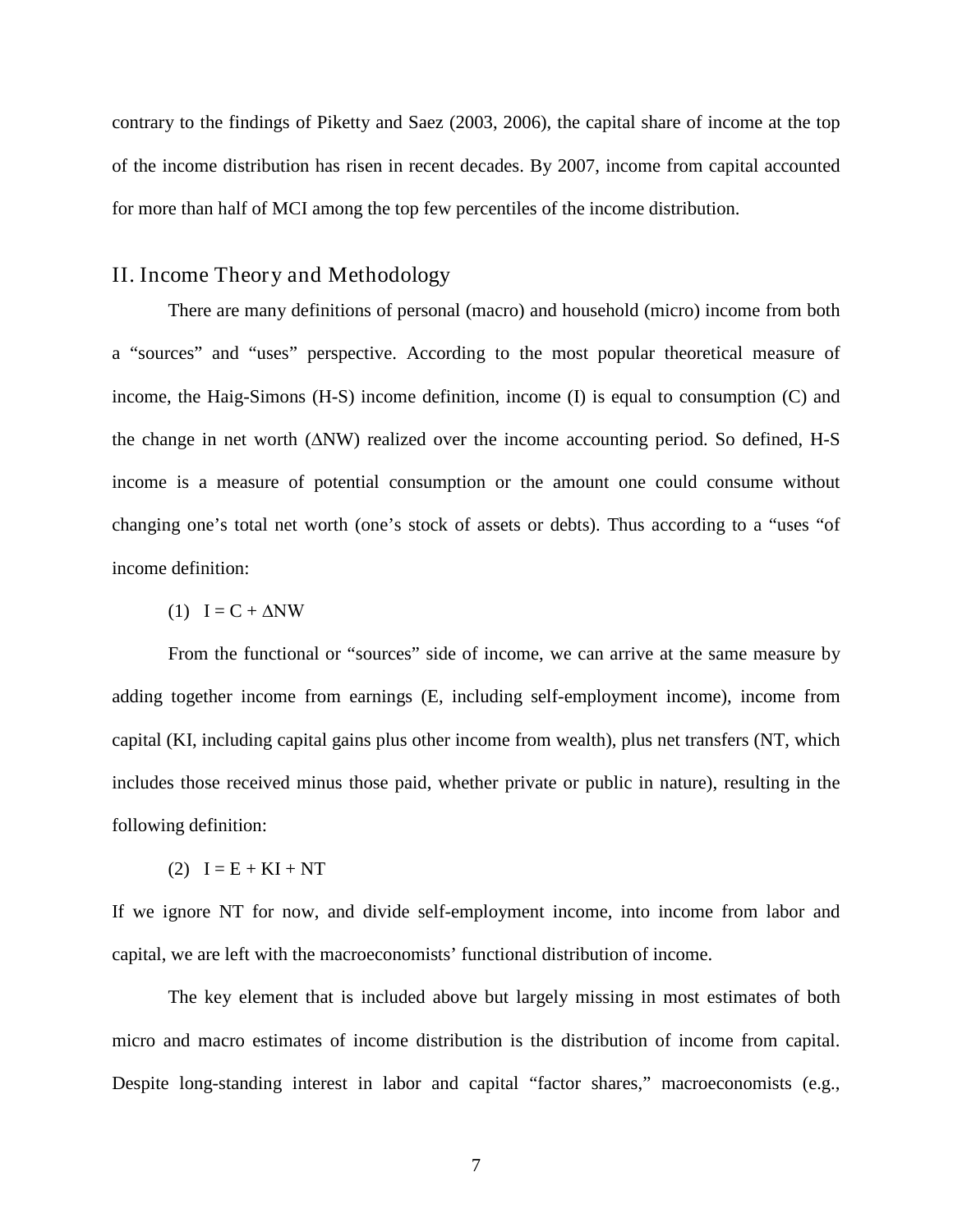Goldfarb and Leonard, 2005; Guscina, 2006) and microeconomists who study distribution are both seemingly content with using data where only a small fraction of income from capital is measured. Interest, rent and dividends received are reported in most micro data based income definitions such as the one used by the Census Bureau. Capital gains and losses (KG, including those from realized stock options) and royalties, are counted in other income definitions such as that used by the CBO (2007) and by Federal Reserve Bank in the SCF income distribution measure. [6](#page-7-0)

However, the large majority of capital income (KI) accrues to persons but is never realized (and is therefore not counted in any given year). This includes imputed rental flows for owner occupied housing; business savings in the form of corporate and non-corporate retained earnings; and unrealized capital gains. Much of this income stays with the firm that utilizes capital and is not realized by the owners of these assets (except as it is reflected the value of their enterprise, either self owned or as shares of corporate stock).

Thus, we define 'more complete income' (or MCI) as follows. We retain earnings and net transfers (E, NT), and maintain that portion of capital income (KI) received as capital gains and royalties (KG). But we then subtract *reported* interest, rent and dividends (IRD) while adding back in an *imputed* return to all forms of net worth, or "imputed capital income" (IKI). Thus, we impute interest rent and dividends to owners of assets and forego the amounts actually reported by respondents.<sup>[7](#page-7-1)</sup> This produces:

(3) MCI=E+ NT+ (KG – IRD + IKI)

<span id="page-7-0"></span> $<sup>6</sup>$  Indeed Pryor (2007) attests to the importance of interest rent and dividends in resizing economic inequality using</sup> the PSID.

<span id="page-7-1"></span> $7$  Reported interest, rent and dividends in the CPS is barely more than half the aggregate amount which other data suggests ought to be reported (CBO, 2007; US Census Bureau, 2005). The decision to keep realized capital gains in the base income distribution estimates may seem like double counting. But, gains realized in year *X*, emerge as assets in year  $X + 1$  to the extent they are not consumed. These assets earn a return that should also be counted in income in year *X*. In any case, this decision to include or exclude realized capital gains has a negligible affect on the results presented here.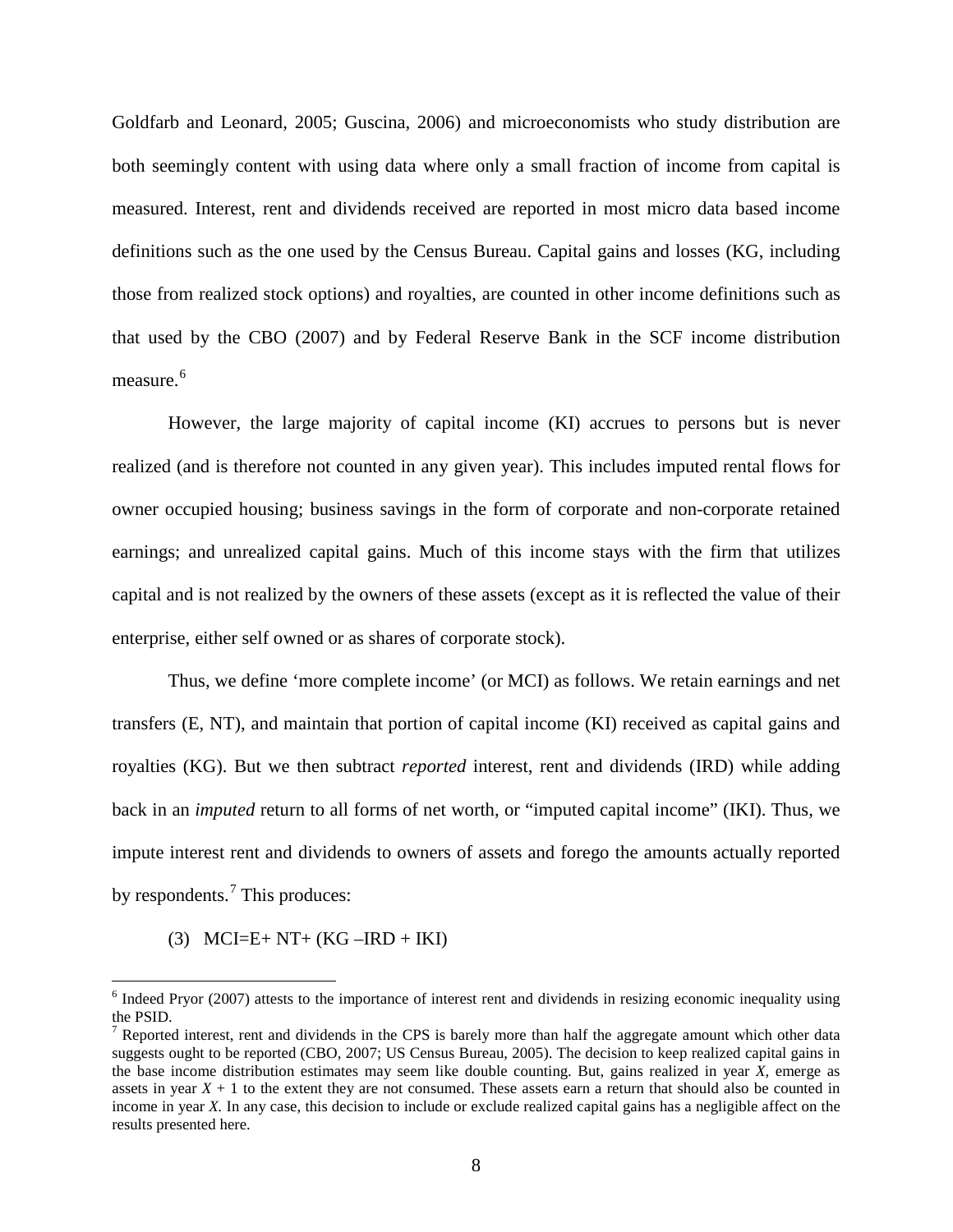Indeed this more complete definition of capital income (KI, below) comes close to measuring the concept of '∆NW' that intrigued both Haig and Simons:

 $(4)$  KI= KG –IRD + IKI

MCI is an incomplete concept of income as we are unable to measure such items as employer benefits, pension fund accruals not counted as personal wealth such as defined benefit pension plans (though pension flows for elders are counted as transfers received), or unrealized stock options and other promised contractual benefits ('golden parachutes') which are not yet exercised or received.<sup>[8](#page-8-0)</sup>

### **Developing More Complete Income (MCI) estimates with the SCF**

We calculate MCI using the Survey of Consumer Finances, a nationally representative, triennial survey that includes an over-sample of wealthy households that are underrepresented in most standard surveys. The SCF contains high quality, detailed information on household assets as well as income.<sup>[9](#page-8-1)</sup> There are 16 broad asset classes, including stocks, bonds, mutual funds, home-equity, residential real estate, and business assets, as well six broad classes of debt. The data include an income definition (SCF income) that is broader than the standard Census money income definition. SCF income includes wages, self-employment and business income, taxable and tax-exempt interest, dividends, realized capital gains, food stamps and other support programs provided by the government, pension income and withdrawals from retirement accounts, Social Security income, alimony, and other support payments, and miscellaneous

<span id="page-8-0"></span><sup>&</sup>lt;sup>8</sup> Assets in defined benefit pensions are problematic both because of the potential not to be collected and because of back loading in benefit determination. We are less worried about the distributional consequences because most such pensions accrue to the top end of the income distribution and therefore do not affect lower incomes. Our analyses also ignore non-cash public sector benefits such as those provided by health, education, and the taxes used to pay for them (see Garfinkel, et al, 2006, on the latter). While these benefits are especially important for low income persons, they pale in comparison to the levels of imputed income from assets for the large majority of households, especially middle and high income units. Hence, while MCI helps us better understand the impact and importance of residual wealth and the way it affects public and private finances and inequality, it does not represent a complete accounting of all flows of income from all sources.

<span id="page-8-1"></span> $9$  The sample size in 2003 and 2001 was approximately 4,500 households, a slight increase over previous years.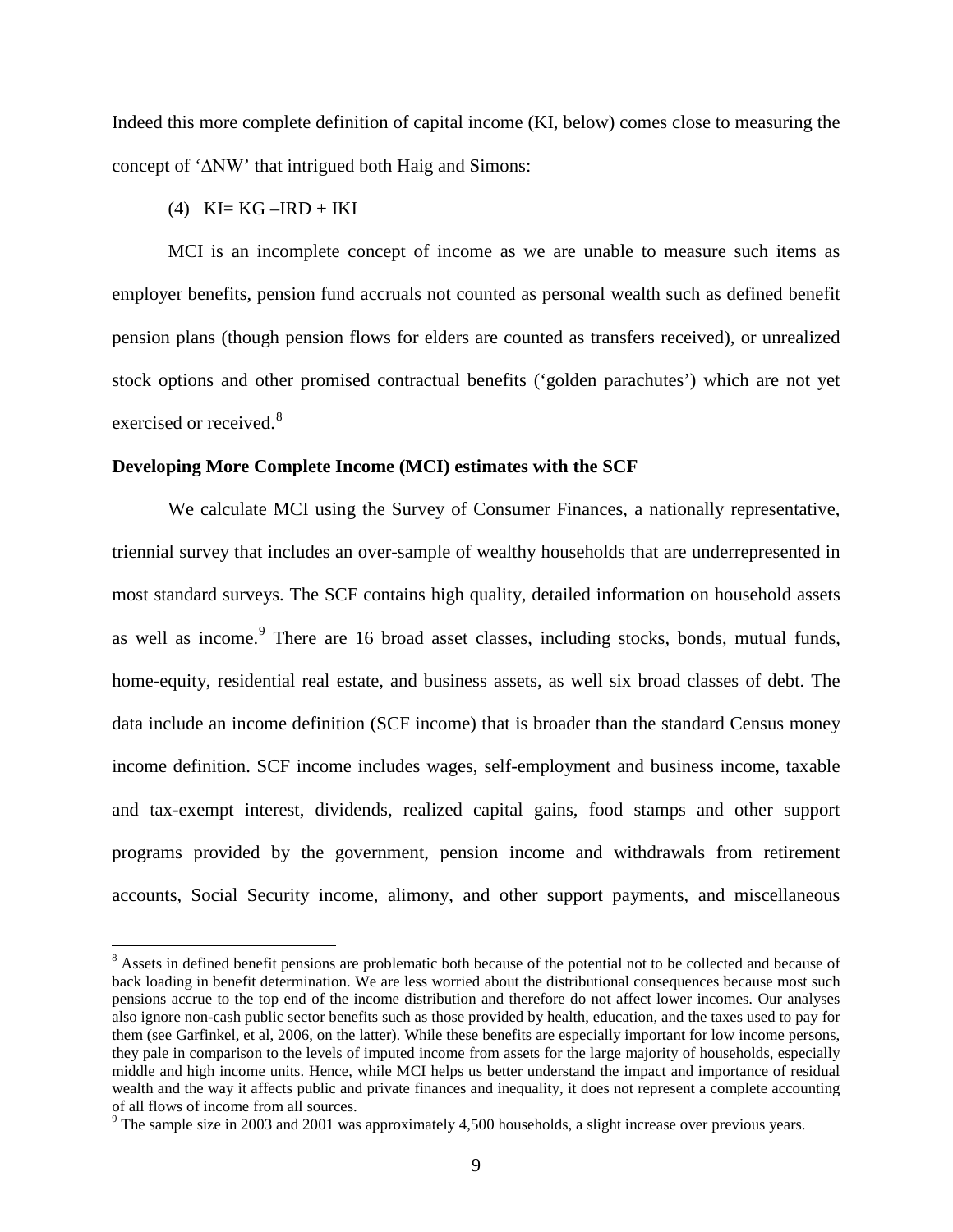sources of income.<sup>[10](#page-9-0)</sup>

Income net wealth ("**income less capital**") is calculated by subtracting realized income from capital from the SCF income definition. Hence, reported interest, rents and dividends are excluded in the given income year. Further, capital gains and royalties are also excluded in counting income "less capital" to avoid double counting, as we will be imputing returns to these assets to the extent that gains and royalties in one year have been invested in other assets by the next. To the extent that these gains and royalties are consumed and not re-invested, we will underestimate capital incomes in this process.

After removing income from capital from SCF income, flows to assets are imputed for the full range of assets measured in the SCF data. In calculating the implicit return on various assets, we employ two techniques: first we apply "short term" (3 year) average rates of return to 22 specific asset/debt types in each of our 8 income years; and then also "long run" 30 year average returns over the entire period.<sup>[11](#page-9-1)</sup> These long run rates allow us to separate more permanent long run returns from more volatile short run changes, and to assess more smooth trends in income from assets. They also allow us to test the sensitivity of our results to various assumed rates of return.

<span id="page-9-1"></span><span id="page-9-0"></span><sup>&</sup>lt;sup>10</sup> Household weights contained in the SCF data are used in all of the calculations.<br><sup>11</sup> Other analysts have described the limitations of standard measures of income for welfare and inequality analysis, and proposed solutions by supplementing income with wealth, as much as a half-century ago. Weisbrod and Hansen (1968) and Taussig (1973) added the annuity value of net-worth to current income to develop measures they respectively called "income-net worth" and "comprehensive income." In more recent work, Wolff and Zacharias (2006) and Goolsbee, (2007) use the annuity approach for non-housing wealth and impute rental income for homeowners. There are a number of additional differences between the approach used in this paper and the one used by Wolff and Zacharias (WZ). WZ use SCF for 1983-2001, we use data for 1989-2004. WZ do not conduct any after-tax analysis. For their inequality measures, WZ rely primarily on the gini index and income shares of different percentile groupings (top 10%, top 1%, etc.) We use ginis as well, but rely primarily on ratios of key percentiles of the income distribution (99/50, 95/50, 99/90, etc.) because we find that the biggest impact from using the more complete income approach is found at the very highest income levels and does not have as great of an impact in the gini. In contrast to prior annuity approaches, WZ assign different rates of return to the different asset types that they annuitize. These rates are long-run returns covering 1960-2000, and generally based on federal Flow of Funds data.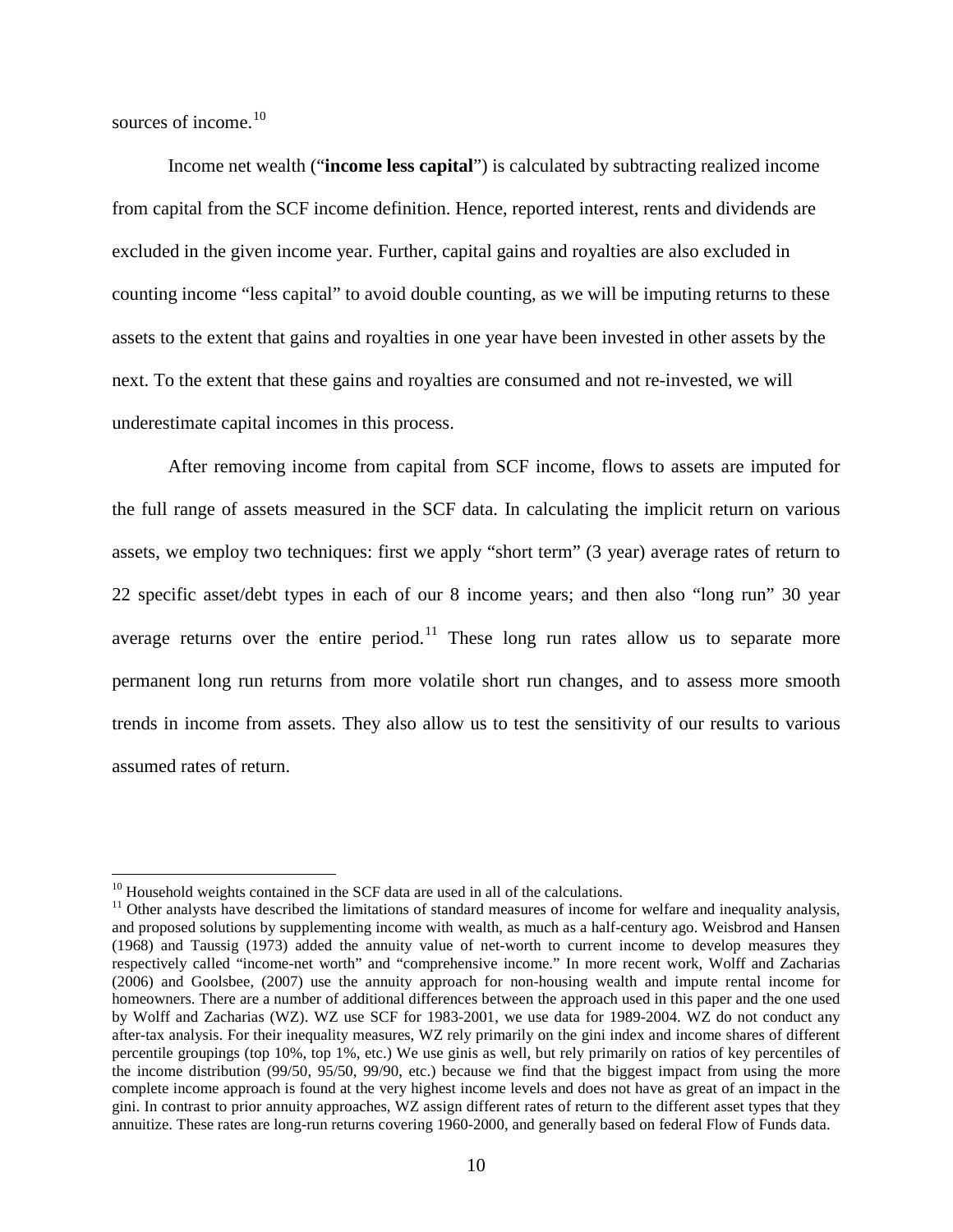Separate rates of return were calculated for stocks, bonds, and housing assets, based, respectively, on the Dow Jones Industrial Average, 10-year US Treasury notes, and the House Price Index of the Federal Housing Finance Agency (FHFA). In addition, flows to assets are calculated gross of the inflation rate (CPI-U), while some flows are based on the average of two different types of return (the average of the return to stocks and bonds, for example). The actual rates used to impute these flows are included in **Appendix Tables 1 and 2**. The complete details on the construction of MCI, including how taxes are calculated for the various components of MCI so that we can create pre-tax as well as after-tax inequality measures, are provided in the

# **Technical Appendix**. [12](#page-10-0)

The following additive series of combined capital income flows are added to income, net of

reported interest rent and dividends, in the order specified below:

- **"plus finance"** adds imputed flows to directly held stocks, stock mutual funds, combination mutual funds, bonds, other bond mutual funds, savings bonds, government bond mutual funds, and tax free bond mutual funds, as well as "other managed assets," such as trusts and annuities to "income less capital";
- **"plus retire"** adds flows to "quasi-liquid retirement accounts," such as IRA/Keoghs and account-type pensions to "plus finance";
- **"plus home"** adds flows to owner-occupied home equity to "plus retire";
- **"plus oth invest**" adds flows to investment real estate equity, transaction accounts, certificates of deposit (CDs) and the cash value of whole life insurance to "plus home";
- **"plus business"** adds flows to other business assets and vehicles―only vehicles worth more than \$50,000—to "plus oth invest";
- **MCI** subtracts flows to non real estate debt, including credit card debt, installment loans, and other debt from "plus business"―after replacing observations, where "plus business" value incomes were below SCF income with the SCF income value.

Separate estimates for each of these income concepts are created using both long-run (30-year)

averages and short-run (3-year) time specific rates. The long-run rates are based on the average

annual return between 1977 and 2007, with the same long run rate applied to each year of SCF

data―1989, 1992, 1995, 1998, 2001, 2004, 2007, and projections of the data into 2009.

<span id="page-10-0"></span> $12$  We take no account of the amounts of income, which might have been shifted from a heavily taxed form, earnings, to another less heavily taxed form, capital gains or dividends, for instance (Lemieux, et. al., 2007).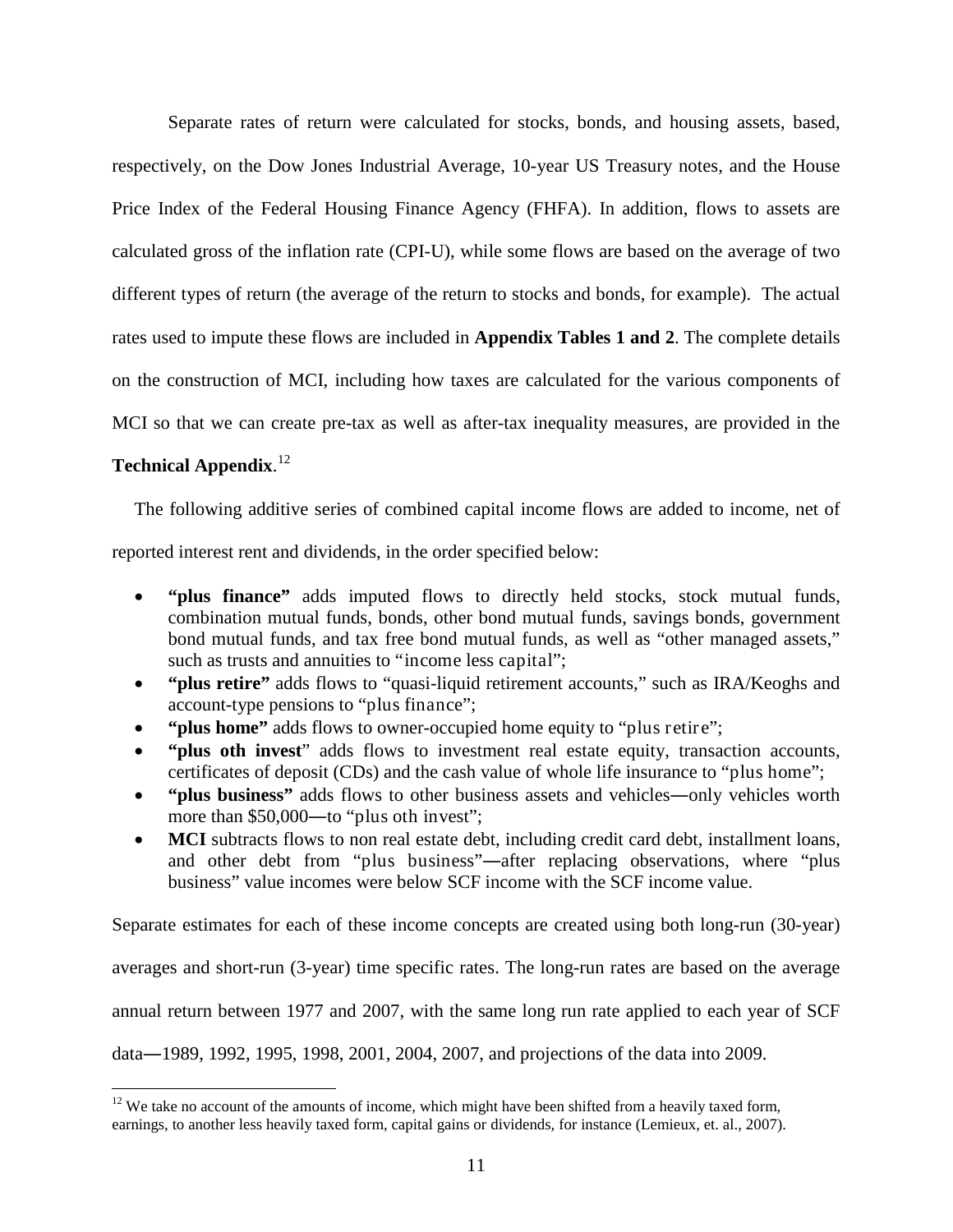### **Projecting SCF into 2009**

The next round of the SCF (the eventual SCF 2010) will reflect economic conditions in 2009, but will not available until early 2011. Since the economy entered into a deep recession after 2007, heavily impacting earnings as well as stock markets and housing values, the portrait of inequality in the most recently available data cannot be expected to reflect current conditions. In order to present estimates of inequality that reflect the impacts of the "great recession," we have projected the data from 2007 SCF data into 2009. These projections are based on income data from the BEA National Income and Product Accounts, asset data from the Federal Reserve Board Flow of Funds data, and earnings data from the Current Population Survey.

The income and asset categories used to calculate MCI are adjusted according to the percent change observed in these same categories between the first three quarter of 2007 and the first three quarters of 2009. The changes by income and asset category, and the detailed source of each are displayed in Appendix Table 2A. Changes over this period for the stock market reflect not just the decline in the total market capitalization that started at the end of 2007, but some of the rebound in market value since the first quarter of 2009. Changes in annual earnings are allowed to vary by education and industry class, reflecting – at least in part – how the labor markets of different demographic groups have been impacted by the "great recession," as described by Engemann and Wall  $(2009)$ .<sup>[13](#page-11-0)</sup> The earnings measures in the SCF are adjusted based changes in total weekly earnings between the first eleven months of 2007 and 2009. The change in earnings is calculated for twenty separate industry-education cells, and reflects the combined impact of changes in employment, hours, and wages (Table 2B).<sup>[14](#page-11-1)</sup> Not adjusted for inflation,

<span id="page-11-0"></span> $13$  We also know that the distribution of housing wealth is not equally distributed across the population, but exhibits considerable regional variation (Carson and Dastrup, 2009). Because of the sample size and absence of sub-national geographic identifiers, we are only able to project an average change in housing wealth across the entire country.

<span id="page-11-1"></span> $14$  Changes in weeks worked between 2007 and 2009, because of temporary layoffs or furloughs, will not be reflected in our measure of earnings changes.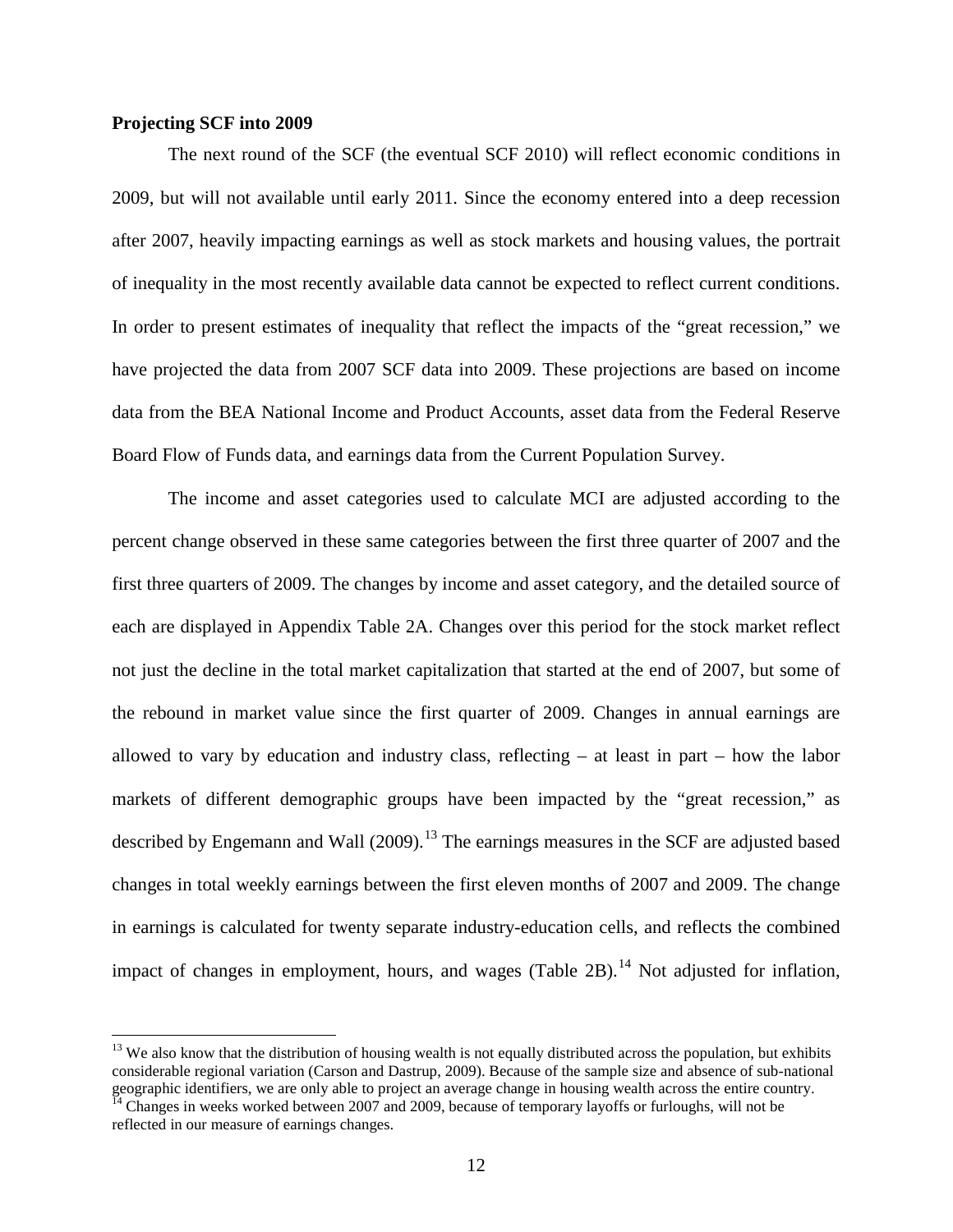total earnings declined for nearly all groups of workers with less than a college degree. Total earnings of workers with a high school diploma or more education rose between 2007 and 2009, but at a rate less than inflation. Total earnings increased for workers with a college degree in all six industry groups, but less than inflation in three of those.

Fewer sets of results are calculated for the 2009 projected incomes. Partly this is a result of not being able to apply short-run rates to data that are themselves projected using changes in assets and income categories that are themselves functions of short-run rates of return. But, it is also the case since some of the tables and figures in the paper are driven by the demographic composition of the population, which is not modified in the projection to 2009.

# III. Results

We begin by tracing how the addition of unrealized capital income changes the final distribution of income, in both tables and figures. Then we look at after tax income and finally we examine levels and trend in various income percentiles and the share of final income that is either from wealth (capital) or labor. We also briefly explore the demographic profile of high-MCI households.

### From SCF Income to MCI

We begin with Table 2 and Figure 1 where we apply the long run rates of return to various asset types and chart the way in which this process changes mean and median income in 2006-2007, as well as the 99<sup>th</sup>, 95<sup>th</sup>, 90<sup>th</sup> and 10<sup>th</sup> percentiles (and the Gini inequality measure). The numbers in Table 1 suggest that capital income makes a great deal of difference to correctly measured income in the United States. Of course, subtracting some capital income from SCF gross income ("less capital") reduces the mean and median, but as we successively add wealthrelated income components, both measures change dramatically. Moving from SCF income to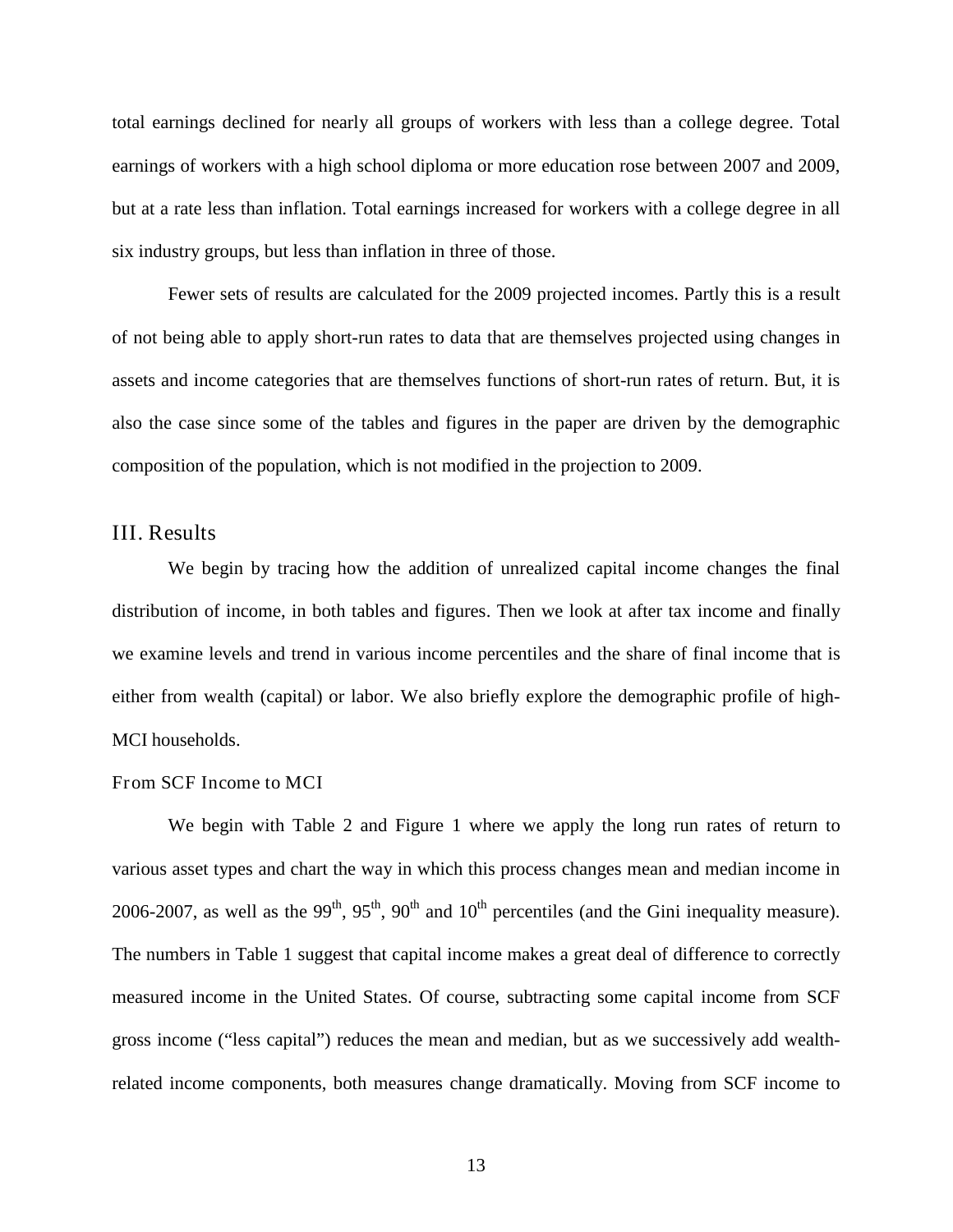MCI, mean income rises by 31 percent and the median by 16 percent. The biggest changes come from stocks; imputed rent on owned homes; and business assets. Owned homes ("plus home") affects large changes in both mean and median as housing is the quintessential 'middle class asset' and is the only capital income flow which significantly boost the median. Stocks and bonds ("plus finance") and business assets ("plus business") have larger affects on the mean due to the skewed distribution of returns accruing mostly to high MCI units. Indeed, the 99<sup>th</sup>, 95<sup>th</sup> and 90<sup>th</sup> percentiles rise by 49, 41 and 32 percent respectively in 2007 dollars from SCF to MCI. In contrast, the  $10<sup>th</sup>$  percentile increases only by 17 percent across these same measures. When we take into account, the changes in the medians, the relative inequality measures, the 99/50, 95/50 and 90/50 ratios still rise by 28, 21 and 13 percent respectively. The 10/50 ratio is the same in SCF income and MCI. The correction of negatives and the subtraction of debts, reflected in the difference between 'plus business' and MCI, seem to have little effect on the overall results.

In numerical terms, households at the 10th percentile of MCI have incomes of \$14,397 (Table 2) and net assets of \$23,112 (Appendix Table 4). Income from wealth increases SCF income by only \$2,057 at the  $10<sup>th</sup>$  percentile. This is in contrast with MCI and net worth values of \$185,892 and \$864,138 at the  $90<sup>th</sup>$  percentile, where capital income is \$45,005 in 2007. At the median MCI level of \$55,014, a household has a net worth of \$152,491 and a gain of \$7,709. However, at the 99<sup>th</sup> percentile of MCI, where MCI is \$1,031,528, net worth is over \$6.5 million and SCF incomes in 2007 are increased by \$338,000 in moving to MCI. Table 3 does the same with short run rates of return, with very similar results because short-run returns in 2006-07 are very close to the long-run rates.

The dramatic nature and extent of these changes are easier seen in Figure 1. The mean and median values on the right side show steady increases, especially for "plus home" at the median where the appreciation of owned homes leads to a jump from one plateau to another. In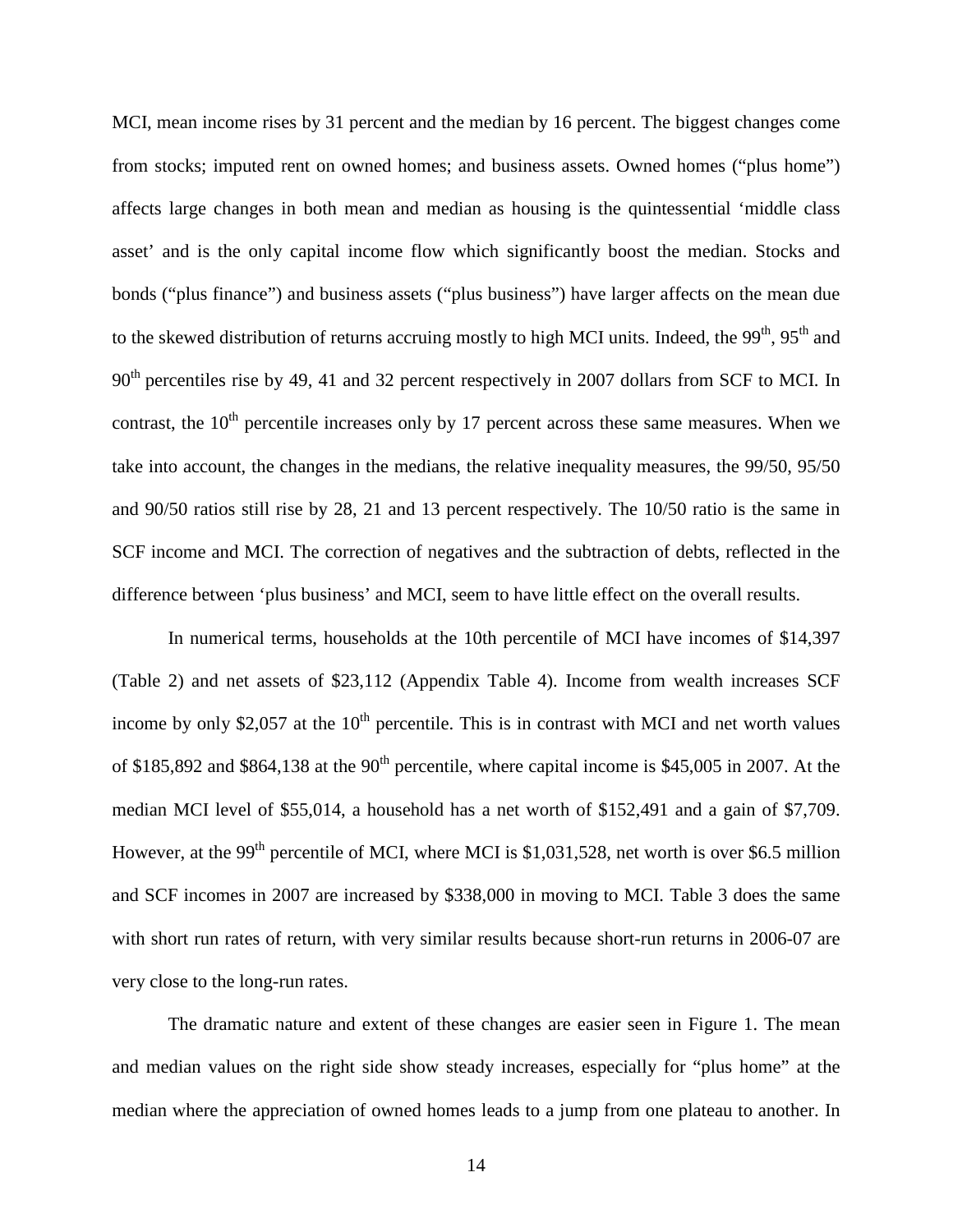contrast, the mean income rises steadily with big jumps as noted above and smaller changes at other definitional points. The  $95<sup>th</sup>$  and  $90<sup>th</sup>$  percentiles also rise relative to the median. The increases are most dramatic at the very top of the distribution where the bars show that the 99/50 ratio starts at under 15 for SCF income and rises to almost 19 for MCI, with the jump mostly due to business assets and "other investments." Hence the gains from income from wealth accrue largely to the very top of the income distribution, even after we re-rank incomes with each successive component of wealth (or finally, debt), and compare incomes to the median household.<sup>[15](#page-14-0)</sup>

Table 3\_09 shows the impacts of moving to MCI in the 2009 projected income – using long-run rates. The SCF incomes are very similar to levels from 2007, slightly lower at the mean and median and at the 99<sup>th</sup>, 95<sup>th</sup> and 90<sup>th</sup> percentiles, but slightly higher at the 10<sup>th</sup> percentile. MCI incomes, however, are considerably lower for most groups in 2009. Moving from SCF income to MCI raises the mean and median by 22 and 13 percent, respectively, compared to 31 percent and 16 percent in 2007. Adding in the imputed flows to equity in owner-occupied residential real estate ("plus home") has very little impact on income at either the mean or the median, reflecting the huge national losses in housing values. Moving to MCI raised the  $99<sup>th</sup>$ percentile by 34 percent in 2009, but 49 percent in 2007.

### Taxes

The after-tax changes, using 2007 SCF data, are summarized in Table 4. We employ the NBER TAXSIM model to estimate taxes, given existing, and advantaged, rates for taxable

<span id="page-14-0"></span><sup>&</sup>lt;sup>15</sup> The MCI rich are similar to, but not the same as the 'high income' units studied by others. For instance, while 79 percent of the same households are counted in the top one percent for both SCF income and MCI, 84 percent of the same units are in the top 10 percent. These percents have fallen over the past 18 years as well. In 1989, the overlap was 83 percent in the top centile and 89 percent in the top decile. Hence the top end of the MCI is increasingly divergent from the top end of the' high income' sample. As the value of assets continue to appreciate in the longer run, and as the fraction of income from capital grows relative to labor, we expect that the top centiles in each distribution will increasingly diverge.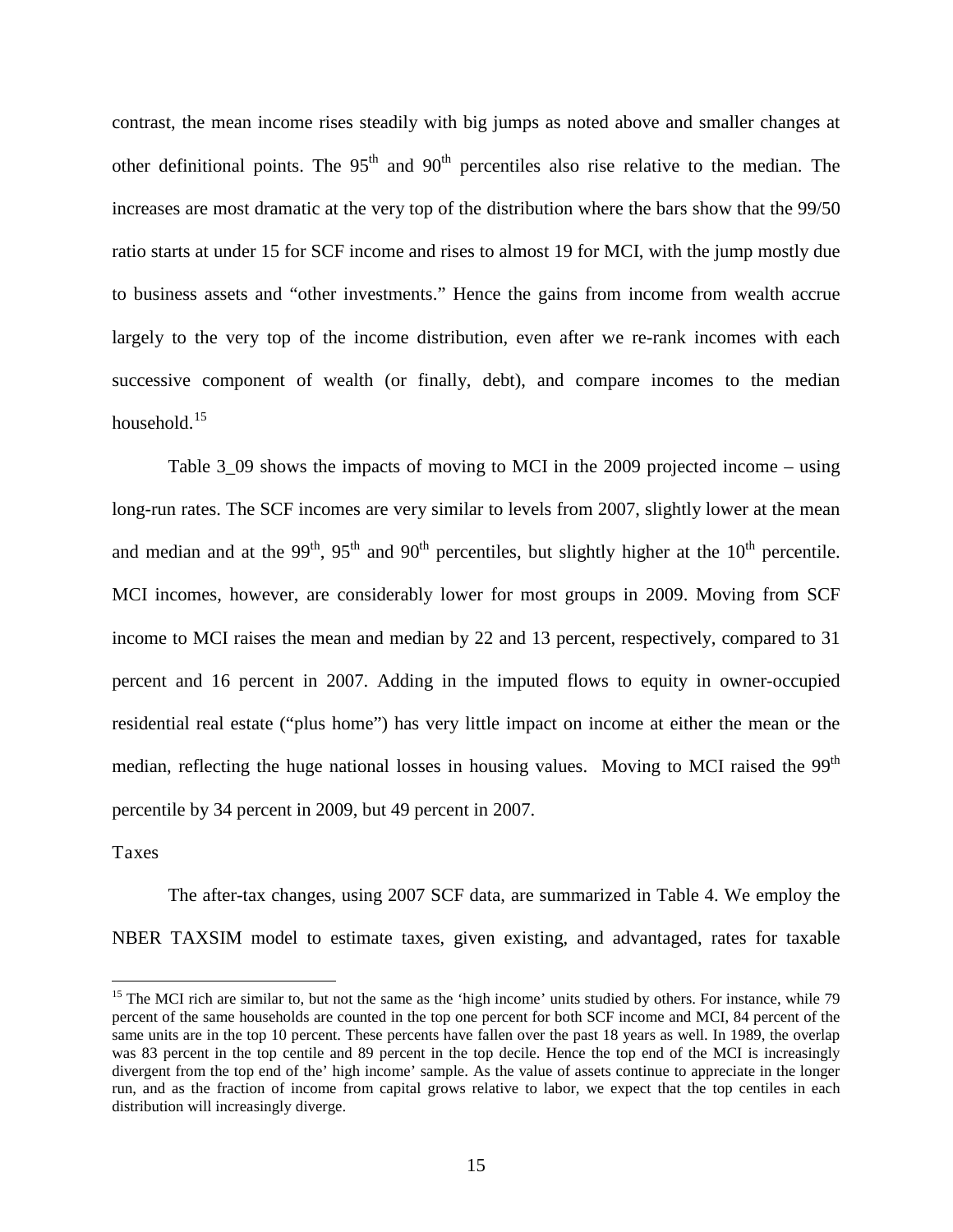property income. Indeed, while including taxes considerably reduces the incomes of high-income households (MCI declines about \$120,000 for the  $99<sup>th</sup>$  percentile after including taxes), the percentage gains from adding wealth are even greater in after tax terms at the highest income levels. The  $99<sup>th</sup>$  percentile of after tax income rises by 75 percent compared to a 49 percent change for the before tax incomes (Table 3). These results also confirm that after-tax inequality is lower than pre-tax inequality, with the 99/50 ratio for MCI (short-term rates) falling from 18.8 to [16](#page-15-0).4 after including taxes. The gini index of MCI falls from .608 to .579 after taxes.<sup>16</sup>

Trends in Income Inequality for Key Income Definitions

So far, we have discovered that at any point in time, accounting for income from wealth drastically increases both the level of income and the inequality of income. To see how the trend has evolved over the last 20 years, we calculate similar before tax figures for 1988-89, 1991-92, 1994-95, 1997-98, 2000-01, and 2003-04.<sup>[17](#page-15-1)</sup> We prefer the longer run rates when calculating trends, but figures and tables using short-run rates are available from the authors. Results for these earlier years show much the same pattern as we saw above in 2006-2007 with few changes.<sup>[18](#page-15-2)</sup> The six graphs in Figure 2 summarize the trend in key income definitions and component comparisons, using long run rates, over that period. First, MCI is at the top of every set of lines (except the 10/50 ratio where moving from SCF to MCI has little impact).

While SCF and MCI follow similar patterns at the top of the distribution, the gap between MCI and SCF income is especially apparent for the 99/50 and 95/50 ratios and for the pattern of mean incomes. Thus, the trend in inequality is stronger with a more complete (vs. a less

<span id="page-15-0"></span><sup>&</sup>lt;sup>16</sup> We do not calculate the effects of 'privileged' types of taxable income (capital gains, dividends, and housing sales) on the composition of pre-tax income.<br><sup>17</sup> Figures illustrating equivalent trends for after-tax income were included in previous draft, and are available from

<span id="page-15-1"></span>the authors.

<span id="page-15-2"></span> $18$  Data for years before 2007 are contained both in an earlier version of the paper, available at:

http://www.irp.wisc.edu/aboutirp/people/affiliates/Smeeding/14-INCOME-FROM-WEALTH\_6\_21\_07.pdf , as well as an additional series of data tables: http://www.irp.wisc.edu/aboutirp/people/affiliates/Smeeding/14b-Appendixtables-available-from-authors-Jun-7-2007.pdf.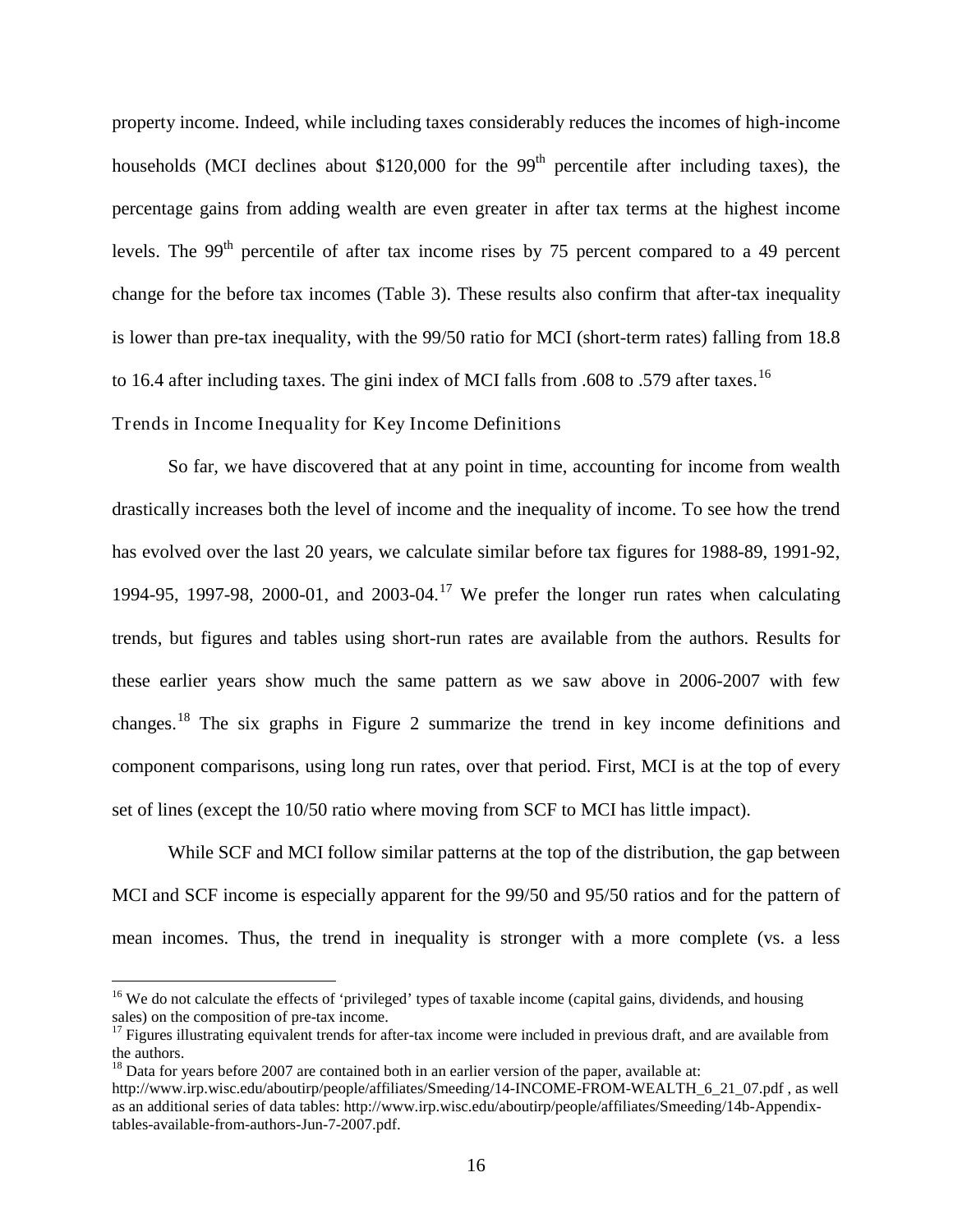complete) income measure. At the bottom, we see that mean and median incomes both rise over the period for each income definition, with stagnant periods during previous recessions (early 1990s and 2001), but outright declines in the current "great recession." over the period. The 90- 50 ratios show little trend, suggesting most gains over the period are concentrated at the top of the distribution. The dips in the 99/50 ratio in 2003 and again in 2009 reflect the collapse of the stock (and housing in 2009) market in those periods.

Adding imputed flows for financial wealth ("plus finance") to income "less capital" leaves the 99/50 ratio very similar to SCF income. Adding housing wealth ("plus home") produces little change in the 99/50 and 95/50 ratios, but accounts for the bulk of the change at the median (Panel F) and a large portion of the change in the mean (Panel E). The bulk of the gap between SCF income and MCI in the 99/50 ratio is a result of one of the final elements of MCI, imputed flows to business wealth. The relevance of business wealth shows up in the means (Panel E) and the  $99/50$  ratio (Panel A), but not the other trend statistics.<sup>[19](#page-16-0)</sup>

In general, the trends presented in Figure 2 suggest that the effects of adding income from wealth follow a similar pattern of rising inequality as seen in the SCF income as well as other measures of income inequality over this period (e.g. Smeeding, 2005; CBO 2007). While inequality is higher in any given year for MCI income than SCF income, the 95/50 and 90/50 ratios follow the same upward trend as the SCF income (Panels B and C.). For the very top of the distribution, however, the inclusion of income from wealth results in a more dramatic rise in measured inequality (Panel A). The 99/50 ratio rises 57 percent between 1988-89 and 2006-07 in the SCF income measure, but it increases 64 percent for MCI. Therefore, while Wolff and Zacharias (2006a; 2006b) show that an augmented measure of wealth results in about the same rise in inequality as traditional measures of money income, our approach suggests that for the

<span id="page-16-0"></span> $19$  Equivalent figures using short run rates show essentially the same patterns.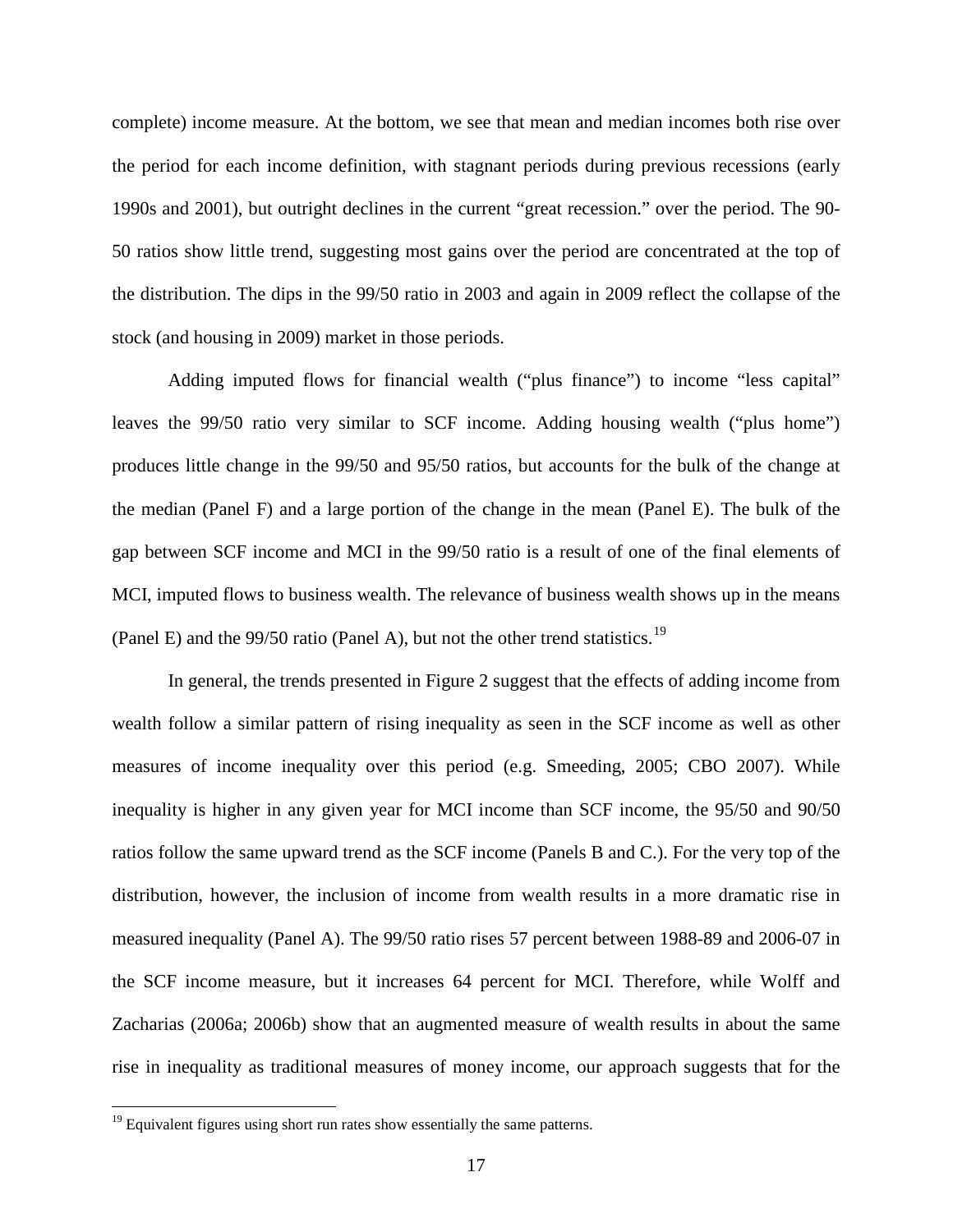highest income households a more complete measure of income reveals a steeper growth in inequality.

Projections to 2009 suggest that the run-up in inequality between 1989 and 2007 has been halted in the "great recession." The 99/50 ratio declined from 18.8 in 2007 to 17.7 in 2009 using MCI and by a smaller amount using SCF income. Other MCI-based measures of inequality (Appendix Table 3) also declined over this period; the gini index dropped from .608 to .594. Most of these measures, however, also show that inequality remains at high levels.

### Percentile Growth in Incomes

Figure 3 (Panels A and B) summarizes the 1989 to 2007 growth rates for SCF income and MCI across the entire distribution. The growth in MCI is greater than SCF income for all households above the  $40<sup>th</sup>$  percentile of the income distribution. Over most of the income distribution, the importance of moving to MCI appears to be roughly constant with the gap in growth rates fluctuating between 10 and 20 percentage points (Panel B). At the top of the distribution, however, the gap in growth rates increases dramatically. For the top three percent of the income distribution growth in MCI is more than 30 percent higher than SCF. For the 99<sup>th</sup> percentile MCI growth was 35 percentage points faster than SCF income. Hence, the inclusion of income from wealth results in a rising inequality trend, when the measure of inequality contrasts the highest-income households with any other grouping.

### Tends in the Income Share of Top-Income Households

There are several sets of estimated income trends amongst the rich to which we can compare our results. In Figure 4, we compare our MCI shares of total income using long run rates to those found in three other studies: the Wolff-Zacharias (WZ, 2006a; 2006b) annuity value measures of income net worth; the CBO (2007) income after taxes and benefits including capital gains series; and those compiled in the 'top income' papers of Piketty and Saez (PS,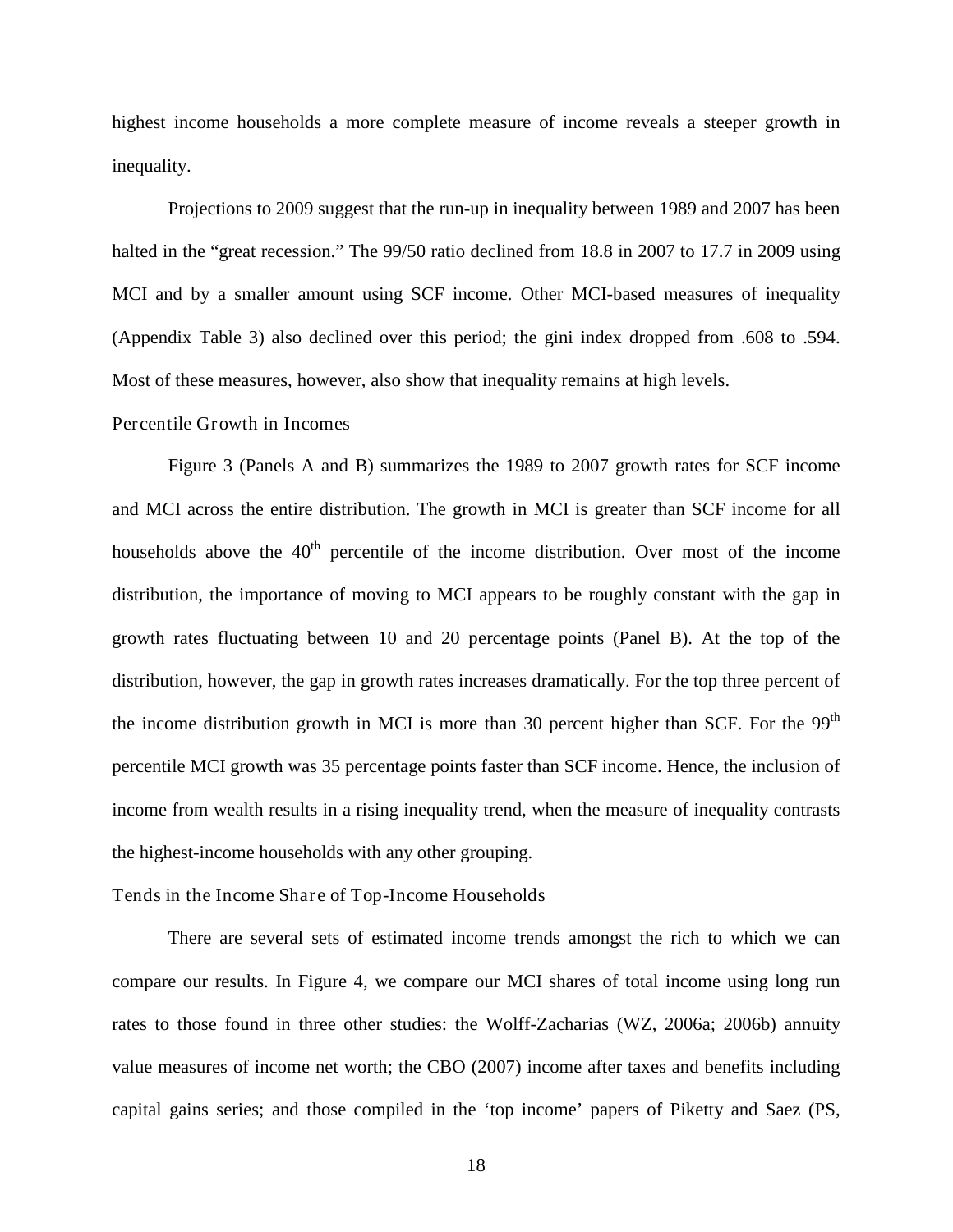2003; 2007). We have plotted the shares, and have calculated the trends and the slopes of each line.

First we note that the top one percent shares using MCI are roughly in line with those of PS and WZ (Panel A). And, while Reynolds (2007) and Tatom (2007) have criticized the PS numbers because more of high income is not reported for tax reasons, our MCI measure avoids this problem, as we include unrealized and therefore untaxed income from wealth, and our shares are at least as high if not higher. For the top one percent, all lines rise over the period, suggesting an increase in share for either the 1989-2007 or 1989—2001 periods. For the 1989-2001 period MCI and PS had the steepest slopes for growth in the income share of the top one percent, well above the rates of increase in either the CBO or WZ figures. Between 1989 and 2007, though, the MCI slope was close to, but slightly smaller than, the CBO slope, and considerably smaller than the PS slope. To varying degrees, all of the series show a rising share at the very top.

For the next tier of top-income households – the  $95<sup>th</sup>$  to  $99<sup>th</sup>$  percentiles of the distribution (Panel B) – the PS and CBO series show relatively low growth over the period (1989-2001 or 1989-2007). Using MCI, however, the income share of this group rises considerably, as does the WZ series for 1989-2001. All of the series show slightly declining income shares for the next tier of top-income households – the  $90<sup>th</sup>$  to  $95<sup>th</sup>$  percentiles of the distribution (Panel C).

Based on the projections for 2009, MCI shows that the top income shares are declining, but remain as high as levels from 2001; between 2007 and 2009 the income share of the top one percent declined from 22.2 percent to 21 percent and for the next highest four percent of households it fell from 18.5 to 17.8 percent. The crisis in the financial sector has indeed made a dent in the income share of the highest-income households, but only a dent.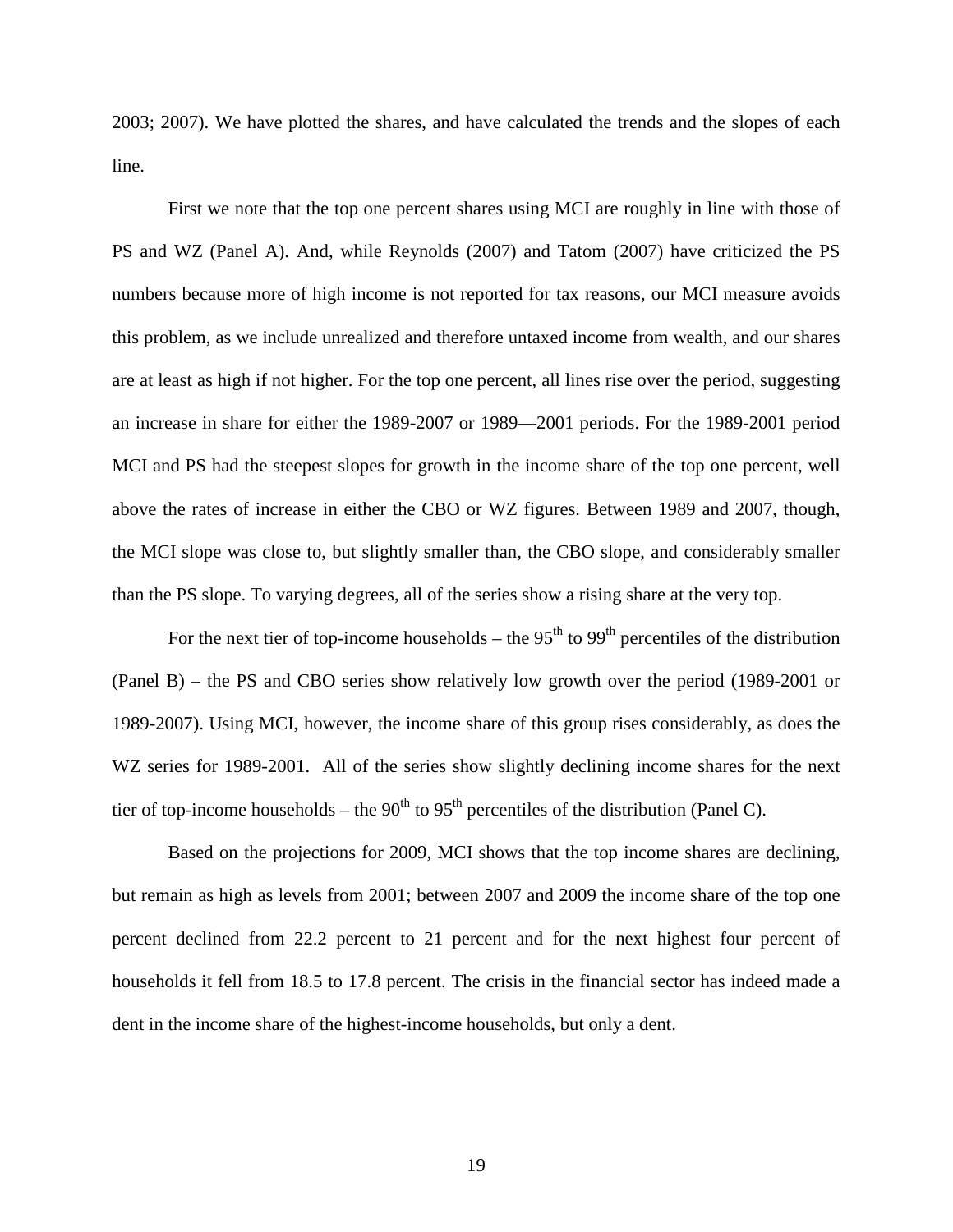Labor vs. Capital Income

A more complete accounting for income from wealth as well as from labor produces large changes in the functional income distribution. At the top of Figure 5 in Panel A, we see the SCF traditional micro-data based pattern of household income components. Earned income is 63-70 percent of gross incomes over the period we study. Indeed most authors (e.g., Cowen, 2007; Tatom, 2007) assume that labor income is always about 65-70 percent of total income. Conventional reported income from interest, rent, dividends and sometimes capital gains is between 10 and 15 percent of SCF income. "Other" (largely public transfer) net income is 9-15 percent of gross income, while income from capital and Self Employment Business Income (SEBI) are both no more than 10 percent. This is the standard picture with almost all household income micro datasets, but the pattern is considerably different when we consider the MCI distribution (Panel B).

Now, because we assess all capital income in MCI, capital income is both higher than in panel A, and is also growing from 1988-89 to 2006-07. The capital share of income in MCI rises from 30 to 40 percent over this period, with a recession induced dip in 1991-92 and plateau in 2003-04, before falling back to 34 percent in the "great recession." Over the same period, the labor share of income falls to 52 percent in 2006-07 percent, before bouncing back to 57 percent in [20](#page-19-0)09. "Other" (net transfer) income changes very little.<sup>20</sup> Using short-run rates (not shown) results in very noisy results that fail to show any trend between 1989 and 2007.

These trends, especially using long-run rates, suggest the role of income from wealth is growing stronger in the US, while labor income is falling in importance. Simply put income from

<span id="page-19-0"></span> $20$  The estimates of labor share exclude the non-pension portion of total non-wage compensation. Adding in employer subsides for health care , the one large and ignored element of compensation might reduce the trend slightly, but it would not change the qualitative conclusion that the long term capital share is rising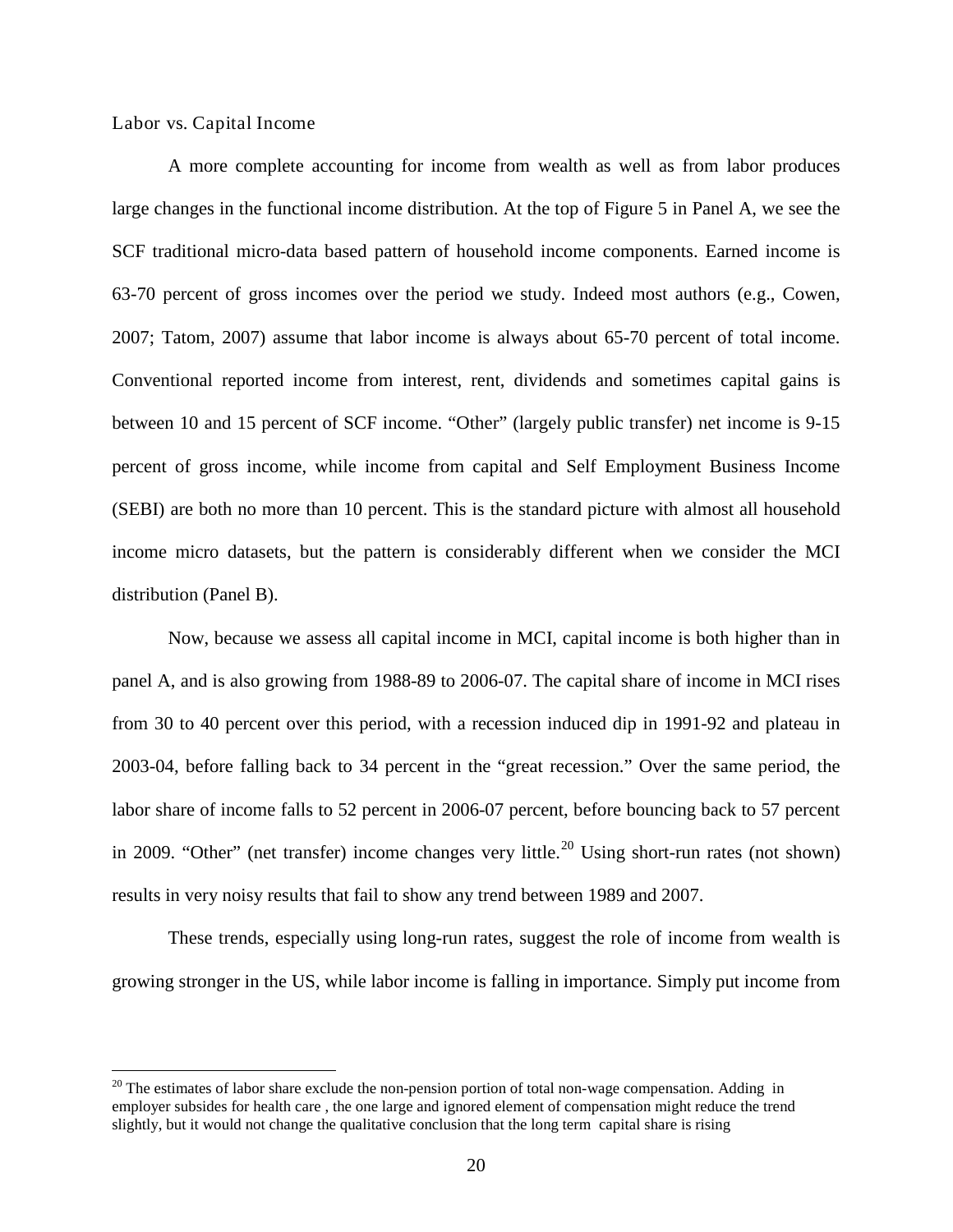wealth rises and income from labor falls once we take a more complete view of Haig-Simons income.

### Percentile Growth in Shares

Similar to Wolff and Zacharias (2006a; 2006b) we find that our expanded measure of income using the SCF fails to support Piketty and Saez's (2003, 2006) finding of the rising importance of income from labor. Using federal tax return data, Piketty and Saez document a rising labor share of total money income for high-income households. Using the expanded income definition of MCI, we find that income from wealth represents the largest share of MCI at the top of the distribution and that the wealth share is rising.<sup>[21](#page-20-0)</sup>

Figure 6 shows the share composition of MCI over the entire distribution. For the lowest MCI households labor and capital combined represent less than one third of total MCI in 2007, but for the highest MCI households capital income alone constitutes more than half of MCI (Panel A). The trend comparisons (Panel B) suggest that capital income represents the largest portion of MCI for the top few percentiles, and the capital share increased between 1989 and 2007 for the top five percentiles. For the top one percent of the MCI distribution, the capital share rose from 39 percent of MCI in 1989 to 53 percent by 2007.

The labor share of MCI, conversely, has declined at the top of the distribution. Figure 7 shows the labor share of income for top-income households using both SCF Income (Panel A) and MCI (Panel B.) Using SCF income, the labor share of income the top one percent has risen, though not steadily, since 1989. Using MCI, the labor share declined between 1989 and 2007 for the top one percent as well as the next four percent, before rising in the "great recession."

<span id="page-20-0"></span> $^{21}$  Lemieux, et al. (2007) describe how performance-based or incentive based pay has increasingly driven the income share of the top centime, but these same annual performance pay increases are no doubt also driving accumulated wealth at the tip of the MCI distribution in recent years, but with a one year or longer lag.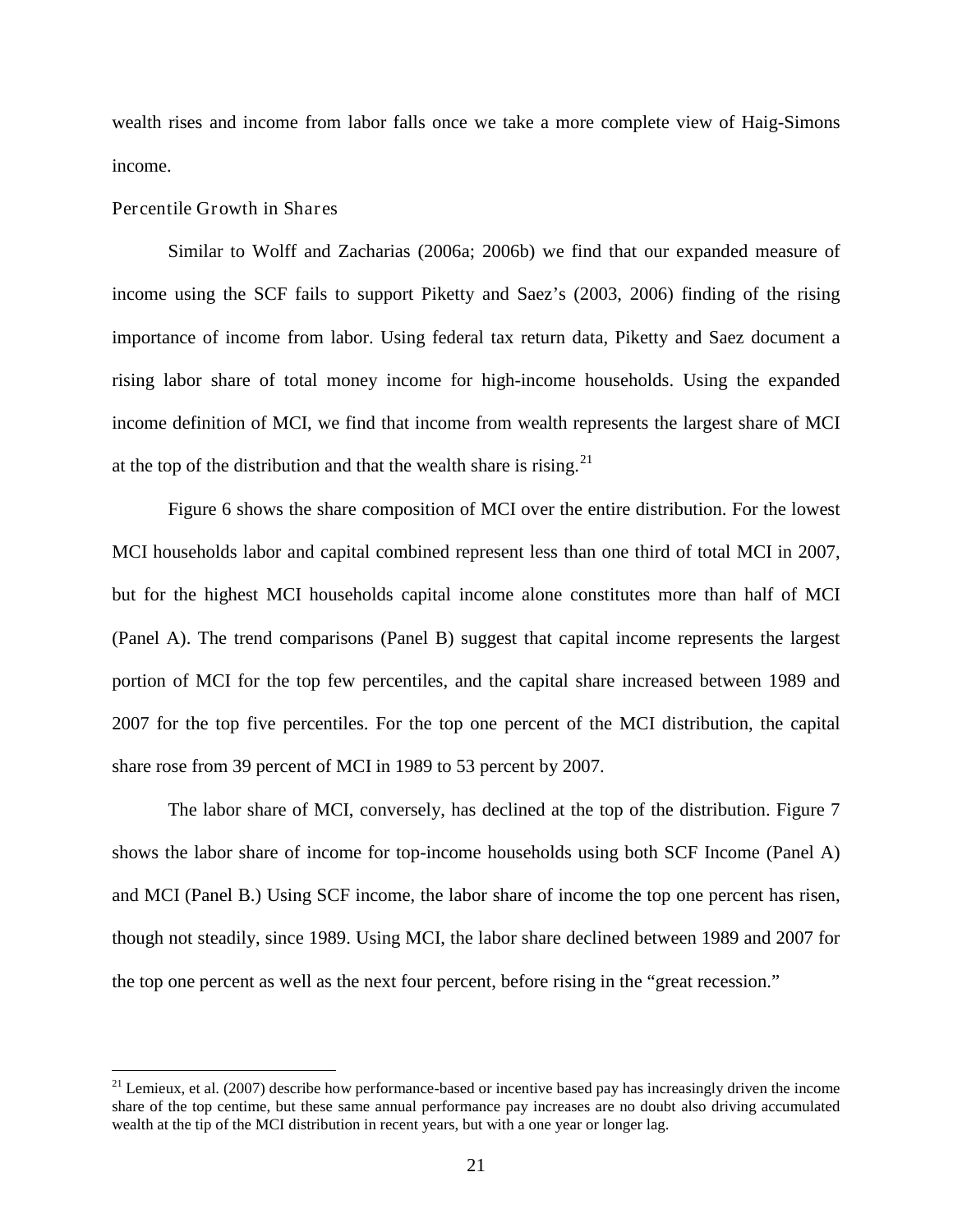### **Who are the Rich?**

The demographic profile of households by MCI class (Table 5) shows that, relative to other households, high MCI households are older, better educated, more likely to be white and married, more likely to be self-employed or in a partnership, and are disproportionately grouped in managerial and professional occupations. These facts seem to fit with a definition of what we loosely describe as "entrepreneurs." Nearly 92 percent of households in the top one percent were headed by non-Hispanic whites and 92 percent were married, compared to nearly 69 percent and 55 percent, respectively, for the bottom 90 percent of households.<sup>[22](#page-21-0)</sup> Age alone is not a terribly good predictor of high wealth as nearly 42 percent of the group in the top 1 percent have children under age 18, little different from the bottom 90 percent of households.

The educational and occupational differences between high MCI households and the general population are quite striking. Nearly 9 of 10 (87 percent) household heads in the top 1 percent of MCI had at least a college degree compared to 30 percent among the bottom 90 percent. Nearly half (47 percent) of working households in the top 1 percent of MCI had at least some post-graduate education.<sup>[23](#page-21-1)</sup> Hence accumulation of human capital is indirectly linked to income from wealth. More than 88 percent of household heads in the top 1 percent of the MCI distribution were in the managerial and professional occupation class, and 45 percent were selfemployed or a partner in a firm, compared to just 34 percent and 8 percent respectively for the bottom 90 percent of the distribution. Moreover, nearly half (46 percent) of working households in the top 1 percent were self-employed/partner in a managerial and professional occupation.

We conclude that high MCI households are a varied lot in certain respects, but they do appear similar to most definitions of 'entrepreneurs' based on education, occupational profession

<span id="page-21-1"></span><span id="page-21-0"></span><sup>&</sup>lt;sup>22</sup> These relationships include legally married couples and other couples that are "partners."  $^{23}$  Results in expanded tables available from the authors.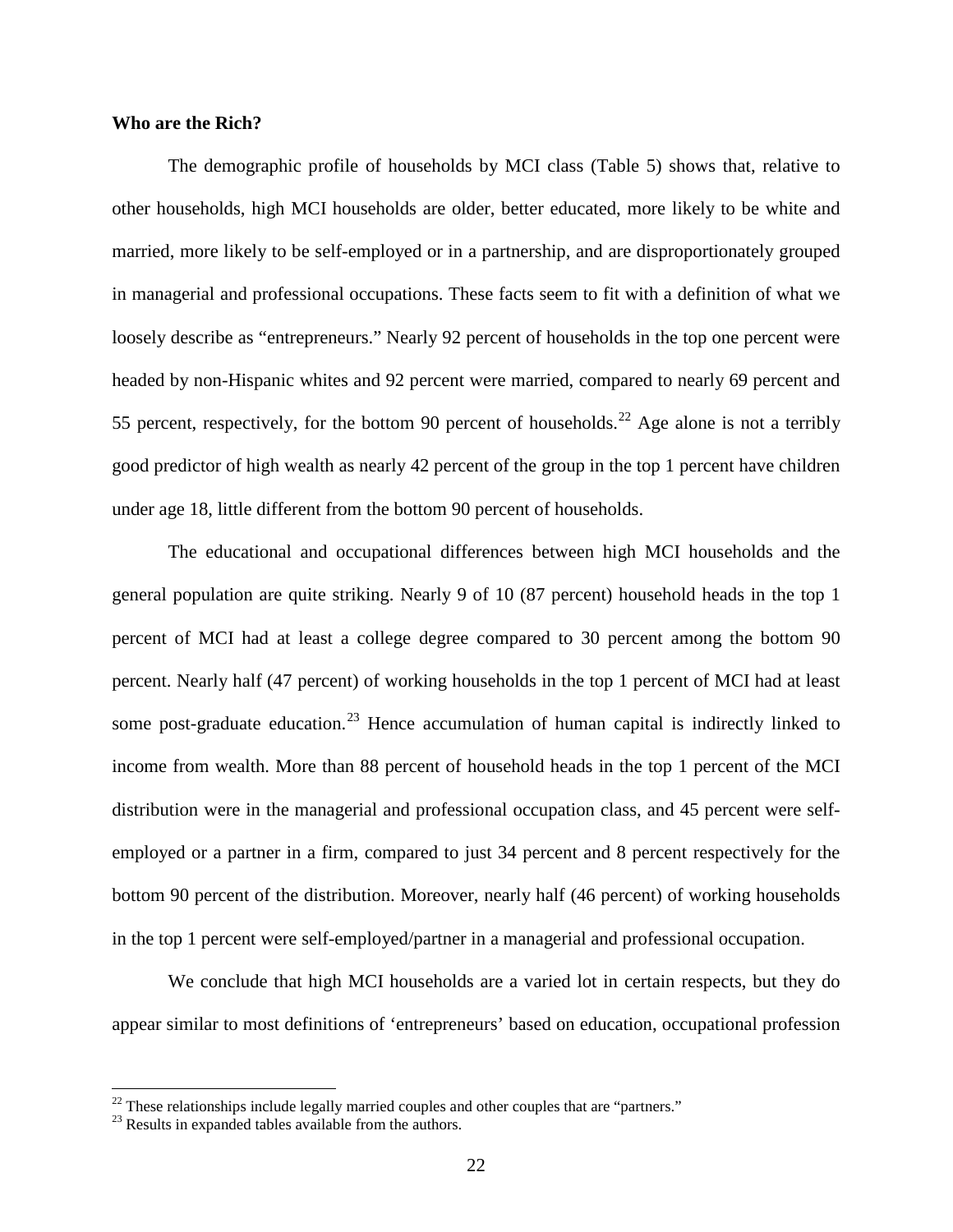and industry. They are not especially aged and almost half of high MCI families still have children under age 18. Human capital is important to high MCI, but it has to be combined with creative risk-taking, in partnerships, self held businesses, high-level responsibilities and the ability to take advantage of economic opportunities that arise.

A more thorough treatment of demographics, including means, medians, and distributional breakdowns by age, family composition, and ethnicity for SCF income and MCI, as well as a consideration of the influence of population ageing on inequality is included in previous drafts.[24](#page-22-0)

## IV. Discussion/Conclusion

The story we are telling is one of shifting sources of incomes, especially at the top, from labor to capital income. It is not the same story as in the popular "high income" papers. Highincome families are not always high earners, as Piketty and Saez (2003; 2006) argue; rather it is that these high earners in earlier years consume relatively small fractions of these extremely large incomes and thus increasingly build up assets and accumulate high-unmeasured incomes from these assets. MCI brings out these patterns in some detail.

Not unlike the Medici period in Italy, this "Richistan" (Frank, 2007) pattern is definitely at work in the early  $21<sup>st</sup>$  century where flat earnings below the  $80<sup>th</sup>$  percentile and falling median incomes for the non-elderly have drawn repeated questions about where the nation's productivity gains have gone. (Gordon and Dew-Becker, 2005; Mishel et al, 2005; Lemieux, et al., 2007; Aron-Dine and Shapiro, 2006). The answer is that they went to, and remain in, higher value assets, including higher value corporate assets, proprietor's incomes, net interest and profits (which drive up stock and bond market returns and the value of business equity).

<span id="page-22-0"></span><sup>&</sup>lt;sup>24</sup> Available at: http://www.irp.wisc.edu/aboutirp/people/affiliates/Smeeding/14-INCOME-FROM-WEALTH 6\_21\_07.pdf.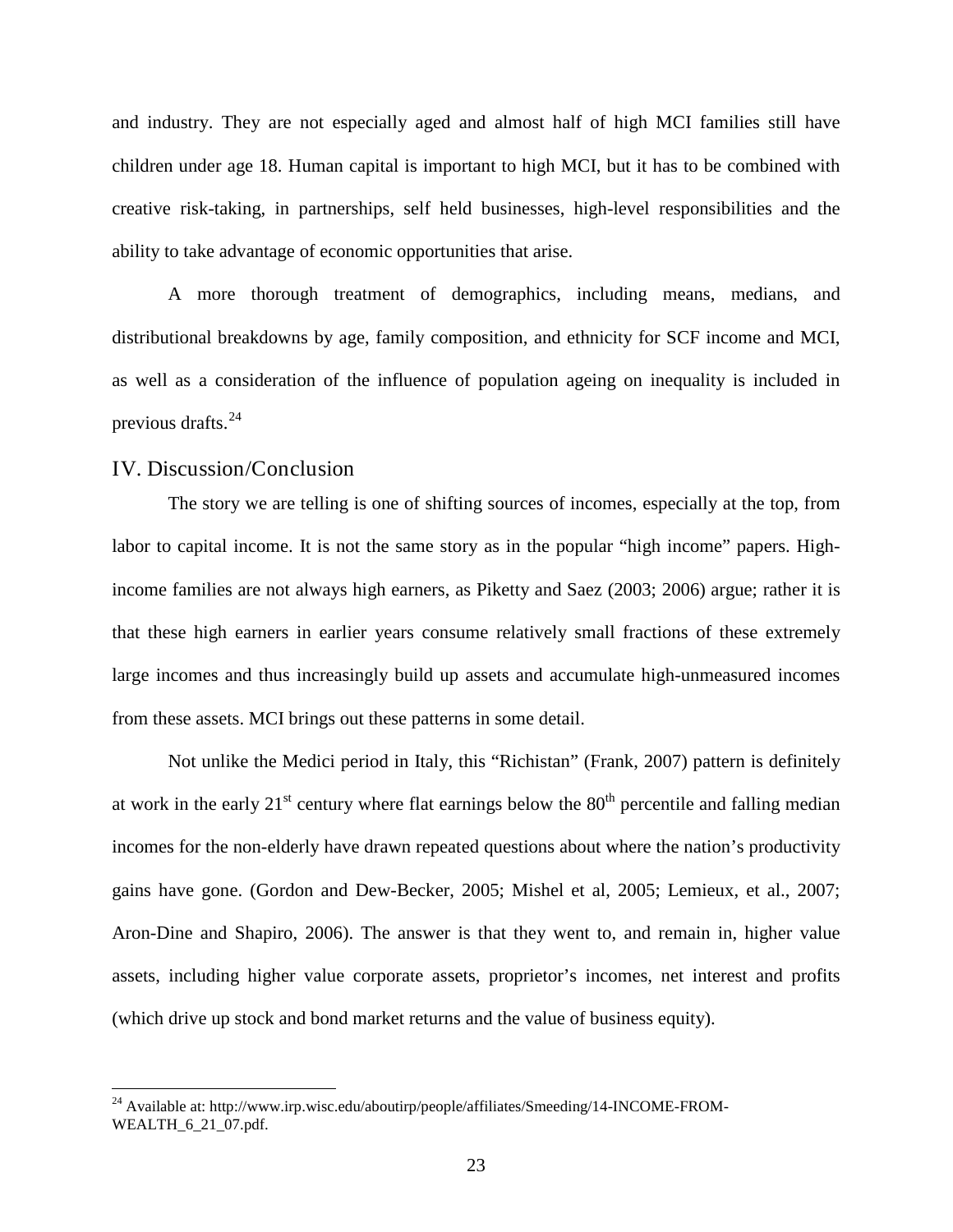Institutional and economic change has created a greater emphasis on worldwide 'free market' capitalism, high returns to the entrepreneurs—the inventors and creative users of capital (Acemogolou, 2002). These changes have been combined with tax advantages for both capital income and high incomes, and have led to the worsening of the social and political position of labor more generally (Levy and Temin, 2007). All of these factors have contributed to the shift to higher capital vs. labor income. Ever greater global trade and further technological change should only intensify these changes (Blinder, 2007; Freeman, 2007). While some claim labor incomes will rise more in the future than will capital incomes due to world population aging (Krueger and Ludwig, 2006), others see high and rising returns to asset holdings for those with productive assets such as pension savings (Poterba, et al., 2007a; 2007b; Love and Smith, 2007). Indeed while human capital and technology are "racing" for higher income shares (Katz and Goldin, 2006), technology and the entrepreneurs who own and deploy such capital are currently winning the race, and are increasingly likely to receive higher rewards in a world of mobile capital and workers (see also Freeman, 2007).

And, the US is not alone in this situation, as OECD figures reported by Porter (2006) and Guscina (2006) suggest that the labor share of total income has fallen in most rich OECD nations over the 1990-2004 period. Indeed the labor share in Germany and Japan fell by even more than in the United States over this period, while at the same time; the German trend has been increasingly for market incomes to accrue to the highest income households (Bach, Corneo and Steiner, 2007). In addition, concentration of wealth is on the rise in Europe as well as in the United States (Atkinson, 2006).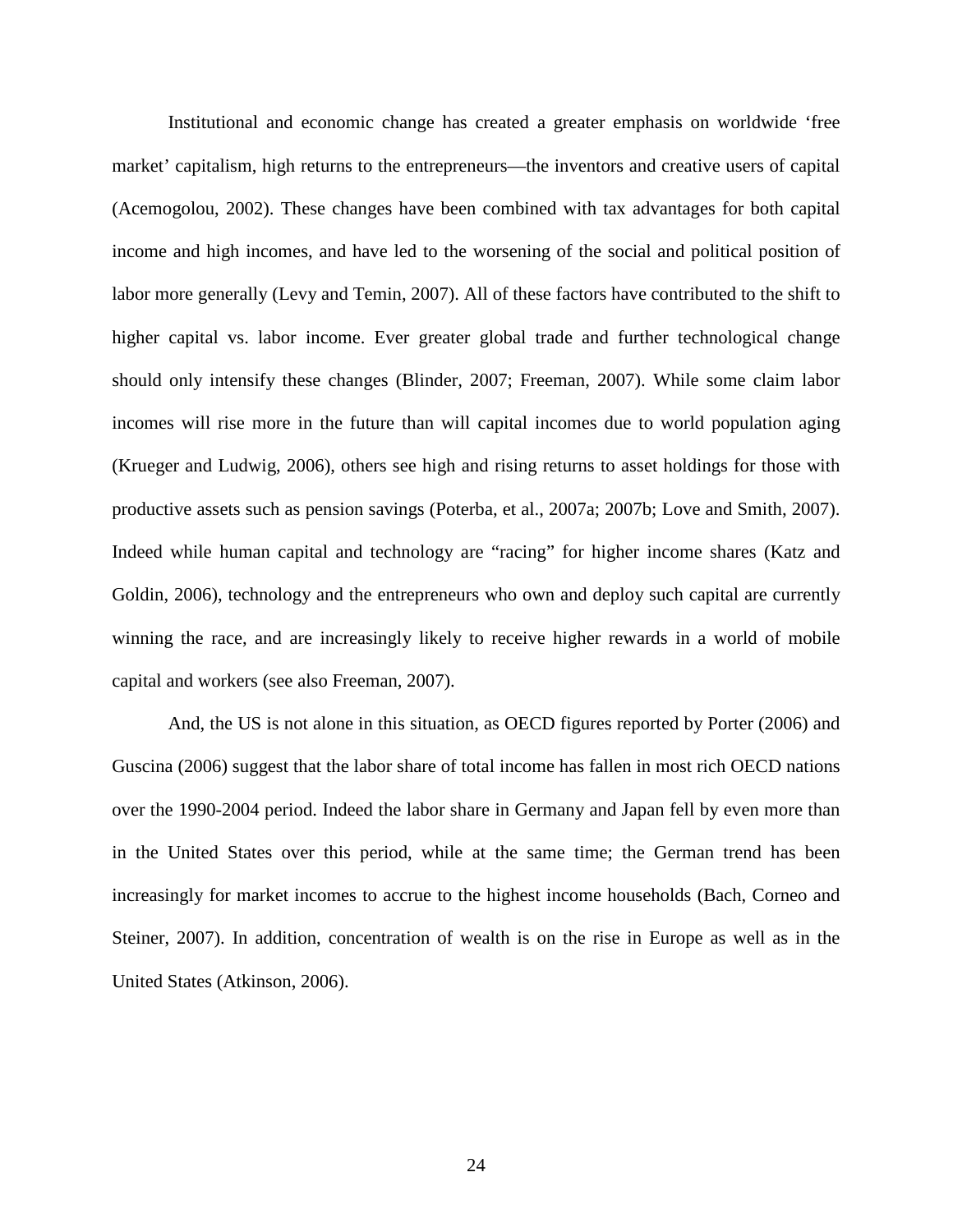### **Technical Appendix: Constructing MCI and Adding Taxes**

Income net wealth ("**income less capital**") is calculated by subtracting realized income from capital from the SCF income definition. <sup>[25](#page-24-0)</sup> Hence, reported interest, rents and dividends are excluded in the given income year. Further, capital gains and royalties are also excluded in counting income "less capital" to avoid double counting, as we will be imputing returns to these assets to the extent that these 2006 gains and royalties have been invested in other assets by 2007. To the extent that these gains and royalties are consumed and not re-invested, we will underestimate capital incomes in this process.

In allocating the functional share of income between labor and capital, and further in accounting for capital income flows, we partition self employment income as follows: in the cases where self-employment and business income (SEBI) exceeds income from wages, thirty percent of SEBI is considered a return to capital and is also subtracted from SCF income to complete "less capital." In cases where SEBI is less than income from wages, we treat all SEBI as income from labor. This practice is the same as that employed by others who also split SEBI into labor and capital components (e.g., see Canberra Report, 2001).

After removing income from capital from SCF income, flows to assets are imputed for the full range of assets measured in the SCF data. Separate rates of return were applied for stocks, bonds, and housing assets. Specific rates applied to the assets are based on historic returns data described in greater detail below. The return to stocks is based on the Dow Jones Industrial Average. The return to bonds is based on 10-year US Treasury notes. The return to residential real estate is based on Office of Federal Housing Enterprise Oversight (OFHEO) House Price Index. In addition, flows to assets are calculated gross of the inflation rate (CPI-U), while some flows are based on the average of two different types of return (the average of the return to stocks and bonds, for example). The details are contained in Appendix Table A-1.

The following additive series of combined capital income flows are added to income, net of reported interest rent and dividends, in the order specified below:

<span id="page-24-0"></span> $25$  Three different versions of the SCF data for each year are used. The household income variable and many of the broader asset and income definitions as well as key demographic details are available in the "Extract of the Full Public Data Set" (in Stata) version of the SCF. This version of the data contains the variables used in Federal Reserve *Bulletin* article. Detailed asset classes not included in the extract file were accessed through the "Full Public Data Set" (in Stata). Key variables from the full data set were merged into the extract file. Finally, the full public access version of the data was accessed a second time in SAS. This was done because the SCF tax programs are coded in SAS. Use of the SCF tax programs and NBER's TAXSIM is discussed in more detail below. (All of these versions are available at the SCF web site: www.federalreserve.gov/Pubs/oss/oss2/scfindex.html.)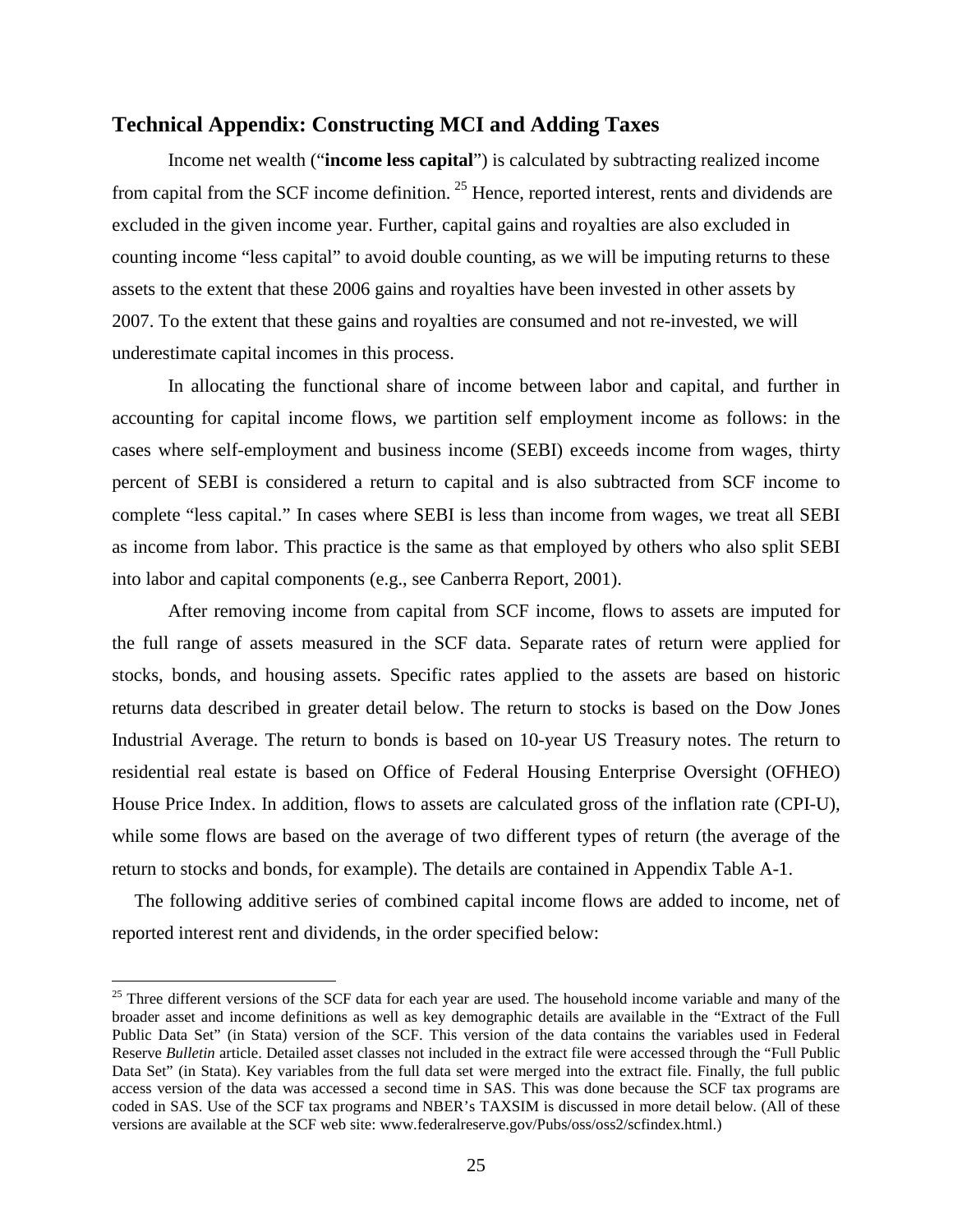- **"plus finance"** adds imputed flows to directly held stocks, stock mutual funds, combination mutual funds, bonds, other bond mutual funds, savings bonds, government bond mutual funds, and tax free bond mutual funds, as well as "other managed assets," such as trusts and annuities to "income less capital";
- **"plus retire"** adds flows to "quasi-liquid retirement accounts," such as IRA/Keoghs and account-type pensions to "plus finance";
- **"plus home"** adds flows to owner-occupied home equity to "plus retire";
- **"plus oth invest**" adds flows to investment real estate equity, transaction accounts, certificates of deposit (CDs) and the cash value of whole life insurance to "plus home";
- **"plus business"** adds flows to other business assets and vehicles―only vehicles worth more than \$50,000—to "plus oth invest";
- **MCI** subtracts flows to non real estate debt, including credit card debt, installment loans, and other debt from "plus business"―after replacing observations, where "plus business" value incomes were below SCF income with the SCF income value.<sup>[26](#page-25-0)</sup>

Separate estimates for each of these income concepts are created using both long-run (30 year) averages and short-run (3-year) time specific rates. The long-run rates are based on the average annual return between 1977 and 2007, with the same long run rate applied to each year of SCF data—1989, 1992, 1995, 1998, 2001, 2004, 2007, and projections of the data into 2009.<sup>[27](#page-25-1)</sup> Short-run returns are averages of the three years leading up to the survey year. The short-run return for income year 1989, for example, is based on the annual average return between 1987 and 1989. Income is from the completed calendar year prior to the survey. Assets are valued at the time of the survey, completed in the second half of the year. Imputed flows for 1989, for example, are based on wealth stocks reported between June and December of  $1990^{28}$  $1990^{28}$  $1990^{28}$ .

The long run nominal rates of return for stocks, bonds, housing and inflation are 7, 5, 6 and 3 percent, respectively and are smaller than the 1977-2007 and 1989-2007 averages for this period. We believe that the long run rates are modest and we know that they reflect estimates used by others. For instance, the 4 percent real return for stocks (7 percent minus 3 percent inflation adjustment) is the same as that used by the Social Security Advisory Board to score the net effects of investing Social Security funds in the private equities market. Finally, we assume a

<span id="page-25-0"></span><sup>&</sup>lt;sup>26</sup> This adjustment was made on account of households with negative incomes even after imputation of flows to all assets. These households had large trust and royalty income, but experienced negative capital gains income that left them with relatively low (or zero) SCF income. When the trust and royalty income was subtracted from SCF income, the result was deeply negative income that dwarfed the imputed flow to their assets. This occurred in less<br>than three percent of households in the 2003 data. The adjustment has little or no effect on the overall re

<span id="page-25-1"></span> $27$  The actual long-run rates applied reduced the return to bonds and stocks by roughly 3.0 percentage points to adjust for annual rates of inflation. See Appendix Table 1 for details.

<span id="page-25-2"></span> $28$  Appendix Tables 1 and 2 include details for the long run and short-run rates of return applied to each income concept between 1989 and 2007. The year to year short run rates vary by period and asset type (see Appendix Table 2).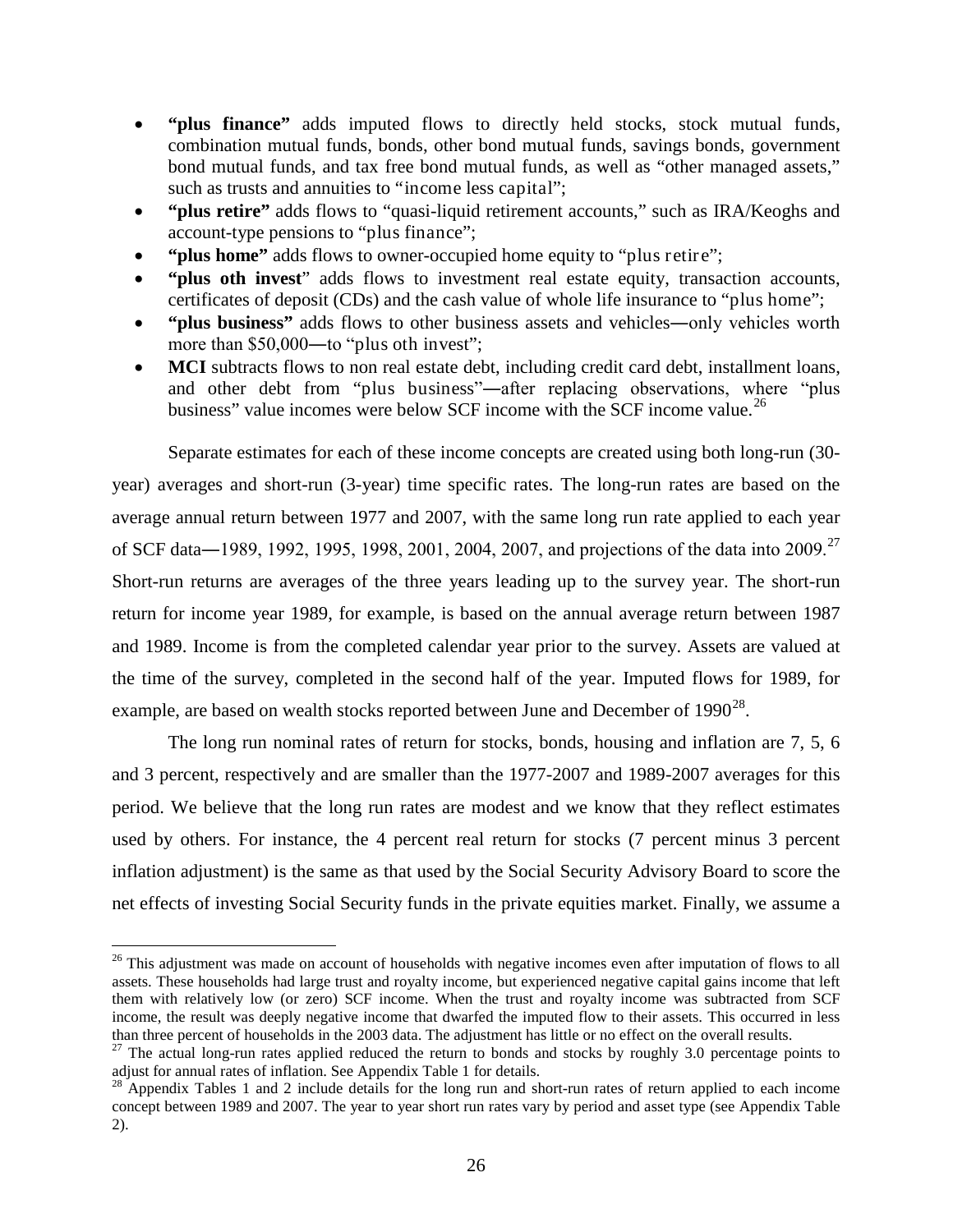long run non-housing debt rate of 9 percent. Housing debt is factored in when determining net imputed rent on owned and other housing equity.

### **Incorporating Taxes**

In addition to the MCI concepts described above, three additional after-tax income concepts are calculated for each year up through 2007. Taxes for all three are federal income taxes calculated using the National Bureau of Economic Research (NBER) TAXSIM program.<sup>[29](#page-26-0)</sup> All of the required input for TAXSIM is generated based on programs developed by Fed economist Kevin Moore, and is available on the NBER web site.<sup>[30](#page-26-1)</sup>

The first after-tax concept is simply reported SCF income less taxes, a version of disposable personal income (dpi). The second concept is income net wealth *and* net taxes. Income net wealth is defined as described above ("less capital") and the related taxes are calculated with TAXSIM by eliminating dividend and "other property" income, including interest, from the input file.<sup>[31](#page-26-2)</sup> The final after-tax concept is based on MCI. In this case, the sum of the imputed flow to assets included in MCI is categorized as dividend income and the taxes calculated by TAXSIM.<sup>[32](#page-26-3)</sup> The resulting federal taxes are subtracted from MCI to create "MCI less tax."

<span id="page-26-2"></span><span id="page-26-1"></span>

<span id="page-26-3"></span>

<span id="page-26-0"></span><sup>&</sup>lt;sup>29</sup> For a discussion of the TAXSIM model see Feenberg and Coutts (1993).<br><sup>30</sup> The TAXSIM is available online at: http://www.nber.org/~taxsim/.<br><sup>31</sup> These are fields 9 and 10 of the TAXSIM input file.<br><sup>32</sup> In addition the in TAXSIM. The impacts of this difference are minimal, and only present for 2004 and after.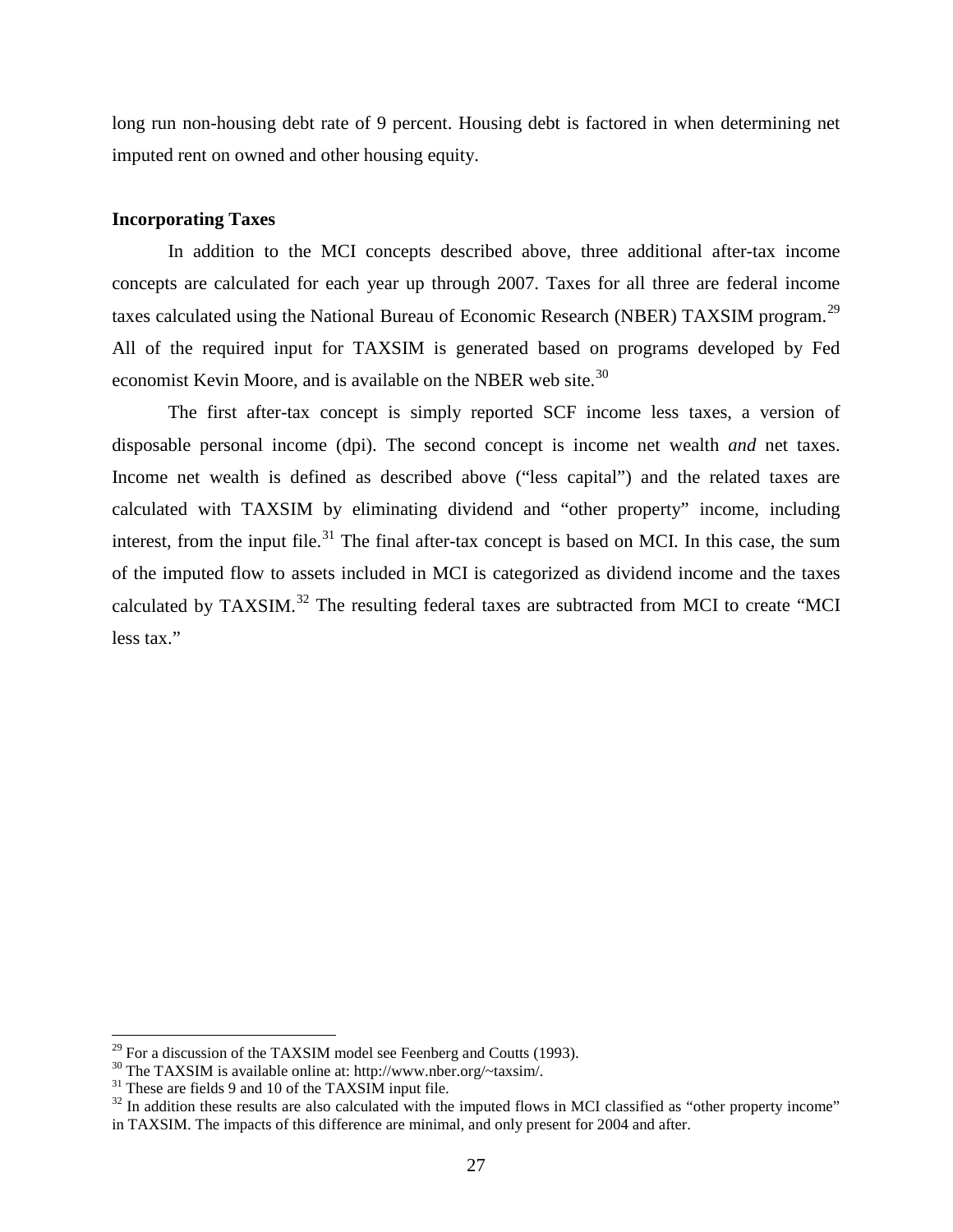# **References**

- Acemoglu, Daron. 2002. "Technical Change, Inequality, and the Labor Market." *Journal of Economic Literature* 40 (1): 7-72.
- Ackerman, Elise. 2006. "Google 'Business Founder' No.1 289 Million, Plus Stock Option Gains." *Mercury News*.
- Aron-Dine, Aviva, and Isaac Shapiro. 2006. "Share of National Income Going to Wages and Salaries at Record Low in 2006: Share of Income Going to Corporate Profits at Record High." Washington, DC: Center on Budget and Priorities. Revised March 29, 2007. http://www.cbpp.org/8-31-06inc.pdf.
- Atkinson, Anthony B, Thomas Piketty, and Emmanuel Saez. 2009. "Top Incomes in the Long Run of History." NBER Working Paper 15408, October.
- Atkinson, Anthony B. 2006. "Concentration among the Rich." Research Paper No. 2006/151. Helsinki, Finland: United Nations University-World Institute for Development Economics Research. December.
- Auten, Gerald, and Robert Carroll. 1999. "The Effect of Income Taxes on Household Income." *Review of Economics and Statistics* 81 (4) (November): 681-693.
- Autor, David H., Lawrence F. Katz, and Melissa S. Kearney. 2006. "The Polarization of the U.S. Labor Market." *American Economic Review* 96 (2): 189-194. ISI:000237855200037.
- Bach, Stefan, Giacomo Corneo, and Viktor Steiner. 2007. "From Bottom to Top: The Entire Distribution of Market Income in Germany, 1992-2001." IZA Discussion Papers, 2723. Institute for the Study of Labor. April. http://ideas.repec.org/p/iza/izadps/dp2723.html.
- Baker, Malcolm, Stefan Nagel, and Jeffrey Wurgler. 2006. "The Effect of Dividends on Comsumption." NBER Working Paper No. 12288. Cambridge, MA: National Bureau of Economic Research. June.
- Blinder, Alan S. 2007. "How Many US Jobs Might be Offshorable?" CEPS Working Paper: No. 142. Princeton, NJ: Center for Economic Policy Studies. March. http://www.princeton.edu/~blinder/papers/07ceps142.pdf.
- Bureau of Economic Analysis. 2010. National Income and Product Accounts, Table 1.12, Available at: http://bea.gov/national/nipaweb/SelectTable.asp?Selected=Y.
- Burtless, Gary. 2007. "Comments on 'Has US Income Inequality *Really* Increased'." Presented at Cato Institute.
- Canberra Group. 2001. *Expert Group on Household Income Statistics: Final Report and Recommendations.* Ottawa, Canada: Statistics Canada.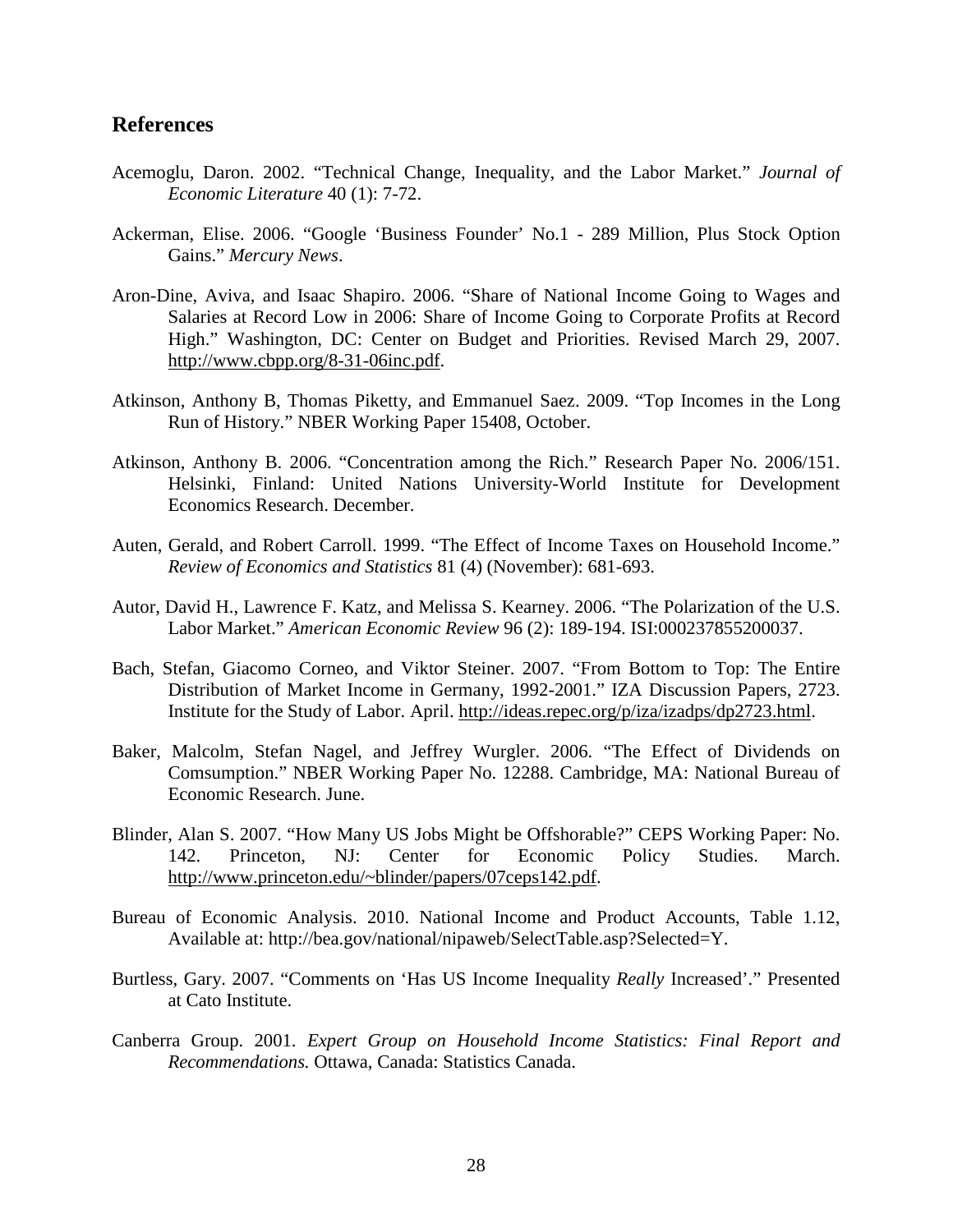- Carroll, Christopher D. 2000. "Why Do the Rich Save So Much?" In *Does Atlas Shrug? The Economic Consequences of Taxing the Rich*, edited by Joel B. Slemrod. Cambridge, MA: Harvard University Press, 465-484.
- Carson, Richard and Samuel Dastrup. 2009. "After the Fall: An Ex Post Characterization of Housing Price Declines Across Metropolitan Areas." U.C. San Diego Working Paper, November 23.
- Congressional Budget Office. 2006a. "How CBO Forecasts Income." Congressional Budget Office Background Paper. Washington, DC: CBO. August.
- Congressional Budget Office. 2006b. "Monthly Budget Review: Fiscal Year 2006." Washington, DC: CBO. October 6.
- Congressional Budget Office. 2006c. "Historical Effective Federal Tax Rates: 1979 to 2004." Washington, DC: CBO. December.
- Congressional Budget Office. 2006d. "The Treatment of Federal Receipts and Expenditures in the National Income and Product Accounts." Washington, DC: CBO. September.
- Cowen, Tyler. 2007. "Why Is Income Inequality in America So Pronounced? Consider Education." *New York Times*, May 17.
- Cox, W. Michael, and Richard Alm. 1999. *Myths of Rich &Poor: Why We're Better Off Than We Think.* 1st edition. New York: Basic Books.
- Davis, Bob and Robert Frank. 2009. "Income Gap Shrinks at the Expense of the Wealthy." *Wall Street Journal*, September 10.
- Engemann, Kristie and Howard Wall. 2009. "The Effects of Recessions Across Demographic Groups." Federal Reserve Bank of St. Louis, Working Paper 2009-052A, October.
- Feenberg, Daniel, and Elisabeth Coutts. 1993. "An Introduction to the TAXSIM Model." *Journal of Policy Analysis and Management* 12 (1): 189-194.
- Frank, Robert. 2007. *Richistan: A Journey through the American Wealth Boom and the Lives of the New Rich.* NY: Crown Publishers.
- Freeman, Richard B. 2007. *America Works: Critical Thoughts on the Exceptional U.S. Labor Market.* New York: Russell Sage Foundation. http://www.russellsage.org/publications/070104.541404.
- Garfinkel, Irwin, Lee Rainwater, and Timothy M. Smeeding. 2006. "A Reexamination of Welfare State and Inequality in Rich Nations: How In-Kind Transfers and Indirect Taxes Change the Story." *Journal of Policy Analysis and Management* 25 (4): 897-919. [http://www3.interscience.wiley.com/cgi-bin/jhome/34787?CRETRY=1&SRETRY=0.](http://www3.interscience.wiley.com/cgi-bin/jhome/34787?CRETRY=1&SRETRY=0)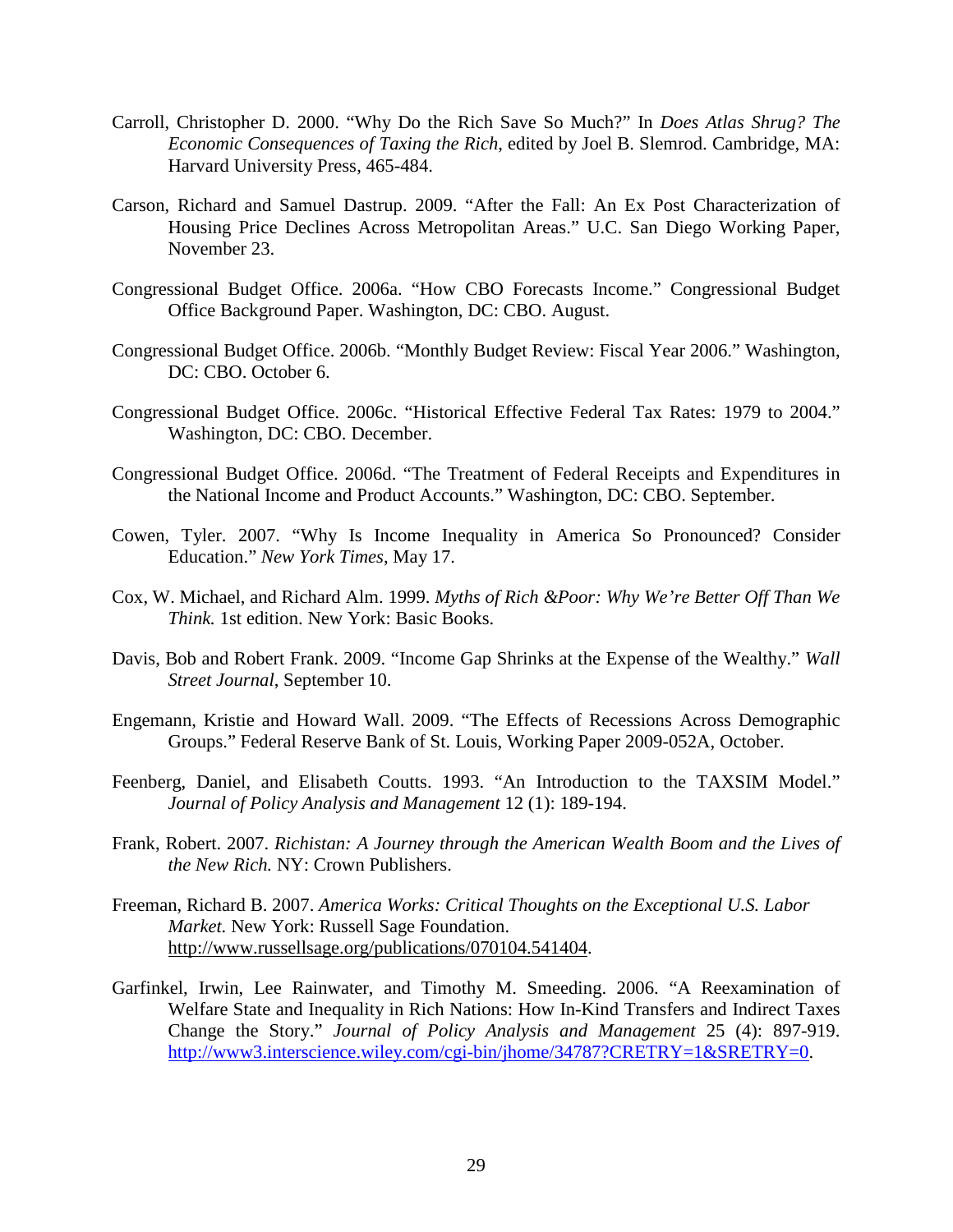- Glick, Reuven and Kevin Lansing. 2010. "Global Household Leverage, House Prices, and Consumption, *Economic Letter* #2010-01, Federal Reserve Bank of San Francisco, January 10, 2010.
- Goldfarb, Robert S., and Thomas C. Leonard. 2005. "Inequality of What among Whom? Rival Conceptions of Distribution in the 20th Century." In *Research in the History of Economic Thought and Methodology*, Volume 23-A, edited by Warren J. Samuels, Jeff E. Biddle, and Ross B. Emmett. Oxford, UK: Elsevier, 75-118.
- Goldin, Claudia, and Lawrence F. Katz. 2007. "The Race between Education and Technology: The Evolution of U.S. Educational Wage Differentials, 1890 to 2005." NBER Working Paper No. 12984. Cambridge, MA: National Bureau of Economic Research. March. http://papers.nber.org/papers/w12984.
- Goolsbee, Austan. 2007. "Why Do the Richest People Rarely Intend to Give It All Away?" *New York Times*, March 1.
- Gordon, Robert J., and Ian Dew-Becker. 2005. "Where did the Productivity Growth Go? Inflation Dynamics and the Distribution of Income." *Brookings Papers on Economic Activity* (2): 67-127. ISI:000236150100003.
- Gruber, Jon, and Emmanuel Saez. 2002. "The Elasticity of Taxable Income: Evidence and Implications." *Journal of Public Economics* 84 (1) (April): 1-32.
- Guscina, Anastasia. 2006. "Effects of Globalization on Labor's Share in National Income." IMF Working Paper 06/294. Washington, DC: International Monetary Fund. December 1. http://www.imf.org/external/pubs/ft/wp/2006/wp06294.pdf.
- Haveman, Robert. 1988. *Starting Even: An Equal Opportunity Program to Combat the Nation's New Poverty.* NY: Simon and Schuster.
- Haveman, Robert, Karen Holden, Barbara Wolfe, and Shane Sherlund. 2006. "Do Newly Retired Workers in the United States Have Sufficient Resources to Maintain Well-Being?" *Economic Inquiry*. 44 (2), April, 249-264.
- Haveman, Robert, Karen Holden, Barbara Wolfe, and Andrei Romanov. 2007. "Assessing the Maintenance of Savings Sufficiency Over the First Decade of Retirement." *International Tax and Public Finance*. August.
- Kaplan, Steven N., and Joshua D. Rauh. 2006. "Wall Street and Main Street: What Contributes to the Rise in the Highest Incomes?" Chicago: Center for Research in Security Prices, Graduate School of Business, University of Chicago. September, 16. http://gsbwww.uchicago.edu/fac/finance/papers/.
- Katz, Lawrence. 2006. "Narrowing, Widening, Polarizing: The Evolution of the U.S. Wage Structure." Presented at Society of Labor Economists Eleventh Annual Meeting, Cambridge, MA, May 5. http://client.norc.org/jole/SOLEweb/2006BigProgram.html.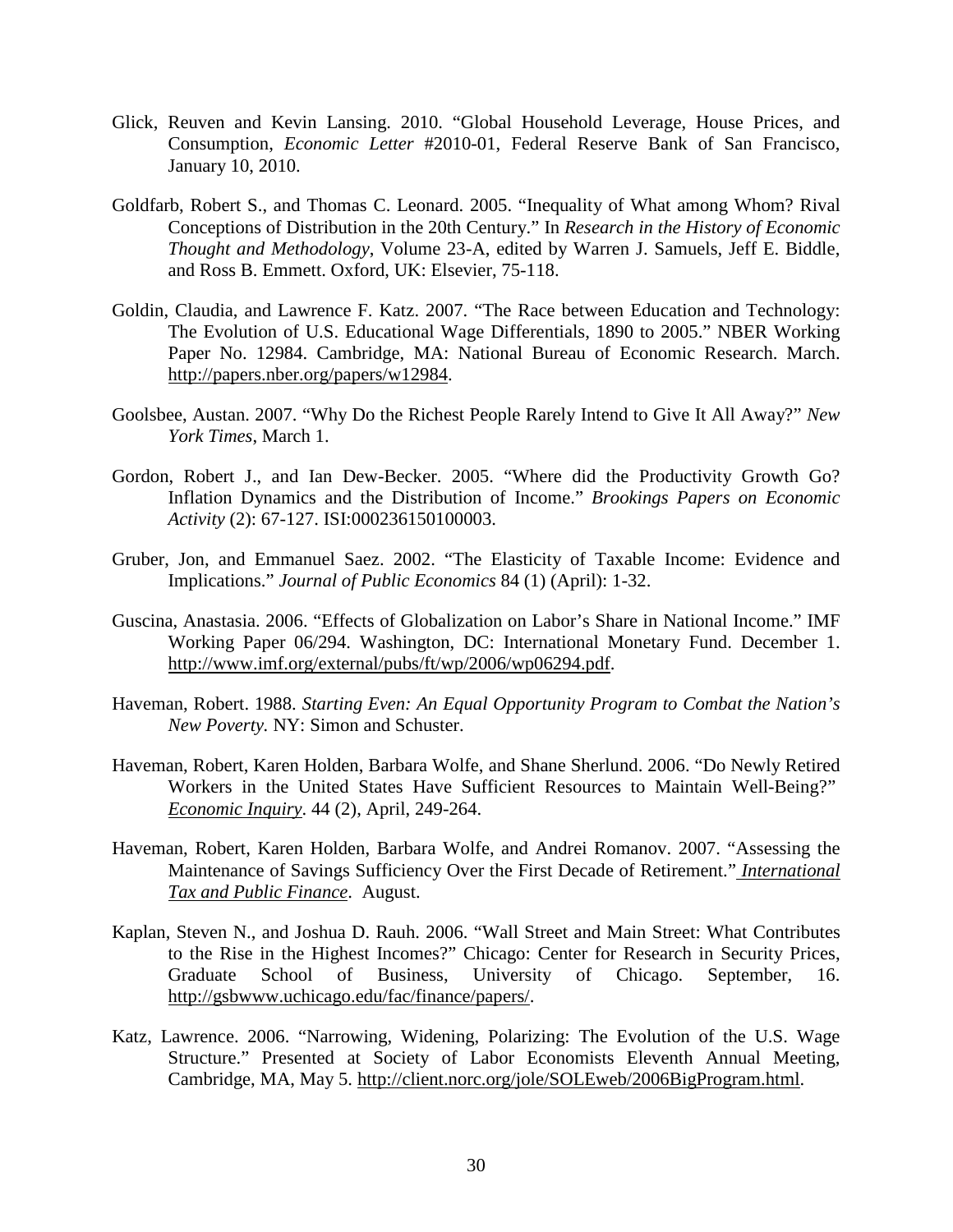- Kennickell, Arthur B. 2006. "Currents and Undercurrents: Changes in the Distribution of Wealth, 1989-2004." Survey of Consumer Finances Working Paper. Washington, DC: Federal Reserve Board. January 30.
- Krueger, Dirk, and Alexander Ludwig. 2006. "On the Consequences of Demographic Change for Rates of Returns to Capital, and the Distribution of Wealth and Welfare." NBER Working Paper No. 12453. Cambridge, MA: National Bureau of Economic Research. August. http://www.nber.org/papers/w12453.
- Lemieux, Thomas. 2006. "Increasing Residual Wage Inequality: Composition Effects, Noisy Data, or Rising Demand for Skill?" *American Economic Review* 96 (3) (June): 461-498.
- Lemieux, Thomas, W. Bentley MacLeod, and Daniel Parent. 2007. "Performance Pay and Wage Inequality." NBER Working Paper no. 13128. Cambridge, MA: National Bureau of Economic Research. May. http://www.nber.org/papers/w13128.
- Leonhardt, David and Geraldine Fabrikant. 2009. "Rise of the Super-Rich Hits a Sobering Wall." *New York Times*, August 21, 2009.
- Levy, Frank, and Peter Temin. 2007. "Inequality and Institutions in 20th Century America." NBER Working Paper No. 13106. Cambridge, MA: National Bureau of Economic Research. May. [http://www.nber.org/papers/w13106.](http://www.nber.org/papers/w13106)
- Love, David and Paul Smith. 2007. "Measuring Dissaving out of Retirement Wealth." (March 2007). Available at SSRN: [http://ssrn.com/abstract=968431.](http://ssrn.com/abstract=968431)
- Mishel, Lawrence, Jared Bernstein, and Sylvia Allegretto. 2005. *The State of Working America, 2004/2005.* Ithaca, NY: Cornell University Press.
- Orszag, Peter R. 2007. "Letter to the Honorable Kent Conrad on Federal Tax Revenues from 2003 to 2006." Washington, DC: Congressional Budget Office. May 18. http://www.cbo.gov/ftpdocs/81xx/doc8116/05-18-TaxRevenues.pdf.
- Piketty, Thomas, and Emmanuel Saez. 2003. "Income Inequality in the United States, 1913- 1998." *Quarterly Journal of Economics* 118 (1) (February): 1-39.
- Piketty, Thomas, and Emmanuel Saez. 2006. "The Evolution of Top Incomes: A Historical and International Perspective." NBER Working Paper No.11955. Cambridge, MA: National Bureau of Economic Research. January. http://papers.nber.org/papers/w11955.
- Porter, Eduardo. 2006. "After Years of Growth, What About Workers' Share?" *New York Times*, October 15.
- Poterba, James, Steven F. Venti, and David A. Wise. 2007. "Rise of 401(k) Plans, Lifetime Earnings, and Wealth at Retirement." NBER Working Paper No. 13091. Cambridge, MA: National Bureau of Economic Research. May. http://www.nber.org/papers/w13091.
- Pryor, Fredric. 2007. "The Anatomy of Increasing Inequality of US Family Incomes." *Journal of Socio-Economics* 36(4): 595-618*.*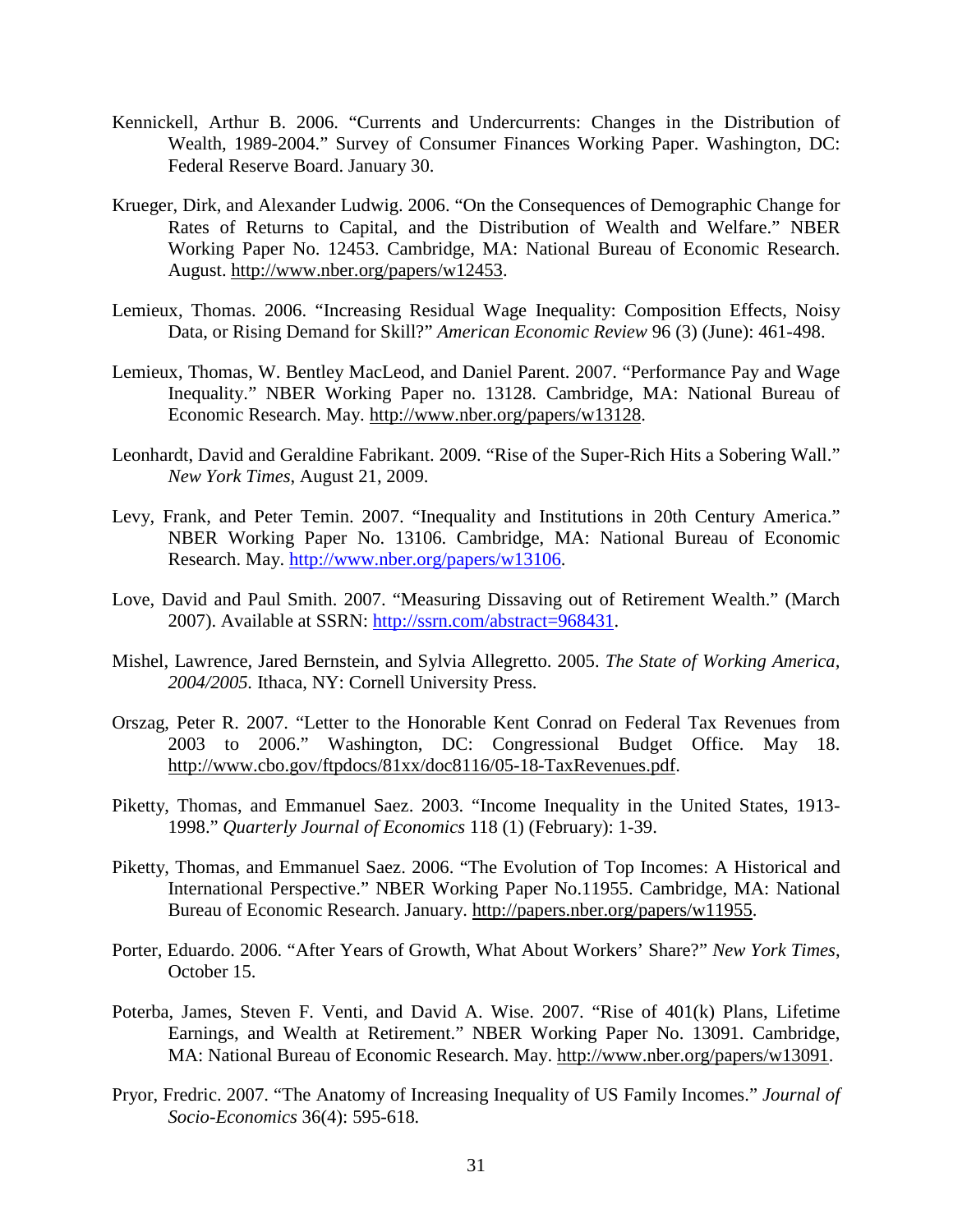- Reynolds, Alan. 2007. "Has U.S. Income Inequality Really Increased?" Policy Analysis No. 586. Washington, DC: Cato Institute. January 8.
- Schwabish, Jonathan A. 2006. "Earnings Inequality and High Earners: Changes During and After the Stock Market Boom of the 1990s." Working Paper No. 2006-06. Washington D.C.: Congressional Budget office. April.
- Sierminska, Eva, and Yelena Takhtamanova. 2006. "Wealth Effects on Consumption: Cross Country and Demographic Group Comparisons." Presented at 29th General Conference of the IARIW, Joensuu, Finland.
- Smeeding, Timothy M. 2005. "Public Policy, Economic Inequality, and Poverty: The United States in Comparative Perspective." *Social Science Quarterly* 86 (5): 955-983.
- Tatom, John A. 2007. "Is Inequality Growing as American Workers Fall Behind?" Working Paper No. 2007-WP-07. Indianapolis: Networks Financial Institute, Indiana State University. February. http://www.networksfinancialinstitute.org/pdfs/profiles/2007-WP-07\_Tatom.pdf.
- Taussig, Michael K. 1973. "Alternative Measures of the Distribution of Economic Welfare." Research Report Series: No. 116. Princeton, NJ: Industrial Relations Section, Princeton University.
- U.S. Census Bureau. 2006. "Income, Poverty, and Health Insurance Coverage in the United States, 2005." Current Population Reports. P60-231. Washington D.C.: U.S. Census Bureau. [http://www.census.gov/prod/2006pubs/p60-231.](http://www.census.gov/prod/2006pubs/p60-231)
- U.S. Census Bureau. 2009. "Income, Poverty, and Health Insurance Coverage in the United States, 2008." Current Population Reports. P60-236. Washington D.C.: U.S. Census Bureau. http://www.census.gov/prod/2006pubs/p60-236.pdf.
- Walker, Richard. 2005. "Superstars and Renaissance Men: Specialization, Market Size and the Income Distribution." CEP Discussion Paper: No. 707. London: Centre for Economic Performance, London School of Economics and Political Science. November.
- Weisbrod, Burton A., and W. Lee Hansen. 1968. "An Income-Net Worth Approach to Measuring Economic Welfare." *American Economic Review* 58 (5) (December): 1315- 1329.
- Wolff, Edward N., and Ajit Zacharias. 2006a. "Household Wealth and the Measurement of Economic Well-Being in the United States." Levy Economics Institute Working Paper No. 447. Annandale-on-Hudson, NY: Levy Economics Institute, Bard College. May. [http://www.levy.org/default.asp?view=publications\\_view&pubID=10b5deb89de.](http://www.levy.org/default.asp?view=publications_view&pubID=10b5deb89de)
- Wolff, Edward N., and Ajit Zacharias. 2006b. "Wealth and Economic Inequality: Who's at the Top of the Economic Ladder?" LIMEW, The Distribution of Income and Wealth. Annandale-on-Hudson, NY: Levy Economics Institute, Bard College. December. http://www.levy.org/default.asp?view=publications\_view&pubID=10fee51efa6.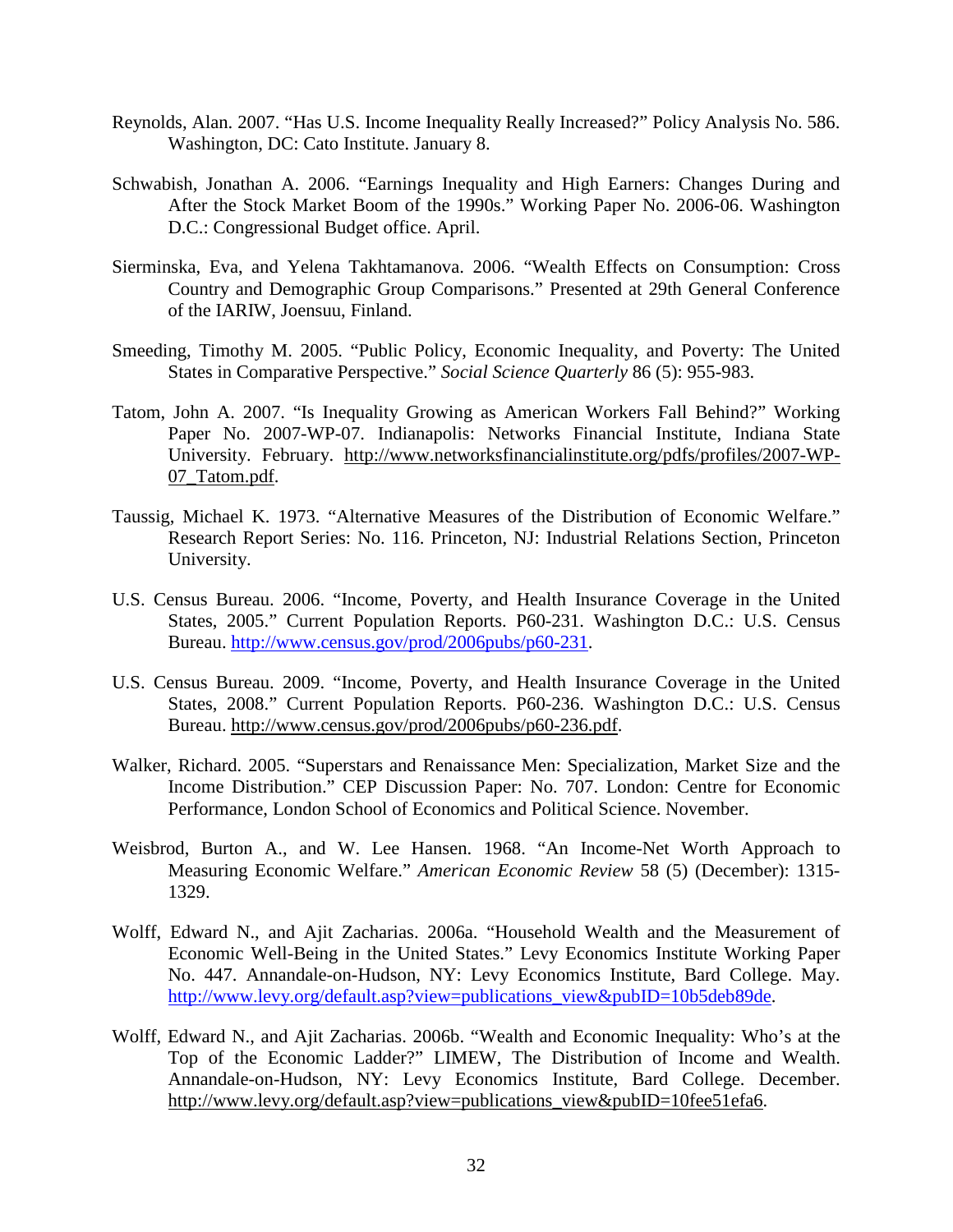### **Table 1. Relation of Gross Domestic Product, Gross National Product, and National Income - Including Those Accounted for in this Paper (shaded)**

[Billions of dollars; quarters seasonally adjusted at annual rates]

| National income<br>Compensation of employees                                        | 2006-III<br>12,093.0<br>7,484.1 | Share<br>100%<br>61.9% | 2009-III<br>12,349.7<br>7,841.5 | Share<br>100%<br>63.5% |  |
|-------------------------------------------------------------------------------------|---------------------------------|------------------------|---------------------------------|------------------------|--|
| Wage and salary accruals                                                            | 6,075.4                         | 50.2%                  | 6,333.2                         | 51.3%                  |  |
| Supplements to wages and salaries                                                   | 1,408.7                         | 11.6%                  | 1,508.3                         | 12.2%                  |  |
| Proprietors' income with inventory valuation and<br>capital consumption adjustments | 1,131.2                         | 9.4%                   | 1,037.9                         | 8.4%                   |  |
| Rental income of persons with capital consumption<br>adjustment                     | 140.3                           | 1.2%                   | 277.9                           | 2.3%                   |  |
| Corporate profits with inventory valuation and capital<br>consumption adjustments   | 1,655.1                         | 13.7%                  | 1,358.9                         | 11.0%                  |  |
| Net interest and miscellaneous payments                                             | 661.6                           | 5.5%                   | 759.7                           | 6.2%                   |  |
| Taxes on production and imports less subsidies                                      | 991.6                           | 8.2%                   | 1,023.1                         | 8.3%                   |  |
| Business current transfer payments                                                  | 83.6                            | 0.7%                   | 124.8                           | 1.0%                   |  |
| Current surplus of government enterprises                                           | $-4.7$                          | 0.0%                   | $-6.3$                          | $-0.1%$                |  |

Source: BEA NIPA Table 1.12, Available at www.bea.gov.

1. We account for supplements to wages and salaries only in so far as they appear as part of defined contribution pension plans. Health care and other employer subsidies are not counted.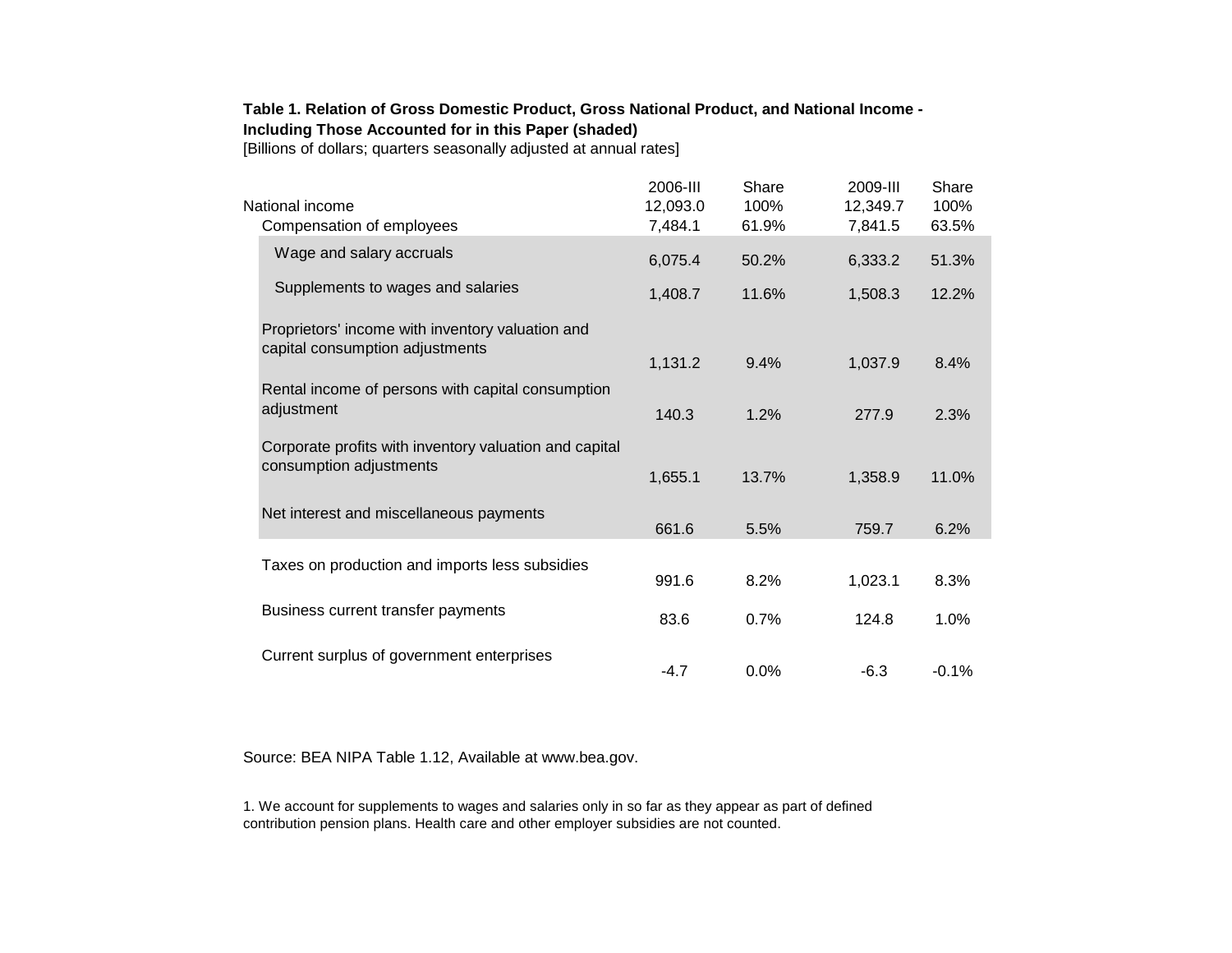|                                  |                      |                                                                                                                                                                                                     |                 |                |                                                                         |                    |                  |                                                                                                                                                                                                                                                                                                                                                     | change               |                       |  |  |
|----------------------------------|----------------------|-----------------------------------------------------------------------------------------------------------------------------------------------------------------------------------------------------|-----------------|----------------|-------------------------------------------------------------------------|--------------------|------------------|-----------------------------------------------------------------------------------------------------------------------------------------------------------------------------------------------------------------------------------------------------------------------------------------------------------------------------------------------------|----------------------|-----------------------|--|--|
|                                  | <b>SCF</b><br>income | less<br>capital                                                                                                                                                                                     | plus<br>finance | plus<br>retire | plus<br>home                                                            | plus oth<br>invest | plus<br>business | <b>MCI</b>                                                                                                                                                                                                                                                                                                                                          | SCF to<br><b>MCI</b> | as % of<br><b>SCF</b> |  |  |
| mean                             | 84,144               | 73,058                                                                                                                                                                                              | 79,475          | 85,181         | 94,645                                                                  | 100,908            | 111,131          | 112,384                                                                                                                                                                                                                                                                                                                                             | 28,240               | 34%                   |  |  |
| median (P50)                     | 47,305               | 43,808                                                                                                                                                                                              | 46,214          | 47,602         | 53,070                                                                  | 55,196             | 56,858           | 55,917                                                                                                                                                                                                                                                                                                                                              | 8,612                | 18%                   |  |  |
| P90                              | 140,887              | 128,546                                                                                                                                                                                             | 135,625         | 149,259        | 167,868                                                                 | 179,678            | 189,333          | 189,740                                                                                                                                                                                                                                                                                                                                             | 48,854               | 35%                   |  |  |
| P95                              | 206,702              | 185,106                                                                                                                                                                                             | 200,865         | 218,977        | 245,110                                                                 | 265,998            | 294,841          | 295,743                                                                                                                                                                                                                                                                                                                                             | 89,041               | 43%                   |  |  |
| P <sub>10</sub>                  | 12,340               | 11,369                                                                                                                                                                                              | 12,340          | 12,340         | 14,234                                                                  | 14,402             | 14,503           | 14,398                                                                                                                                                                                                                                                                                                                                              | 2,058                | 17%                   |  |  |
| P99                              | 693,121              | 516,327                                                                                                                                                                                             | 613,923         | 679,215        | 754,758                                                                 | 842,751            | 1,040,259        | 1,062,867                                                                                                                                                                                                                                                                                                                                           | 369,746              | 53%                   |  |  |
| 90/10                            | 11.4                 | 11.3                                                                                                                                                                                                | 11.0            | 12.1           | 11.8                                                                    | 12.5               | 13.1             | 13.2                                                                                                                                                                                                                                                                                                                                                | 1.8                  | 15%                   |  |  |
| 90/50                            | 3.0                  | 2.9                                                                                                                                                                                                 | 2.9             | 3.1            | 3.2                                                                     | 3.3                | 3.3              | 3.4                                                                                                                                                                                                                                                                                                                                                 | 0.4                  | 14%                   |  |  |
| 10/50                            | 0.26                 | 0.26                                                                                                                                                                                                | 0.27            | 0.26           | 0.27                                                                    | 0.26               | 0.26             | 0.26                                                                                                                                                                                                                                                                                                                                                | 0.00                 | $-1%$                 |  |  |
| 95/50                            | 4.4                  | 4.2                                                                                                                                                                                                 | 4.3             | 4.6            | 4.6                                                                     | 4.8                | 5.2              | 5.3                                                                                                                                                                                                                                                                                                                                                 | 0.9                  | 21%                   |  |  |
| 99/50                            | 14.7                 | 11.8                                                                                                                                                                                                | 13.3            | 14.3           | 14.2                                                                    | 15.3               | 18.3             | 19.0                                                                                                                                                                                                                                                                                                                                                | 4.4                  | 30%                   |  |  |
| 99/90                            | 4.9                  | 4.0                                                                                                                                                                                                 | 4.5             | 4.6            | 4.5                                                                     | 4.7                | 5.5              | 5.6                                                                                                                                                                                                                                                                                                                                                 | 0.7                  | 14%                   |  |  |
| gini                             | 0.572                | 0.540                                                                                                                                                                                               | 0.560           | 0.570          | 0.563                                                                   | 0.573              | 0.601            | 0.610                                                                                                                                                                                                                                                                                                                                               | 0.04                 | 7%                    |  |  |
| Notes:                           |                      |                                                                                                                                                                                                     |                 |                |                                                                         |                    |                  |                                                                                                                                                                                                                                                                                                                                                     |                      |                       |  |  |
| <b>SCF</b> income                |                      |                                                                                                                                                                                                     |                 |                | support payments, and miscellaneous sources of income.                  |                    |                  | Fed default gross household income definition, includes wages, self-employment and business income, taxable and<br>tax-exempt interest, dividends, realized capital gains, food stamps and other support programs provided by the<br>government, pension income and withdrawals from retirement accounts, Social Security income, alimony and other |                      |                       |  |  |
|                                  |                      |                                                                                                                                                                                                     |                 |                |                                                                         |                    |                  | SCF income less income from wealth (interest, dividends, rent, royalties, and income from trusts and non-taxable                                                                                                                                                                                                                                    |                      |                       |  |  |
| less capital                     |                      |                                                                                                                                                                                                     |                 |                | investments, including bonds, as well as some self-employment income).  |                    |                  |                                                                                                                                                                                                                                                                                                                                                     |                      |                       |  |  |
| plus finance                     |                      | + imputed flows to stocks, bonds, annuities, and trusts                                                                                                                                             |                 |                |                                                                         |                    |                  |                                                                                                                                                                                                                                                                                                                                                     |                      |                       |  |  |
| plus retire                      |                      |                                                                                                                                                                                                     |                 |                | + imputed flows to quasi-liquid retirement accounts (401(k), IRA, etc.) |                    |                  |                                                                                                                                                                                                                                                                                                                                                     |                      |                       |  |  |
| plus home                        |                      | + imputed flow to primary residence                                                                                                                                                                 |                 |                |                                                                         |                    |                  |                                                                                                                                                                                                                                                                                                                                                     |                      |                       |  |  |
| plus oth invest<br>plus business |                      | + imputed flow to other residences and investment real-estate, transaction accounts, CDs and whole life insurance<br>+ imputed flow to other assets and businesses + imputed flow to vehicle wealth |                 |                |                                                                         |                    |                  |                                                                                                                                                                                                                                                                                                                                                     |                      |                       |  |  |

| MC | - imputed interest flow for remaining debt (after adjusting for negative incomes) |  |
|----|-----------------------------------------------------------------------------------|--|
|----|-----------------------------------------------------------------------------------|--|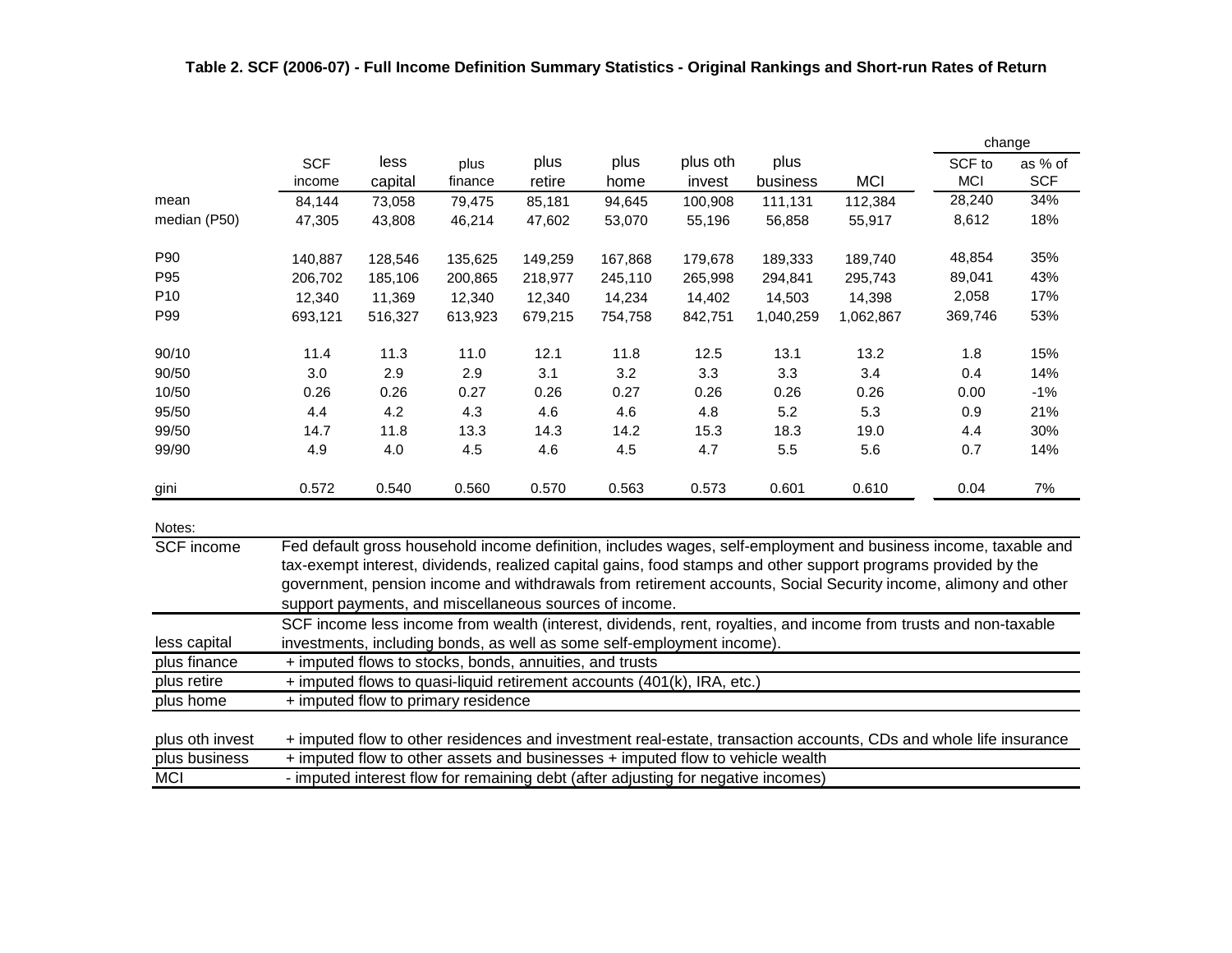|                   |            |         |                                                        |         |         |                                                                        |           |                                                                                                            | change                                                                                                               |            |
|-------------------|------------|---------|--------------------------------------------------------|---------|---------|------------------------------------------------------------------------|-----------|------------------------------------------------------------------------------------------------------------|----------------------------------------------------------------------------------------------------------------------|------------|
|                   | <b>SCF</b> | less    | plus                                                   | plus    | plus    | plus oth                                                               | plus      |                                                                                                            |                                                                                                                      | as % of    |
|                   | income     | capital | finance                                                | retire  | home    | invest                                                                 | business  | <b>MCI</b>                                                                                                 | SCF to MCI                                                                                                           | <b>SCF</b> |
| mean              | 84,144     | 73,058  | 79,292                                                 | 84,763  | 92,876  | 98,868                                                                 | 108,677   | 110,147                                                                                                    | 26,003                                                                                                               | 31%        |
| median (P50)      | 47,305     | 43,808  | 46,157                                                 | 47,444  | 51,997  | 54,488                                                                 | 55,768    | 55,014                                                                                                     | 7,709                                                                                                                | 16%        |
| P90               | 140,887    | 128,546 | 135,571                                                | 148,855 | 163,986 | 175,709                                                                | 184,423   | 185,892                                                                                                    | 45,005                                                                                                               | 32%        |
| P95               | 206,702    | 185,106 | 200,588                                                | 218,850 | 241,284 | 259,486                                                                | 287,293   | 290,835                                                                                                    | 84,133                                                                                                               | 41%        |
| P <sub>10</sub>   | 12,340     | 11,369  | 12,340                                                 | 12,340  | 13,839  | 14,397                                                                 | 14,407    | 14,397                                                                                                     | 2,057                                                                                                                | 17%        |
| P99               | 693,121    | 516,327 | 611,309                                                | 669,215 | 728,744 | 822,229                                                                | 1,011,830 | 1,031,528                                                                                                  | 338,407                                                                                                              | 49%        |
| 90/10             | 11.4       | 11.3    | 11.0                                                   | 12.1    | 11.8    | 12.2                                                                   | 12.8      | 12.9                                                                                                       | 1.5                                                                                                                  | 13%        |
| 90/50             | 3.0        | 2.9     | 2.9                                                    | 3.1     | 3.2     | 3.2                                                                    | 3.3       | 3.4                                                                                                        | 0.4                                                                                                                  | 13%        |
| 10/50             | 0.26       | 0.26    | 0.27                                                   | 0.26    | 0.27    | 0.26                                                                   | 0.26      | 0.26                                                                                                       | 0.00                                                                                                                 | 0%         |
| 95/50             | 4.4        | 4.2     | 4.3                                                    | 4.6     | 4.6     | 4.8                                                                    | 5.2       | 5.3                                                                                                        | 0.9                                                                                                                  | 21%        |
| 99/50             | 14.7       | 11.8    | 13.2                                                   | 14.1    | 14.0    | 15.1                                                                   | 18.1      | 18.8                                                                                                       | 4.1                                                                                                                  | 28%        |
| 99/90             | 4.9        | 4.0     | 4.5                                                    | 4.5     | 4.4     | 4.7                                                                    | 5.5       | 5.5                                                                                                        | 0.6                                                                                                                  | 13%        |
| gini              | 0.572      | 0.539   | 0.559                                                  | 0.569   | 0.562   | 0.572                                                                  | 0.599     | 0.608                                                                                                      | 0.04                                                                                                                 | 6%         |
| Notes:            |            |         |                                                        |         |         |                                                                        |           |                                                                                                            |                                                                                                                      |            |
| <b>SCF</b> income |            |         |                                                        |         |         |                                                                        |           |                                                                                                            | Fed default gross household income definition, includes wages, self-employment and business income, taxable and tax- |            |
|                   |            |         |                                                        |         |         |                                                                        |           | exempt interest, dividends, realized capital gains, food stamps and other support programs provided by the |                                                                                                                      |            |
|                   |            |         |                                                        |         |         |                                                                        |           |                                                                                                            | government, pension income and withdrawals from retirement accounts, Social Security income, alimony and other       |            |
|                   |            |         | support payments, and miscellaneous sources of income. |         |         |                                                                        |           |                                                                                                            |                                                                                                                      |            |
|                   |            |         |                                                        |         |         |                                                                        |           |                                                                                                            | SCF income less income from wealth (interest, dividends, rent, royalties, and income from trusts and non-taxable     |            |
| less capital      |            |         |                                                        |         |         | investments, including bonds, as well as some self-employment income). |           |                                                                                                            |                                                                                                                      |            |
|                   |            |         |                                                        |         |         |                                                                        |           |                                                                                                            |                                                                                                                      |            |

# **Table 3. SCF (2006-07) - Full Income Definition Summary Statistics - Original Rankings and Long-run Rates of Return**

| plus finance    | + imputed flows to stocks, bonds, annuities, and trusts                                                           |
|-----------------|-------------------------------------------------------------------------------------------------------------------|
| plus retire     | + imputed flows to quasi-liquid retirement accounts (401(k), IRA, etc.)                                           |
| plus home       | + imputed flow to primary residence                                                                               |
| plus oth invest | + imputed flow to other residences and investment real-estate, transaction accounts, CDs and whole life insurance |
| plus business   | + imputed flow to other assets and businesses + imputed flow to vehicle wealth                                    |
| MCI             | - imputed interest flow for remaining debt (after adjusting for negative incomes)                                 |
|                 |                                                                                                                   |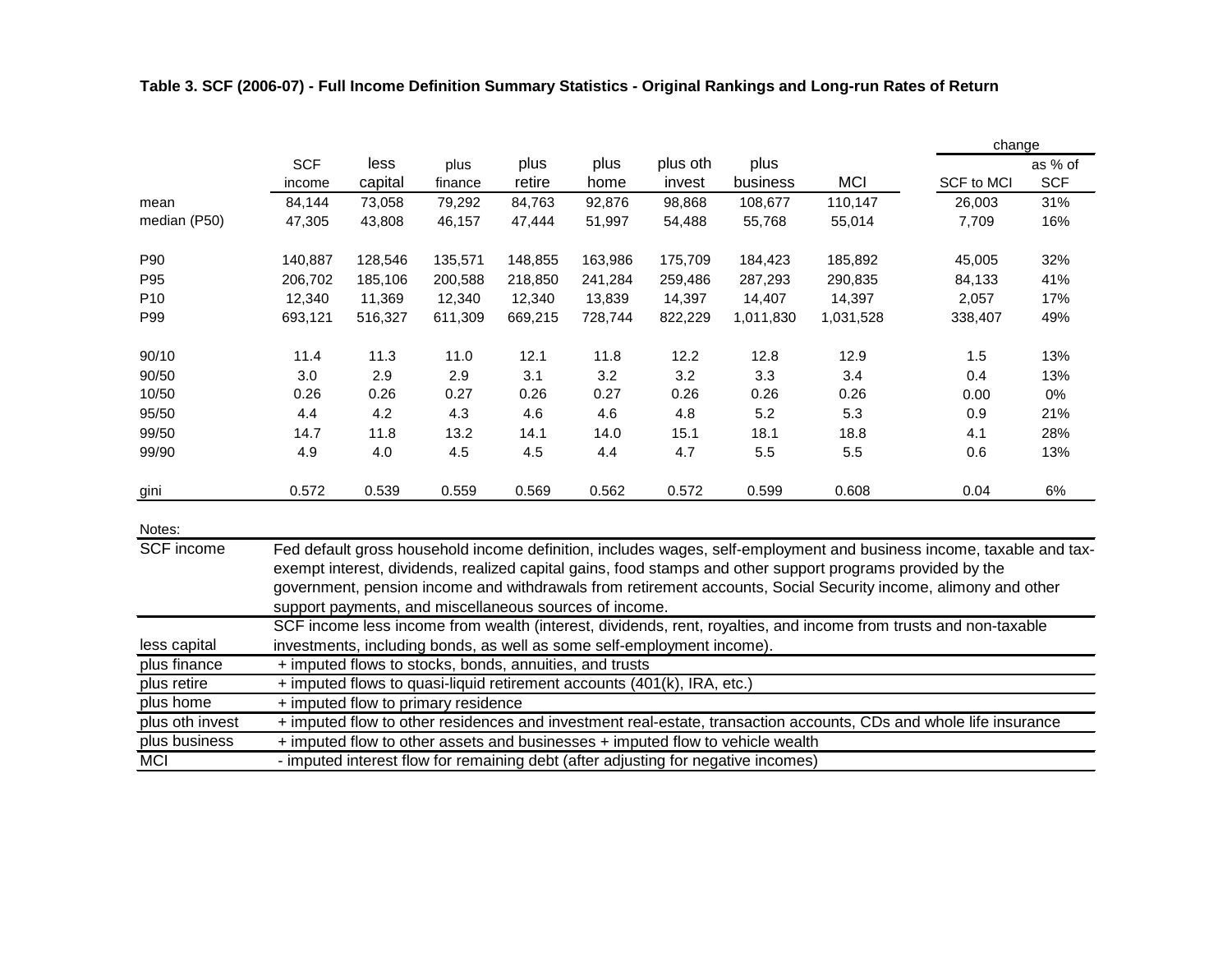|                   |                      |                 |                 |                |              |                    |                  |            | change                                                                                                                                                                                                                                         |                       |  |  |
|-------------------|----------------------|-----------------|-----------------|----------------|--------------|--------------------|------------------|------------|------------------------------------------------------------------------------------------------------------------------------------------------------------------------------------------------------------------------------------------------|-----------------------|--|--|
|                   | <b>SCF</b><br>income | less<br>capital | plus<br>finance | plus<br>retire | plus<br>home | plus oth<br>invest | plus<br>business | <b>MCI</b> | SCF to MCI                                                                                                                                                                                                                                     | as % of<br><b>SCF</b> |  |  |
| mean              | 82,245               | 71,234          | 77,084          | 81,536         | 85,465       | 90,353             | 98,022           | 100,358    | 18,113                                                                                                                                                                                                                                         | 22%                   |  |  |
| median (P50)      | 46,178               | 43,266          | 44,829          | 46,367         | 48,932       | 51,522             | 52,834           | 52,279     | 6,101                                                                                                                                                                                                                                          | 13%                   |  |  |
| P90               | 139,013              | 129,558         | 135,255         | 144,970        | 153,143      | 161,733            | 167,590          | 169,504    | 30,491                                                                                                                                                                                                                                         | 22%                   |  |  |
| P95               | 206,067              | 181,675         | 194,002         | 209,051        | 218,648      | 236,168            | 257,674          | 264,002    | 57,935                                                                                                                                                                                                                                         | 28%                   |  |  |
| P <sub>10</sub>   | 13,411               | 12,871          | 13,027          | 13,027         | 14,017       | 14,272             | 14,611           | 14,428     | 1,017                                                                                                                                                                                                                                          | 8%                    |  |  |
| P99               | 649,137              | 489,283         | 588,466         | 648,676        | 664,913      | 729,307            | 830,361          | 872,411    | 223,273                                                                                                                                                                                                                                        | 34%                   |  |  |
| 90/10             | 10.4                 | 10.1            | 10.4            | 11.1           | 10.9         | 11.3               | 11.5             | 11.7       | 1.4                                                                                                                                                                                                                                            | 13%                   |  |  |
| 90/50             | 3.0                  | 3.0             | 3.0             | 3.1            | 3.1          | 3.1                | 3.2              | 3.2        | 0.2                                                                                                                                                                                                                                            | 8%                    |  |  |
| 10/50             | 0.29                 | 0.30            | 0.29            | 0.28           | 0.29         | 0.28               | 0.28             | 0.28       | $-0.01$                                                                                                                                                                                                                                        | $-5%$                 |  |  |
| 95/50             | 4.5                  | 4.2             | 4.3             | 4.5            | 4.5          | 4.6                | 4.9              | 5.0        | 0.6                                                                                                                                                                                                                                            | 13%                   |  |  |
| 99/50             | 14.1                 | 11.3            | 13.1            | 14.0           | 13.6         | 14.2               | 15.7             | 16.7       | 2.6                                                                                                                                                                                                                                            | 19%                   |  |  |
| 99/90             | 4.7                  | 3.8             | 4.4             | 4.5            | 4.3          | 4.5                | 5.0              | 5.1        | 0.5                                                                                                                                                                                                                                            | 10%                   |  |  |
| gini              | 0.561                | 0.527           | 0.548           | 0.557          | 0.552        | 0.560              | 0.582            | 0.594      | 0.03                                                                                                                                                                                                                                           | 6%                    |  |  |
| Notes:            |                      |                 |                 |                |              |                    |                  |            |                                                                                                                                                                                                                                                |                       |  |  |
| <b>SCF</b> income |                      |                 |                 |                |              |                    |                  |            | Fed default gross household income definition, includes wages, self-employment and business income, taxable and tax-<br>exempt interest, dividends, realized capital gains, food stamps and other support programs provided by the government, |                       |  |  |

### **Table 3\_09. SCF (2009 Projection) - Full Income Definition Summary Statistics - Original Rankings and Long-run Rates of Return**

less capital plus finance plus retire pension income and withdrawals from retirement accounts, Social Security income, alimony and other support payments, and miscellaneous sources of income. SCF income less income from wealth (interest, dividends, rent, royalties, and income from trusts and non-taxable investments, including bonds, as well as some self-employment income). + imputed flows to stocks, bonds, annuities, and trusts + imputed flows to quasi-liquid retirement accounts (401(k), IRA, etc.)

plus home plus oth invest plus business MCI - imputed interest flow for remaining debt (after adjusting for negative incomes) + imputed flow to primary residence + imputed flow to other residences and investment real-estate, transaction accounts, CDs and whole life insurance + imputed flow to other assets and businesses + imputed flow to vehicle wealth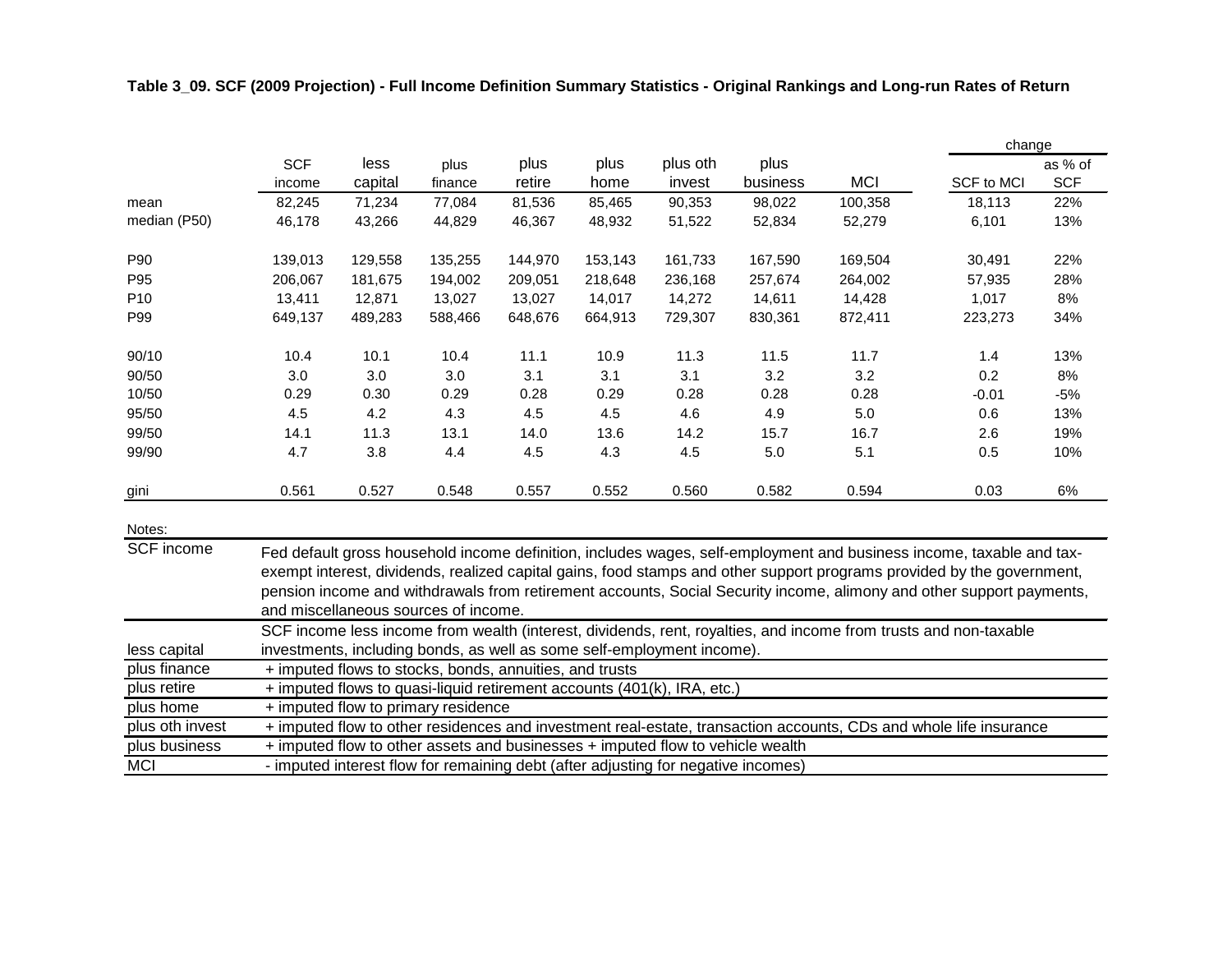|                 | after-tax concepts |                 | change            |            |                 |         | after-tax concepts | change            |            |
|-----------------|--------------------|-----------------|-------------------|------------|-----------------|---------|--------------------|-------------------|------------|
|                 |                    | <b>MCI</b>      | <b>DPI to MCI</b> | as % of    |                 |         | <b>MCI</b>         | <b>DPI to MCI</b> | as % of    |
|                 | dpi*               | lesstax         | lesstax           | <b>DPI</b> |                 | dpi*    | lesstax            | lesstax           | <b>DPI</b> |
| mean            | 72,089             | 105,674         | 33,584            | 47%        | mean            | 72,089  | 103,260            | 31,171            | 43%        |
| median (P50)    | 44,409             | 56,626          | 12,217            | 28%        | median (P50)    | 44,409  | 55,511             | 11,102            | 25%        |
| <b>P90</b>      | 120,798            | 176,554         | 55,756            | 46%        | <b>P90</b>      | 120,798 | 171,887            | 51,089            | 42%        |
| <b>P95</b>      | 172,232            | 277,522         | 105,290           | 61%        | P95             | 172,232 | 271,000            | 98,768            | 57%        |
| P <sub>10</sub> | 12,372             | 16,179          | 3,807             | 31%        | P <sub>10</sub> | 12,372  | 15,962             | 3,590             | 29%        |
| <b>P99</b>      |                    | 520,282 925,758 | 405,475           | 78%        | P99             | 520,282 | 910,311            | 390,029           | 75%        |
| 90/10           | 9.8                | 10.9            | 1.1               | 12%        | 90/10           | 9.8     | 10.8               | 1.0               | 10%        |
| 90/50           | 2.7                | 3.1             | 0.4               | 15%        | 90/50           | 2.7     | 3.1                | 0.4               | 14%        |
| 10/50           | 0.28               | 0.29            | 0.0               | 3%         | 10/50           | 0.28    | 0.29               | 0.0               | 3%         |
| 95/50           | 3.9                | 4.9             | 1.0               | 26%        | 95/50           | 3.9     | 4.9                | 1.0               | 26%        |
| 99/50           | 11.7               | 16.3            | 4.6               | 40%        | 99/50           | 11.7    | 16.4               | 4.7               | 40%        |
| 99/90           | 4.3                | 5.2             | 0.9               | 22%        | 99/90           | 4.3     | 5.3                | 1.0               | 23%        |
| gini            | 0.532              | 0.5806          | 0.049             | 9%         | gini            | 0.532   | 0.579              | 0.047             | 9%         |

# **Panel A. Short-run Rates of Return Panel B. Long-run Rates of Return**

Notes:

dpi income less federal taxes - calculated with TAXSIM

MCI lesstax MCI less federal taxes - calculated with TAXSIM

\*since dpi does not include any imputed flows to wealth, results are the same for short and long term rates of return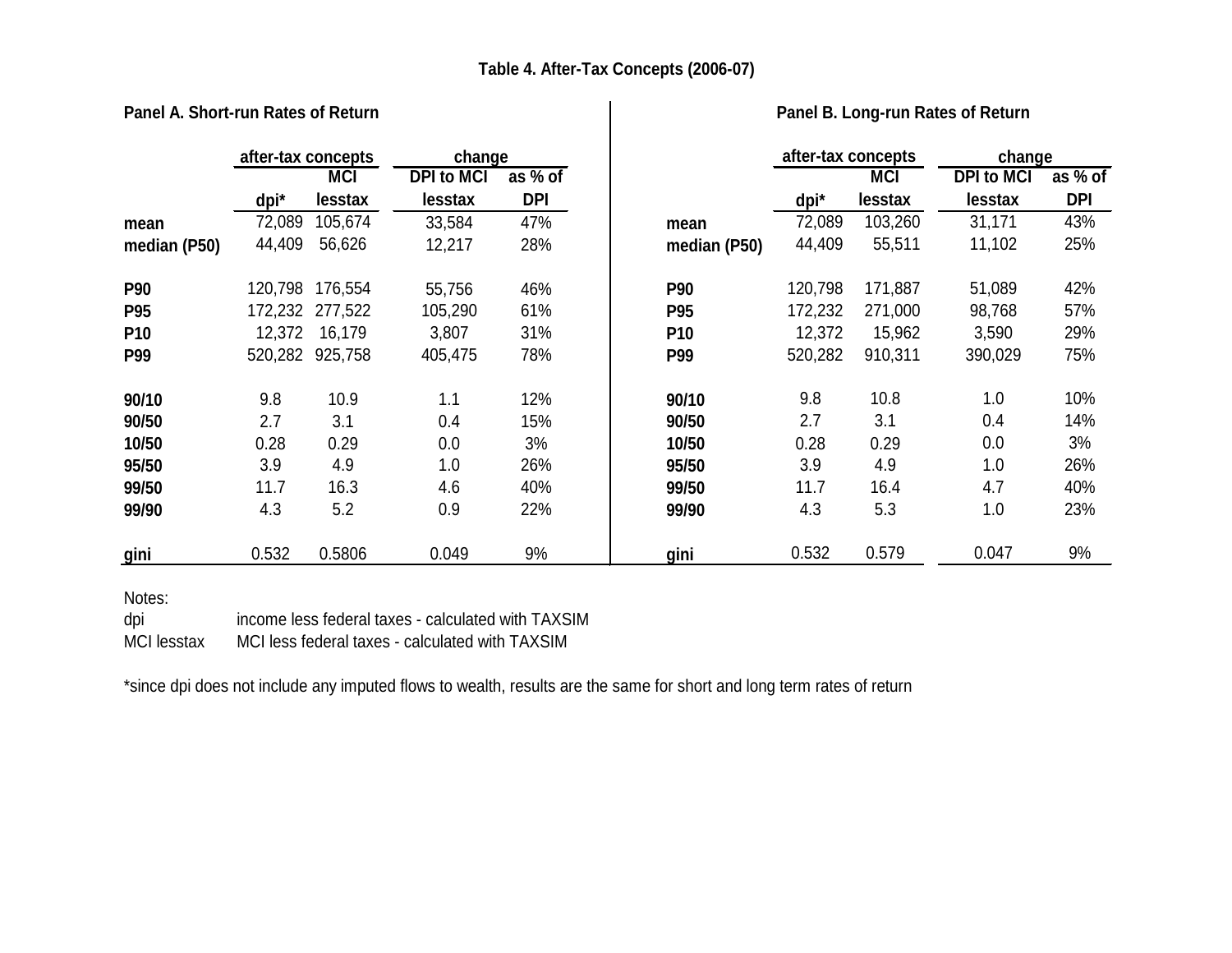| (characteristics of household head)                |                        |                       |                |             |                    |
|----------------------------------------------------|------------------------|-----------------------|----------------|-------------|--------------------|
| Average age                                        | <b>Top 10%</b><br>53.4 | <b>Top 5%</b><br>55.3 | Top 1%<br>56.6 | All<br>50.0 | Bottom 90%<br>49.6 |
|                                                    |                        |                       |                |             |                    |
| <b>Education Status</b>                            |                        |                       |                |             |                    |
| Average years of education                         | 15.5                   | 15.8                  | 16.1           | 13.3        | 13.0               |
| Share with at least college degree                 | 76.7%                  | 80.2%                 | 87.3%          | 35.3%       | 30.2%              |
| <b>Household Status</b>                            |                        |                       |                |             |                    |
| Share of households headed by                      |                        |                       |                |             |                    |
| married couple or partners                         | 86.9%                  | 86.5%                 | 91.7%          | 58.8%       | 55.3%              |
| Share with any kids                                | 46.8%                  | 44.1%                 | 41.5%          | 43.9%       | 43.6%              |
| Average # kids (of those with kids)                | 1.90                   | 1.91                  | 2.04           | 1.9         | 1.9                |
| Race                                               |                        |                       |                |             |                    |
| Share non-Hispanic White                           | 86.9%                  | 89.7%                 | 92.0%          | 70.7%       | 68.7%              |
| <b>Share Black</b>                                 | 2.7%                   | 1.7%                  | 1.8%           | 12.6%       | 13.8%              |
| Share Hispanic                                     | 2.4%                   | 1.7%                  | 1.5%           | 9.4%        | 10.3%              |
| Share "other"                                      | 8.0%                   | 6.9%                  | 4.7%           | 7.3%        | 7.2%               |
| <b>Working Status</b>                              |                        |                       |                |             |                    |
| Employed by someone else                           | 53.3%                  | 42.4%                 | 37.7%          | 59.9%       | 60.7%              |
| Self-employed or Partner                           | 29.6%                  | 41.3%                 | 45.2%          | 10.5%       | 8.1%               |
| Retired/Disabled/Student                           | 15.8%                  | 15.2%                 | 16.2%          | 25.0%       | 26.1%              |
| Otherwise not in labor force                       | 1.3%                   | 1.1%                  | 0.9%           | 4.6%        | 5.1%               |
| <b>Industry</b>                                    |                        |                       |                |             |                    |
| Agriculture                                        | 1.4%                   | 1.4%                  | 0.4%           | 3.0%        | 3.2%               |
| Mining & Construction                              | 7.7%                   | 7.1%                  | 12.3%          | 12.5%       | 13.2%              |
| Manufacturing & publishing                         | 10.5%                  | 12.0%                 | 9.5%           | 13.8%       | 14.3%              |
| Trade, restaurants & bars                          | 11.0%                  | 10.4%                 | 8.6%           | 15.2%       | 15.9%              |
| Data, financial, business, repair &                |                        |                       |                |             |                    |
| security svcs.                                     | 16.1%                  | 19.2%                 | 26.1%          | 12.0%       | 11.5%              |
| Utility & transport, professional,                 |                        |                       |                |             |                    |
| scientific, technical, travel, cleaning,           | 46.5%                  | 44.8%                 | 41.5%          | 36.3%       | 34.8%              |
| administrative, health, education, &               |                        |                       |                |             |                    |
| personal svcs.                                     |                        |                       |                |             |                    |
| Public admin. & armed svcs.                        | 6.8%                   | 5.1%                  | 1.6%           | 7.1%        | 7.1%               |
| <b>Occupations</b>                                 |                        |                       |                |             |                    |
| Executives, managers, scientists,                  |                        |                       |                |             |                    |
| architects, engineers, lawyers,                    |                        |                       |                |             |                    |
| teachers, counselors & social workers,             | 75.7%                  | 83.4%                 | 88.4%          | 39.1%       | 33.6%              |
| health care practioners, techs. &                  |                        |                       |                |             |                    |
| support, entertainment, sports & media             |                        |                       |                |             |                    |
| Technicians, sales, office & computer              |                        |                       |                |             |                    |
| operators                                          | 13.1%                  | 9.7%                  | 9.5%           | 19.5%       | 20.3%              |
| Protective svcs., food prep, cleaning &            |                        |                       |                |             |                    |
| bldg svcs., personal care, armed svcs.             | 4.5%                   | 3.1%                  | 0.0%           | 11.5%       | 12.5%              |
| Construction & skilled labor & crafts              | 4.0%                   | 1.9%                  | 1.0%           | 18.2%       | 20.3%              |
| Unskilled labor                                    | 2.2%                   | 1.3%                  | 1.1%           | 10.5%       | 11.8%              |
|                                                    |                        |                       |                |             |                    |
| Farm, fishing, forestry, animal training<br>& care | 0.5%                   | 0.6%                  | 0.0%           | 1.3%        | 1.5%               |

# **Table 5. Demographic Profile of Households by MCI Levels - 2007 SCF**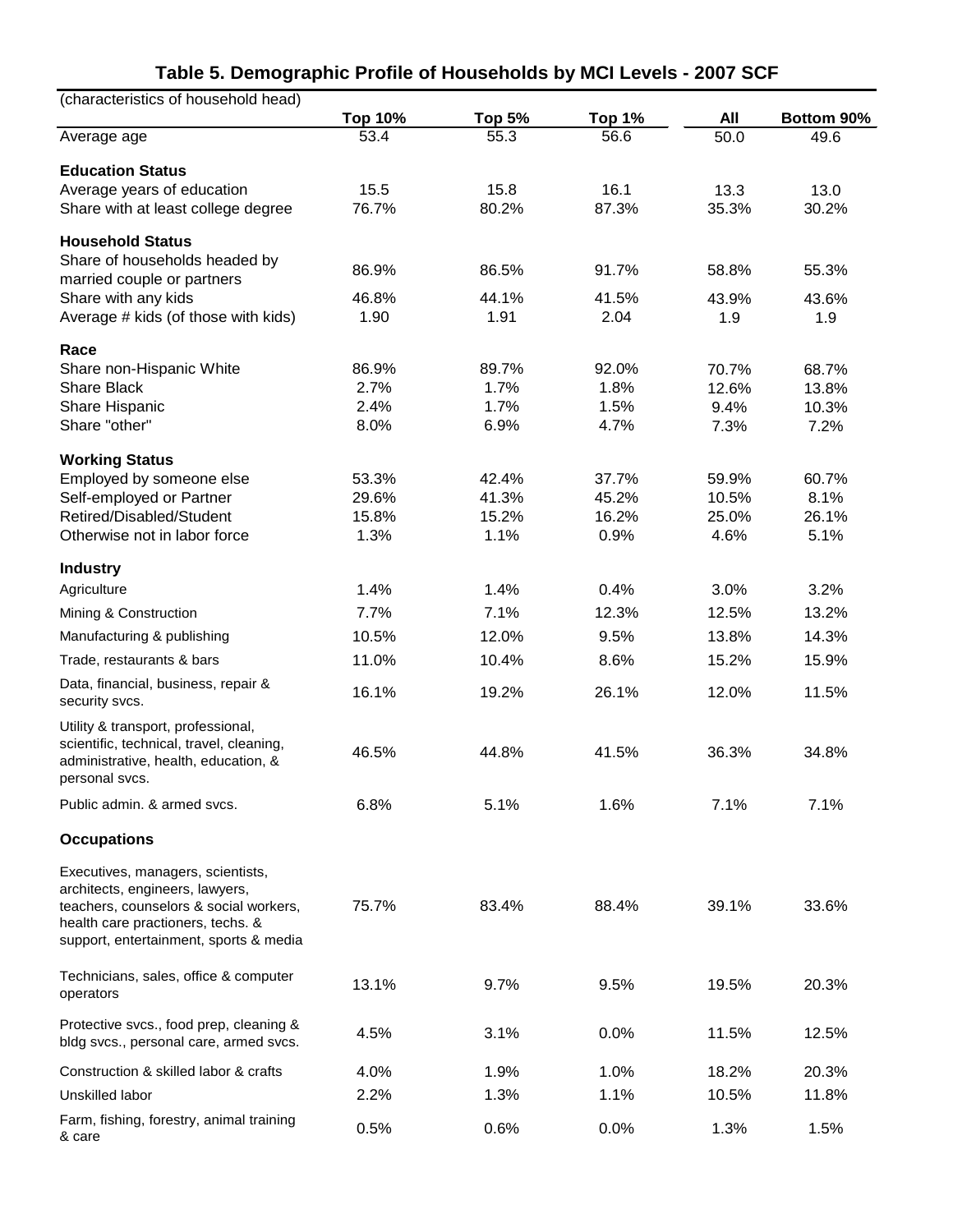

**Figure 1. Full-income 2006-07 SCF -Long-run returns**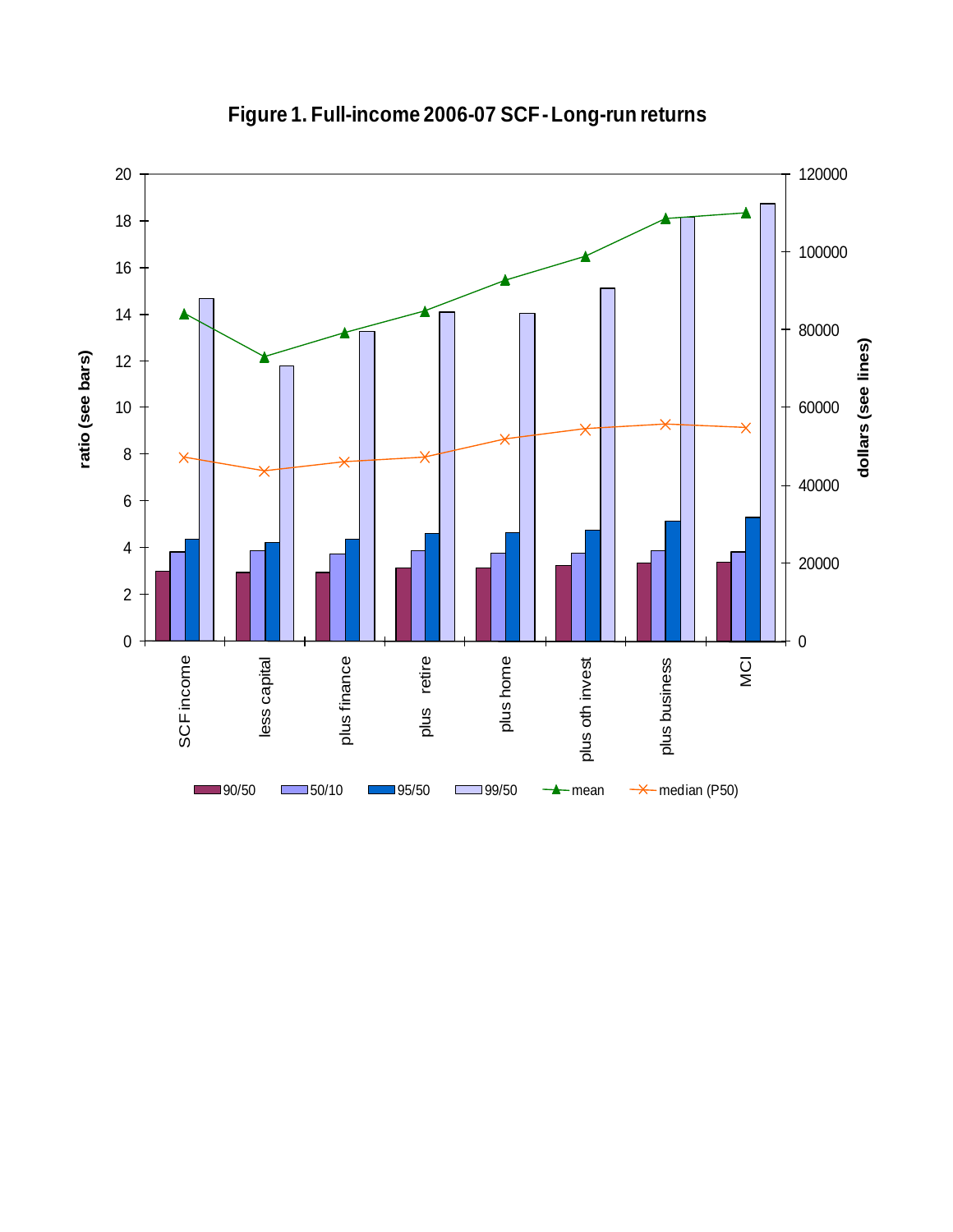### **Figure 2. Trend Statistics for Key Income Concepts (long run rates)**

### **Panel A. 99/50 ratios Panel B. 95/50 ratios**











**Panel C. 90/50 ratios Panel D. 10/50 ratios**





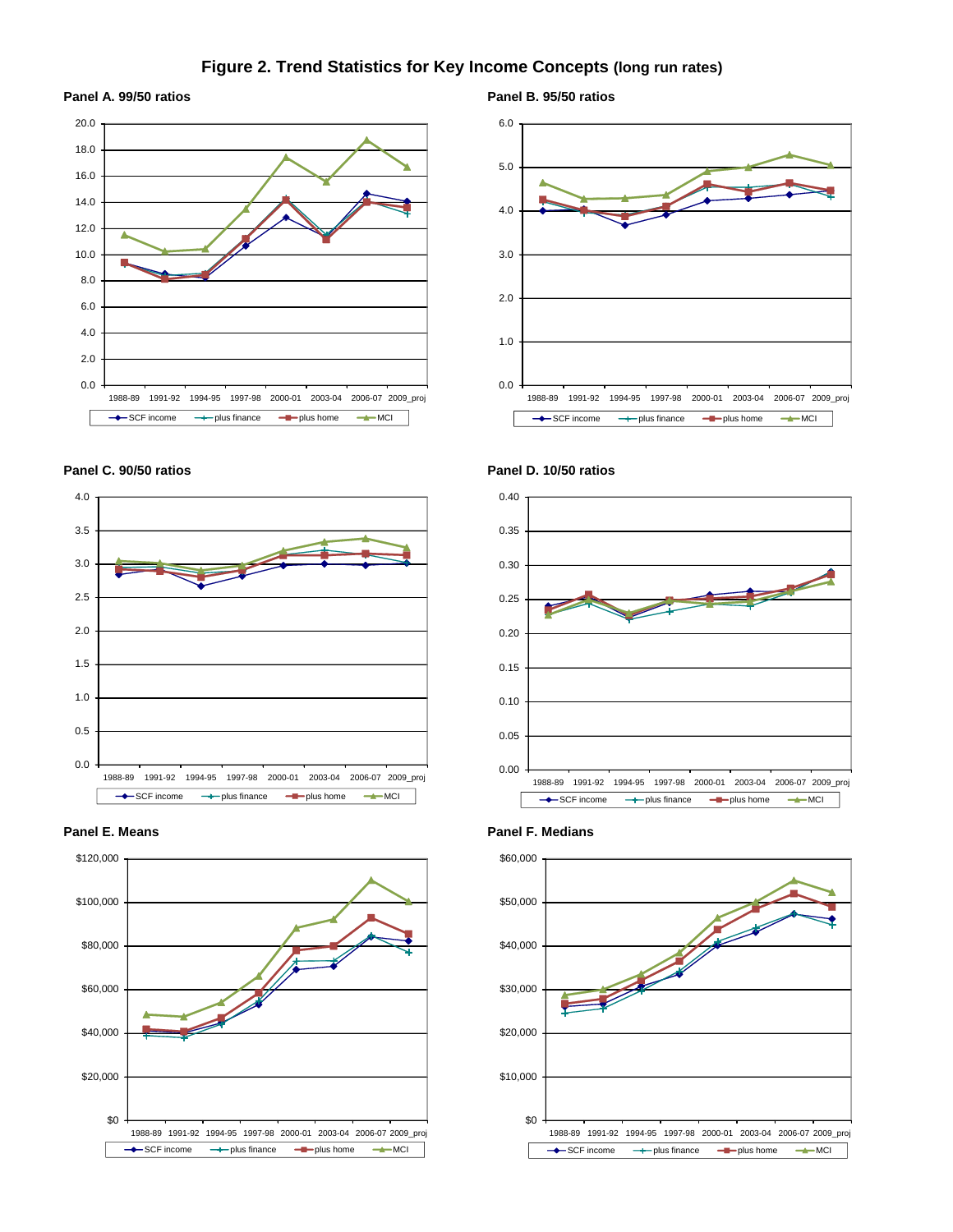# **Figure 3. MCI and SCF Growth Compared**



**Panel A. Growth between 1989 and 2007 by percentile of SCF and MCI distribution (long-run rates)**





percentile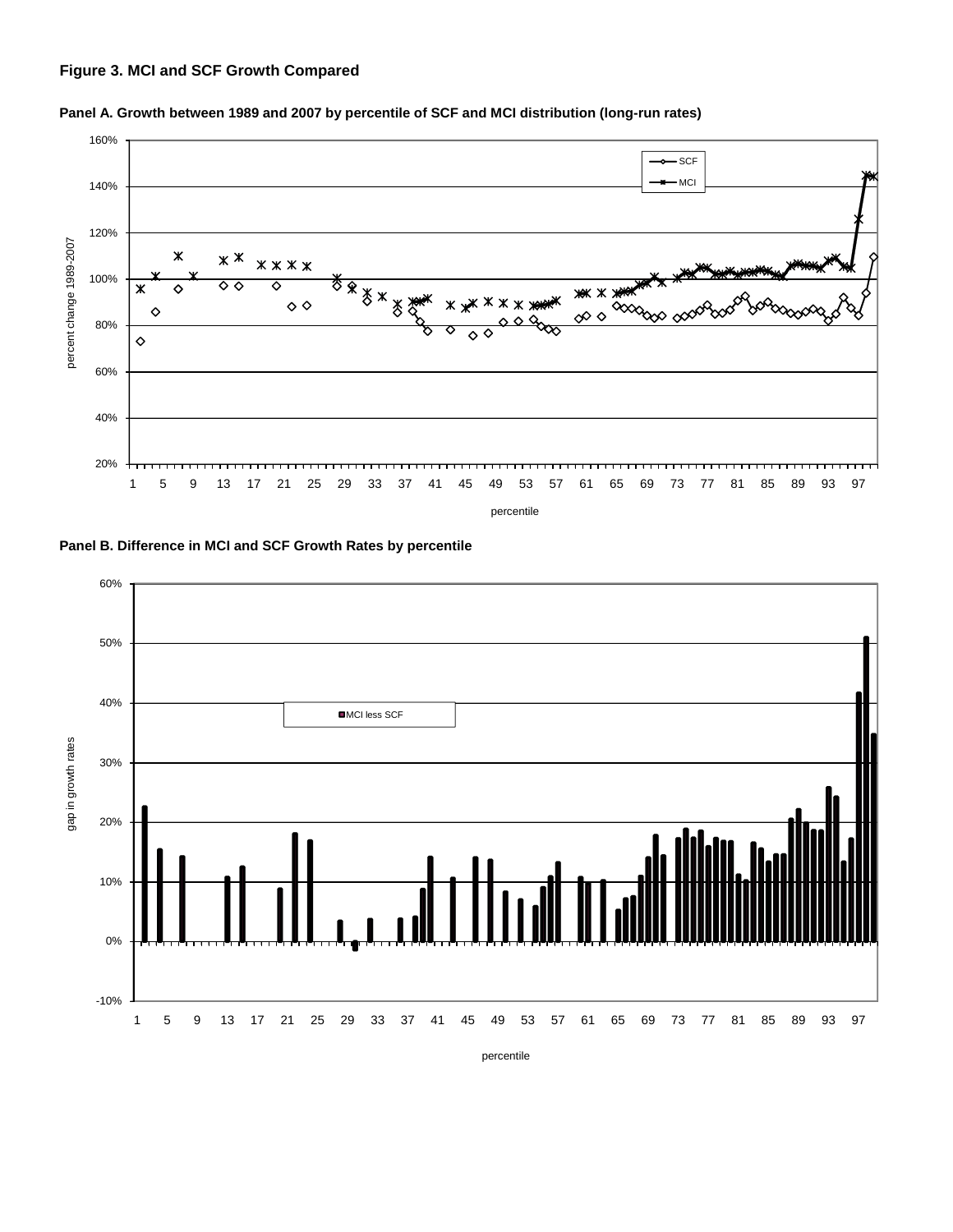### **Figure 4. Comparing Income Shares of Top Fractiles (1989-2009)**

(with slopes)

**Panel A. Top one percent**





**Panel C. 90 to 95 ptile**



### **NOTES:**

- 1. MCI is based on long-run rates of return.
- 2. CBO uses a measure of "comprehensive income" that includes realized capital gains.
- 3. WZ is "wealth-adjusted" income from Wolff and Zacharias, May 2006.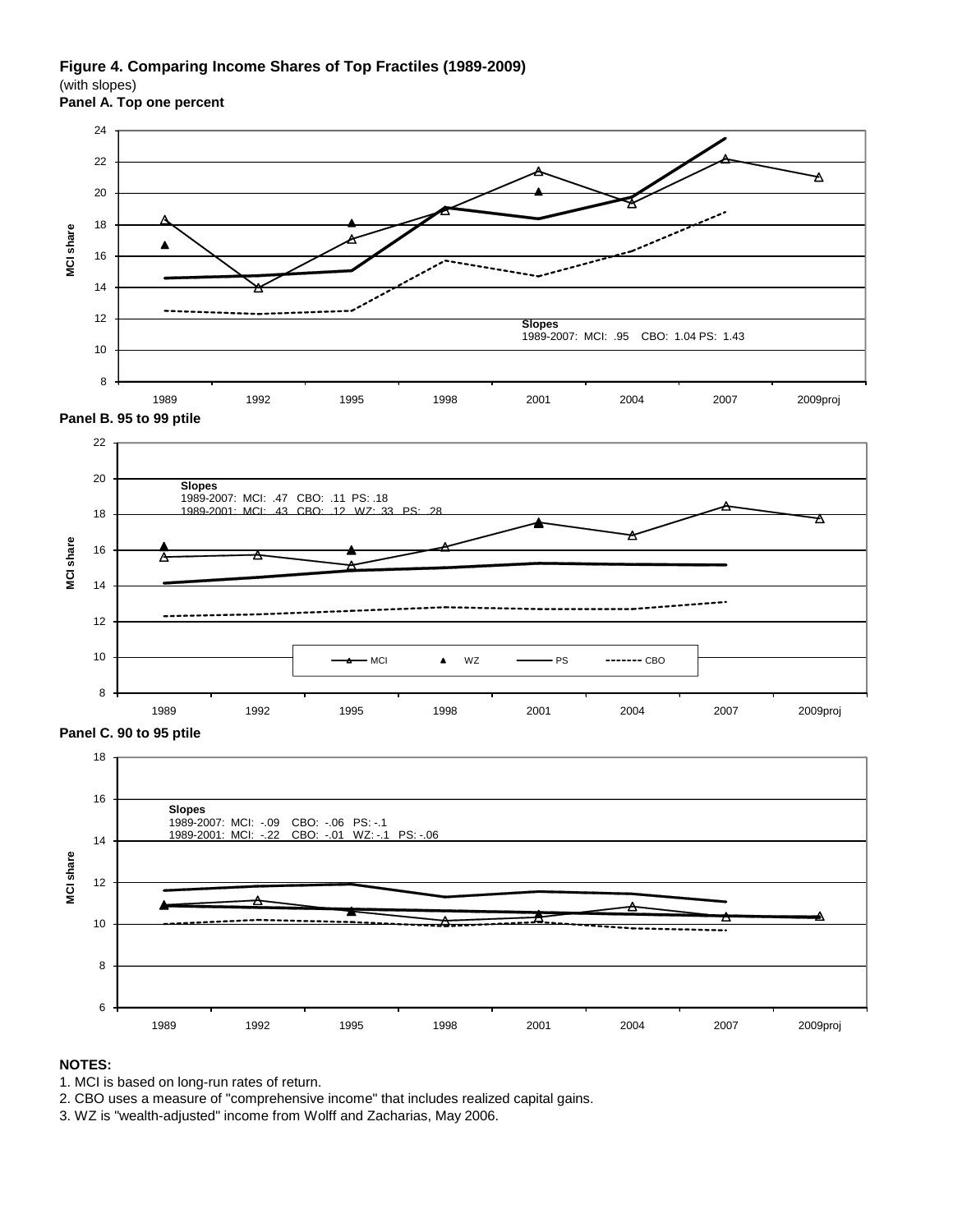# **Figure 5. Labor and Capital Shares - SCF and MCI Gross Income**

### **Panel A. SCF Gross Income**



**Panel B. MCI (Long-run Rates)**

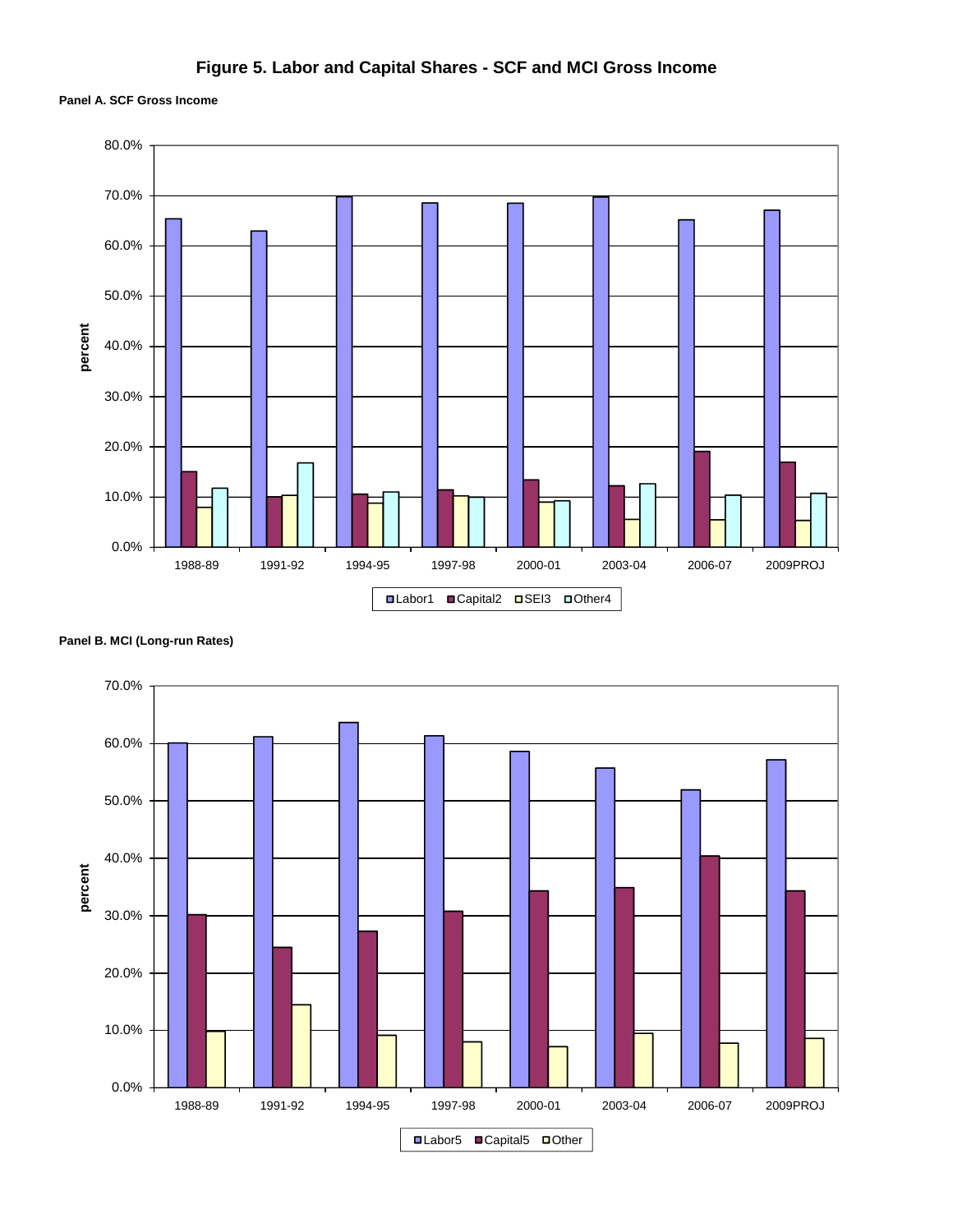### **Figure 6. Labor and Capital Shares of MCI by percentiles of MCI distribution**

Smoothed 3 percentile averages using long-run rates



**Panel A. Labor, Capital, and Other Share of MCI by percentile - 2007**

**Panel B. Labor and Capital Shares of MCI by percentile - 1989 and 2007**

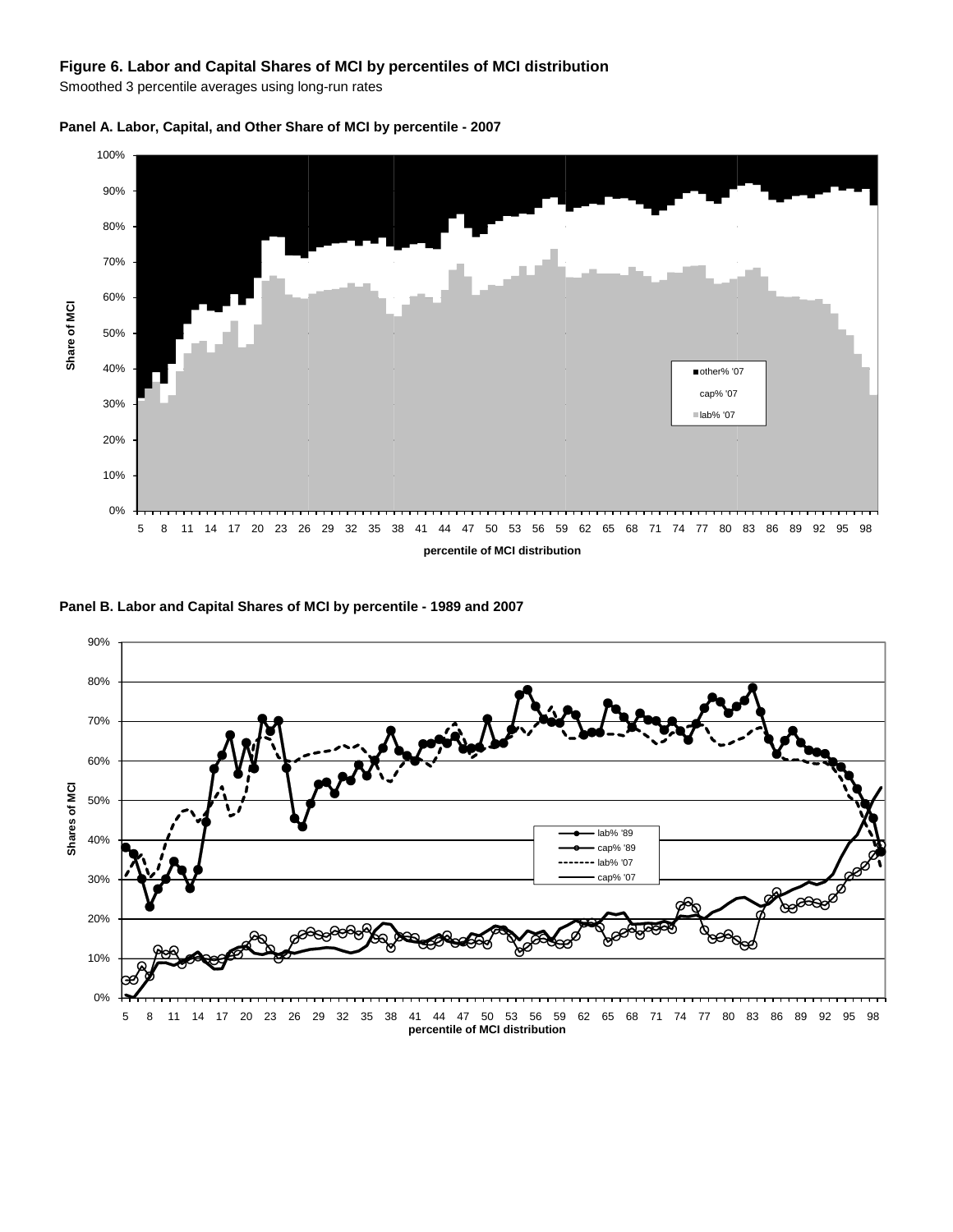### **Figure 7. Labor Share of Income of High-Income Households, by Income Concept**





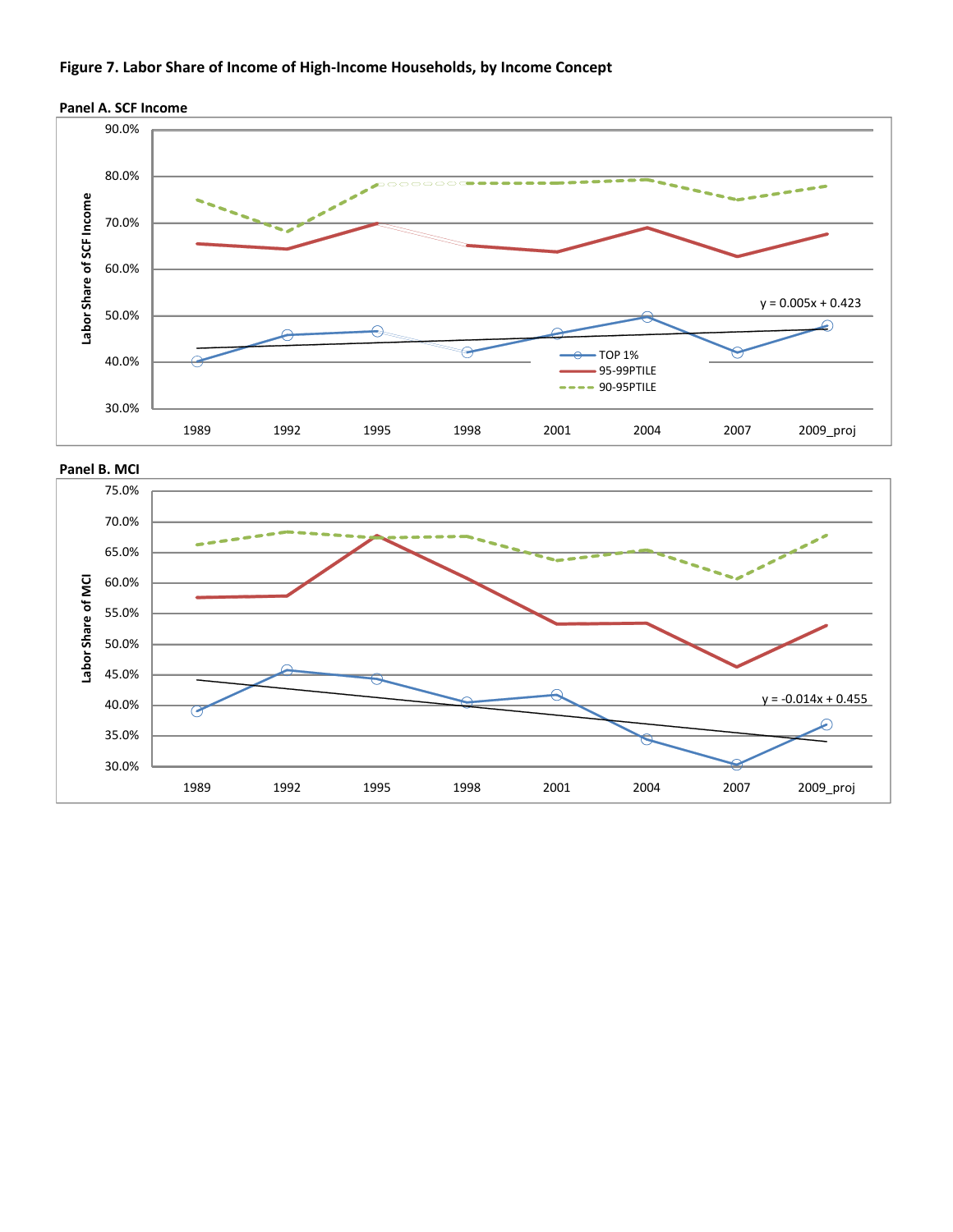|                       |                                                                                                                                                                                                                                                                                                                | return        | Long-<br>Run |         |         |         |         |         |         |         |         |                                                 |
|-----------------------|----------------------------------------------------------------------------------------------------------------------------------------------------------------------------------------------------------------------------------------------------------------------------------------------------------------|---------------|--------------|---------|---------|---------|---------|---------|---------|---------|---------|-------------------------------------------------|
| <b>Type of Income</b> | def                                                                                                                                                                                                                                                                                                            | categories    | rates        | 1977-07 | 1987-89 | 1990-92 | 1993-95 | 1996-98 | 1999-01 | 2002-04 | 2005-07 | notes                                           |
| <b>SCF income</b>     | Fed gross income                                                                                                                                                                                                                                                                                               |               |              |         |         |         |         |         |         |         |         |                                                 |
| less capital          | SCF income less income<br>from wealth (rent, interest,<br>dividends,<br>trusts&annuities)                                                                                                                                                                                                                      |               |              |         |         |         |         |         |         |         |         |                                                 |
| plus finance          | + imputed flows to stocks                                                                                                                                                                                                                                                                                      | SI            | 0.07         | 0.095   | 0.147   | 0.070   | 0.152   | 0.210   | 0.044   | 0.036   | 0.073   | * Average of SI and                             |
|                       | and bonds + imputed<br>flows to annuities and                                                                                                                                                                                                                                                                  | SIBI*         | 0.06         | 0.085   | 0.116   | 0.074   | 0.108   | 0.135   | 0.050   | 0.039   | 0.059   | BI is for "combination"<br>mutual funds, CPI is |
|                       | trusts                                                                                                                                                                                                                                                                                                         | BI            | 0.05         | 0.076   | 0.086   | 0.078   | 0.065   | 0.060   | 0.055   | 0.043   | 0.045   | for tax-free bonds                              |
|                       |                                                                                                                                                                                                                                                                                                                | CPI           | 0.03         | 0.042   | 0.043   | 0.040   | 0.026   | 0.021   | 0.025   | 0.026   | 0.035   |                                                 |
| plus retire           | + imputed flows to quasi-<br>liquid retirement accounts                                                                                                                                                                                                                                                        | SI            | 0.07         | 0.095   | 0.147   | 0.070   | 0.152   | 0.210   | 0.044   | 0.036   | 0.073   |                                                 |
| plus home             | + imputed flow to primary<br>residence                                                                                                                                                                                                                                                                         | HI            | 0.06         | 0.059   | 0.060   | 0.023   | 0.025   | 0.041   | 0.064   | 0.074   | 0.070   |                                                 |
| plus oth invest       | + imputed flow to other<br>residences and investment                                                                                                                                                                                                                                                           | SI            | 0.07         | 0.095   | 0.147   | 0.070   | 0.152   | 0.210   | 0.044   | 0.036   | 0.073   | *Whole life insurance<br>is given BI rate, CDs  |
|                       | real-estate $+$ imputed flow<br>to transaction accounts +                                                                                                                                                                                                                                                      | $CPI+1$       | 0.04         | 0.052   | 0.053   | 0.050   | 0.036   | 0.031   | 0.035   | 0.036   | 0.045   | are given average of<br>BI and CPI              |
|                       | imputed flow to CDs and<br>whole life insurance                                                                                                                                                                                                                                                                | BI            | 0.05         | 0.076   | 0.086   | 0.078   | 0.065   | 0.060   | 0.055   | 0.043   | 0.045   |                                                 |
|                       |                                                                                                                                                                                                                                                                                                                | <b>BICPI*</b> | 0.04         | 0.059   | 0.064   | 0.059   | 0.046   | 0.041   | 0.040   | 0.034   | 0.040   |                                                 |
| plus business         | + imputed flow to other<br>assets and businesses +<br>imputed flow to vehicle<br>wealth                                                                                                                                                                                                                        | SI            | 0.07         | 0.095   | 0.147   | 0.070   | 0.152   | 0.210   | 0.044   | 0.036   | 0.073   |                                                 |
| <b>MCI</b>            | - imputed interest flow for<br>remaining debts (after<br>replacing finc5 with SCF<br>income when<br>finc5 <scfincome)< td=""><td><math>CPI + 6</math></td><td>0.09</td><td>0.102</td><td>0.103</td><td>0.100</td><td>0.086</td><td>0.081</td><td>0.085</td><td>0.086</td><td>0.095</td><td></td></scfincome)<> | $CPI + 6$     | 0.09         | 0.102   | 0.103   | 0.100   | 0.086   | 0.081   | 0.085   | 0.086   | 0.095   |                                                 |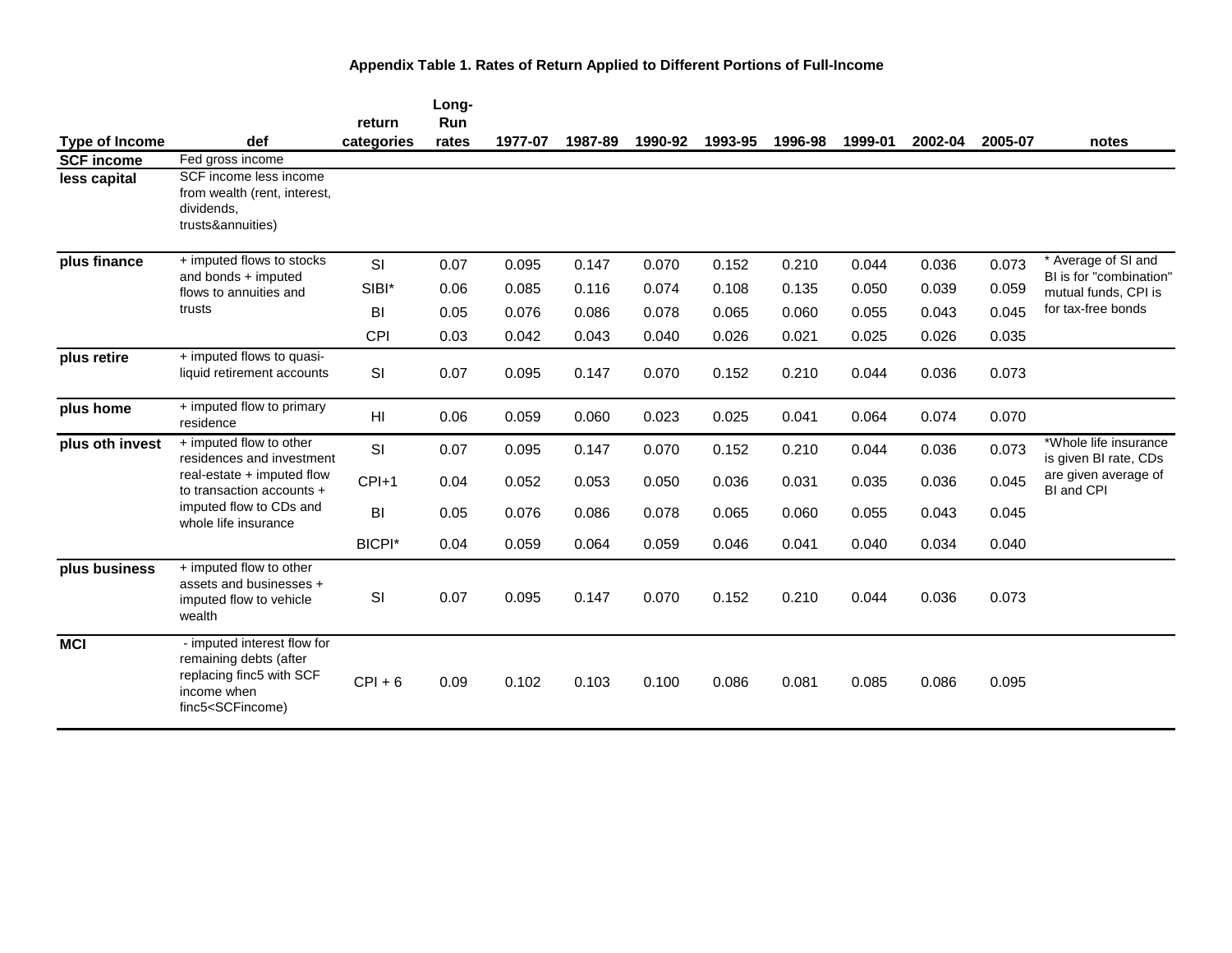|                | (HI)                               | <b>Housing index Stock Indices</b><br>(SI) | <b>Bond indices</b><br>(BI) | <b>Inflation</b><br>(CPI) |
|----------------|------------------------------------|--------------------------------------------|-----------------------------|---------------------------|
| A. "Short Run" |                                    |                                            |                             |                           |
| 1989           | 6.0%                               | 14.7%                                      | 8.6%                        | 4.3%                      |
| 1992           | 2.3%                               | 7.0%                                       | 7.8%                        | 4.0%                      |
| 1995           | 2.5%                               | 15.2%                                      | 6.5%                        | 2.6%                      |
| 1998           | 4.1%                               | 21.0%                                      | 6.0%                        | 2.1%                      |
| 2001           | 6.4%                               | 4.4%                                       | 5.5%                        | 2.5%                      |
| 2004           | 7.4%                               | 3.6%                                       | 4.3%                        | 2.6%                      |
| 2007           | 7.0%                               | 7.3%                                       | 4.5%                        | 3.5%                      |
| B. "Long-run"* | 6.0%                               | 7.0%                                       | 5.0%                        | 3.0%                      |
|                | *Rates used for 1988-89 to 2006-07 |                                            |                             |                           |

**Appendix Table 2. Short Run (three-year average) and Long Run (1988- 2007) Rates of Return**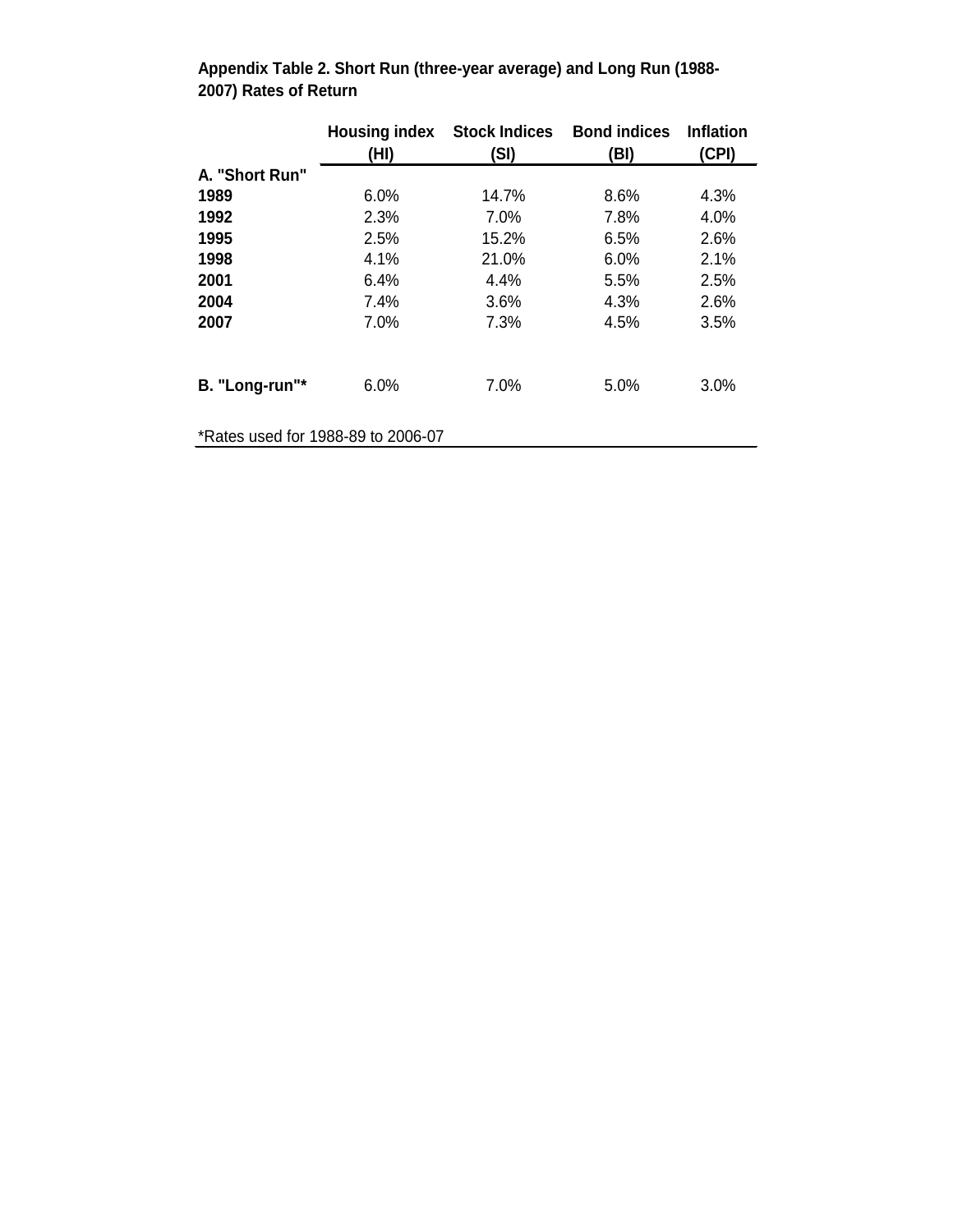# **Appendix Table 2a. Adjustments made to SCF Income and Asset Categories for 2009 Projection**

|                                         |                                   |                                        | Percent Change -    |
|-----------------------------------------|-----------------------------------|----------------------------------------|---------------------|
|                                         | Source. Table (Row                |                                        | 2007 Q1-Q3 to       |
| Income                                  | Number)                           | <b>Source Detail</b>                   | 2009 Q1-Q3          |
| Interest                                | NIPA. 2.1 (14)                    |                                        | $-0.6\%$            |
| Dividends                               | NIPA. 2.1 (15)                    |                                        | $-28.1%$            |
| Non-taxable Investment Income           | NIPA. 2.1 (14)                    | *SCF detail refers to bonds*           | $-0.6%$             |
| Other business/investment/rent/trust    | NIPA. 1.12 (39)                   | Combined rental and proprietor         | 5.0%                |
| Earnings                                | Analysis of CPS ORG, Jan. to Nov. |                                        | varies by industry, |
|                                         |                                   |                                        | education           |
| Proprietors income                      | NIPA. 2.1(9)                      |                                        | $-5.5%$             |
| Capital gains                           | CBO Jan. 2009 Budget              | Anticipated tax revenue decline of 40% | $-40.0\%$           |
|                                         | Outlook                           |                                        |                     |
| Public Transfers (excluding Soc. Sec.)  | NIPA. 2.1(17 less 18)             |                                        | 33.5%               |
| Retirement Income (including Soc. Sec.) | NIPA. 2.1(18)                     |                                        | 15.2%               |
|                                         |                                   |                                        |                     |

| <b>Assets</b>                        |                |                                                                                           |          |
|--------------------------------------|----------------|-------------------------------------------------------------------------------------------|----------|
| <b>CDs</b>                           | FOF. B.100(12) | time and savings deposits                                                                 | 6.4%     |
| <b>Stocks</b>                        | FOF. B.100(24) | corporate equities                                                                        | $-37.5%$ |
| Stock mutual funds                   | FOF. B.100(25) | mutual fund shares                                                                        | $-22.2%$ |
| <b>Bonds</b>                         | FOF. B.100(18) | treasury securities                                                                       | 139.2%   |
| Other bond mutual funds              | FOF. B.100(21) | corporate and foreign bonds                                                               | 45.1%    |
| Savings bonds                        | FOF. B.100(17) | savings bonds                                                                             | $-2.7%$  |
| Govt. Bond Mutual Funds              | FOF. B.100(19) | agency and GSE-backed securities                                                          | $-59.1%$ |
| Tax-free bond mutual funds           | FOF. B.100(20) | municipal securities                                                                      | 7.3%     |
| Combination and other mutual funds   | FOF. B.100(25) | mutual fund shares                                                                        | $-22.2%$ |
| Other (trusts, annuities, etc.)      | FOF. B.100(30) | miscellaneous                                                                             | 13.6%    |
| Home equity                          | FOF. B.100(49) | owner's equity in household real estate                                                   | $-51.6%$ |
| Quasi-liquid retirement              |                | Urban Institute Analysis of FOF: http://www.urban.org/retirement_policy/url.cfm?ID=411976 | $-18.6%$ |
| <b>Transaction accounts</b>          | FOF. B.100(11) | (checkable deposits)                                                                      | 63.8%    |
| Life Insurance                       | FOF. B.100(27) | life insurance reserves asset                                                             | 1.4%     |
| Nonresidential real estate           | FOF. B.100(49) | owner's equity in household real estate                                                   | $-51.6%$ |
| Other residential real estate        | FOF. B.100(4)  | modify in same way as residential real estate                                             | $-26.9%$ |
| Debt for other residential property  | FOF. B.100(33) | home mortgages                                                                            | 1.8%     |
| Other financial assets               | FOF. B.100(30) | miscellaneous assets                                                                      | 13.6%    |
| Other nonfinancial assets            |                | FOF. B.100(7) and (30) a consumer durables or miscellaneous assets                        | 6.5%     |
| Business with active or nonactive hh | FOF. B.100(29) | equity in non-corporate bus.                                                              | $-25.1%$ |
| interest                             |                |                                                                                           |          |
| Vehicles                             | FOF. B.100(7)  | consumer durables or miscellaneous assets                                                 | 5.4%     |
| Total debt                           | FOF. B.100(31) | total liabilities                                                                         | 1.7%     |
| Mortgages and home equity loans      | FOF. B.100(33) | home mortgages                                                                            | 1.8%     |
| Home equity lines of credit          | FOF. B.100(33) | home mortgages                                                                            | 1.8%     |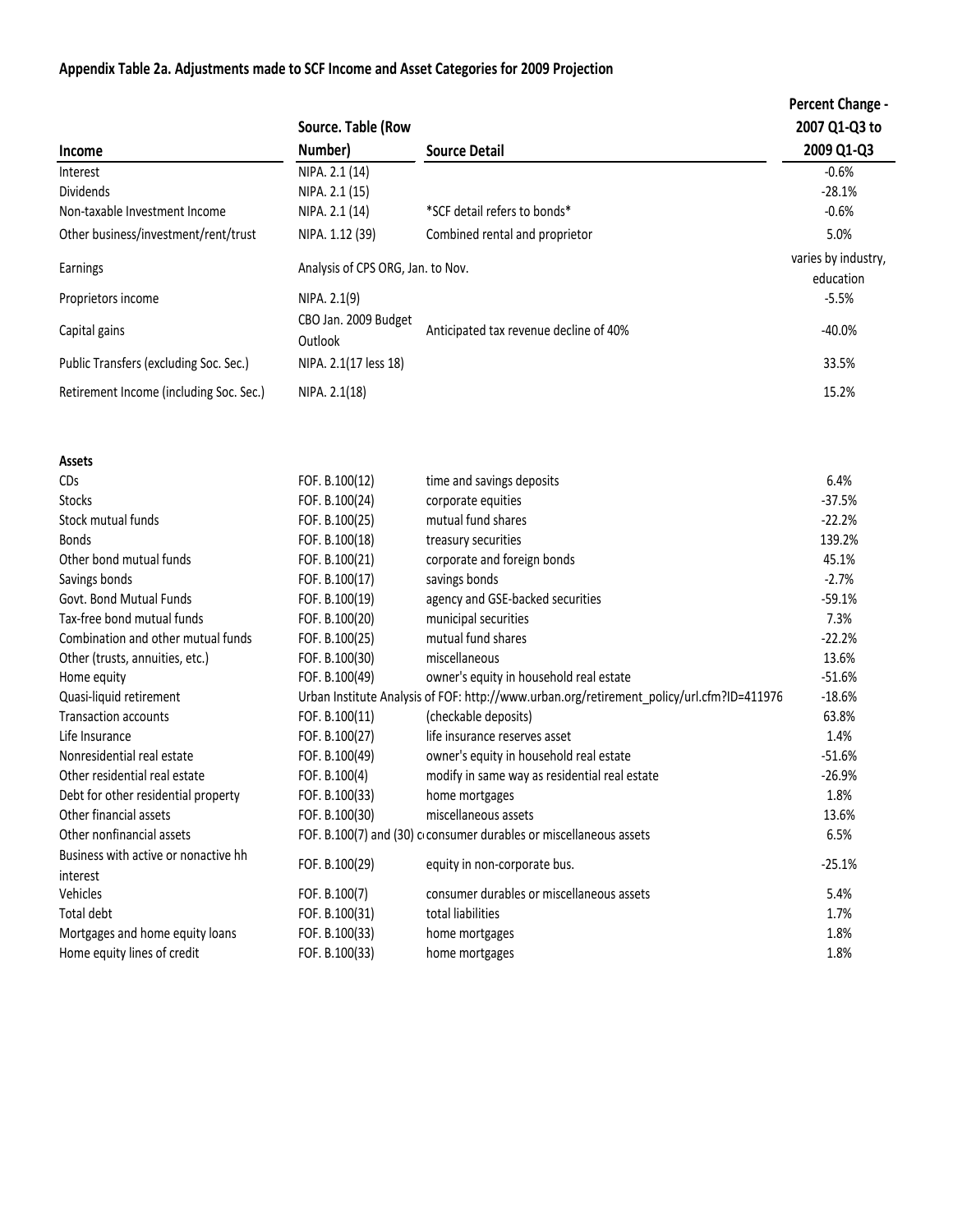### **Appendix Table 2b. Change in Earnings between 2007 and 2009, by Education and Industry**

|                                                       | Dropout   | HS Only   | Some<br>College, No<br>Degree | Bachelor's<br>Degree or<br>More |
|-------------------------------------------------------|-----------|-----------|-------------------------------|---------------------------------|
|                                                       |           |           |                               |                                 |
| Agriculture, Fish, Forest, Construction               | $-23.9%$  | $-13.1\%$ | $-10.1%$                      | 4.9%                            |
| Manufacturing, Information, Publishing                | $-21.4%$  | $-12.7%$  | $-9.3\%$                      | 1.2%                            |
| Trade, Leisure, Restaurants                           | $-9.1%$   | $-3.4%$   | $-1.1%$                       | 2.2%                            |
| Utilities, Professional, Educational, Health Services | $-10.0%$  | 2.0%      | 7.1%                          | 6.9%                            |
| Data, Finance, Other Services                         | $-6.1%$   | $-0.8%$   | $-2.5%$                       | 2.7%                            |
| <b>Public Administration</b>                          | $-22.0\%$ | 3.4%      | 3.8%                          | 9.4%                            |

Note: Earnings change figures estimated from Current Population Survey, Outgoing Rotation Group data, for January through November of 2007 and 2009. The education and industry groupings are based on the categories in the public SCF data. Earnings change is the difference between the cummulative weekly earnings for each industry/education cell in 2007 and 2009. Differencing total earnings reflects changes in employment, weekly hours worked, and wages.

### **Appendix Table 3. Basic Trends from SCF - Comparisons over time - Long run rates**

## **Panel A. MCI<sup>1</sup>**

|             | 1988-89 | 1991-92 | 1994-95 | 1997-98 | 2000-01 | 2003-04 | 2006-07 | 2009 proj |
|-------------|---------|---------|---------|---------|---------|---------|---------|-----------|
| 99/10 ratio | 50.5    | 40.9    | 45.3    | 54.2    | 71.7    | 63.0    | 71.6    | 60.5      |
| 99/50 ratio | 11.5    | 10.2    | 10.4    | 13.5    | 17.4    | 15.6    | 18.8    | 16.7      |
| 10/50 ratio | 0.23    | 0.25    | 0.23    | 0.25    | 0.24    | 0.25    | 0.26    | 0.28      |
| gini        | 0.560   | 0.526   | 0.540   | 0.561   | 0.595   | 0.579   | 0.608   | 0.594     |

### **Panel B. % change bet SCF net some capital income to MCI<sup>2</sup>**

|             | 1988-89 | 1991-92 | 1994-95 | 1997-98 | 2000-01 | 2003-04 | 2006-07 | 2009_proj |
|-------------|---------|---------|---------|---------|---------|---------|---------|-----------|
| mean        | 33.9%   | 35.8%   | 35.5%   | 38.0%   | 40.0%   | 45.2%   | 50.8%   | 40.9%     |
| median      | 20.0%   | 21.9%   | 17.2%   | 19.6%   | 22.4%   | 21.9%   | 25.6%   | 20.8%     |
| 99th ptile  | 65.2%   | 58.1%   | 68.9%   | 77.0%   | 90.4%   | 104.2%  | 99.8%   | 78.3%     |
| 99/10 ratio | 32.7%   | 29.9%   | 37.1%   | 41.2%   | 63.6%   | 69.7%   | 57.8%   | 59.1%     |
| 99/50 ratio | 37.6%   | 29.7%   | 44.1%   | 48.0%   | 55.6%   | 67.5%   | 59.1%   | 47.6%     |
| 10/50 ratio | 3.6%    | $-0.2%$ | 4.9%    | 4.6%    | $-5.1%$ | $-1.3%$ | 0.8%    | $-7.2\%$  |

For details on the definitions and rates used in developing Full Income see Tables 3 and 4. Notes:

1 MCI (more complete income) subtracts capital income (except realized capital gains) from Gross Income and adds back flows to assets and debt.

 $2$  SCF net some capital income takes Gross Income and subtracts interest, rent, dividends, and annuity and trust income, but retains realized capital gains.